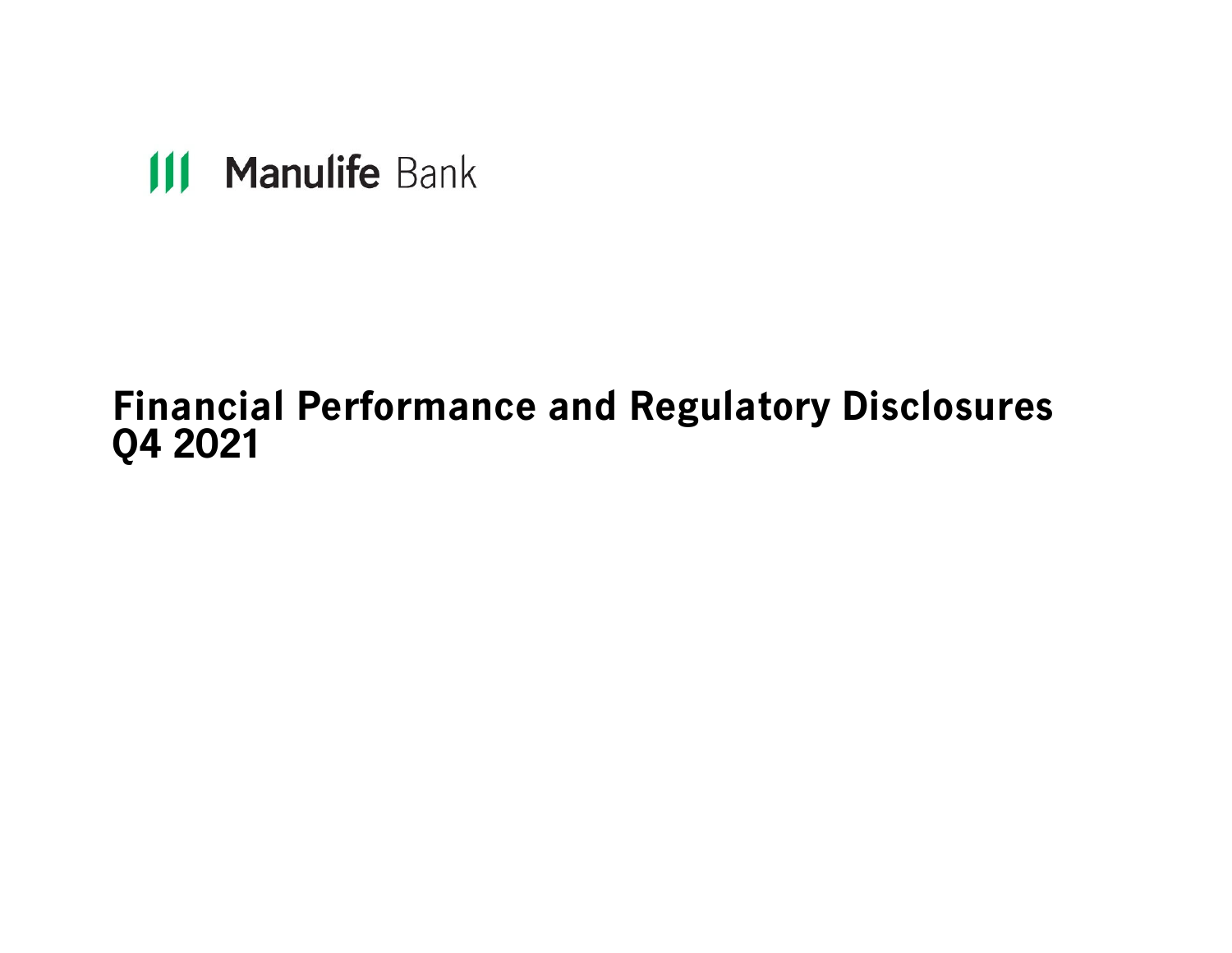## **Caution regarding forward-looking statements**

This document contains certain forward-looking statements with respect to Manulife Bank of Canada's ("MBC" or the "Bank") financial condition, results of operations and business. Forward-looking statements can generally be identified by words such as "will," "expects," "believes," "seeks," "estimates," "potential," "possible," "targeting," and variations of these words and similar expressions.

Forward-looking statements involve inherent risks and uncertainties and, therefore, undue reliance should not be placed on them. Readers are cautioned that a number of factors could cause actual results to differ, in some instances materially, from those anticipated or implied in any forwardlooking statement. These factors include changes in general economic conditions in the market in which MBC operates, changes to government policy and regulation, and factors specific to MBC.

The forward-looking statements in this document are, unless otherwise indicated, as of the date they are made. MBC makes no commitment to revise or update any forward-looking statements.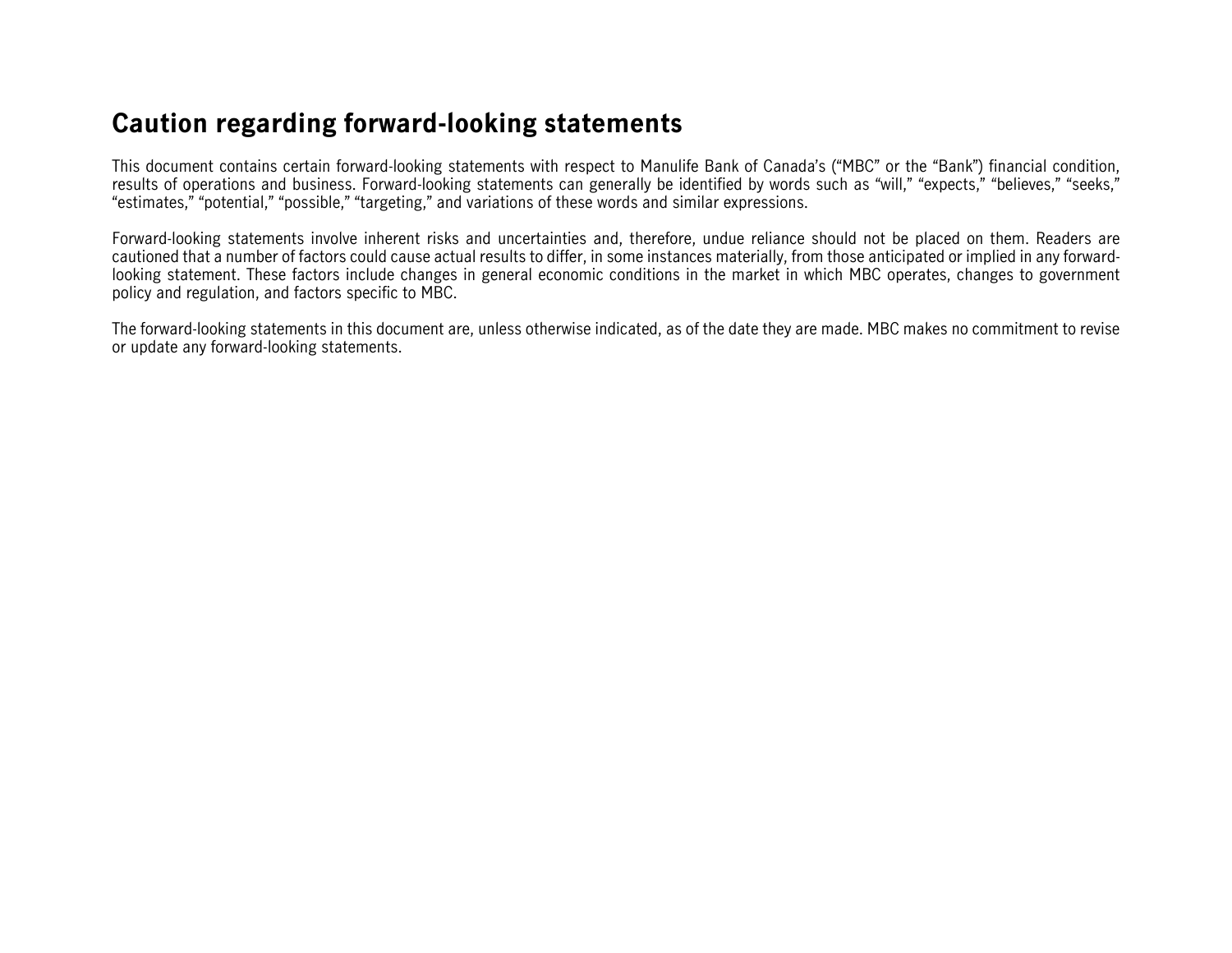## **Overview**

### **About Manulife Bank of Canada**

MBC is a Schedule I federally chartered bank and a wholly owned subsidiary of The Manufacturers Life Insurance Company ("MLI"), a wholly owned subsidiary of Manulife Financial Corporation ("MFC"). MFC is a publicly traded financial services group. MBC and its wholly owned subsidiary, Manulife Trust Company ("MTC"), provides a wide range of financial products and services including mortgage and investment loans, and deposit products. Platinum Canadian Mortgage Trust II ("PCMT II") was established to provide financing for MBC mortgage products through securitization.

### **Vision**

MBC's vision is to improve the wealth of Canadians by providing efficient and flexible banking solutions and integrating banking into every client's financial plan.

### **Mission and Values**

MFC's mission is to make decisions easier and customers' lives better. MFC's values are the guideposts that help achieve the mission, define who we are and how we work together. These values are:

Obsess about customers Do the right thing Think big Get it done together Own it Share your humanity

### **Financial Performance and Regulatory Disclosures**

This document provides information on the Bank's consolidated financial performance and includes pertinent disclosures based on the Basel Committee on Banking Supervision's ("BCBS") Basel II and III frameworks and the Office of the Superintendent of Financial Institutions ("OSFI") B-6 and B-20 guidelines. These disclosures are intended to provide market participants with information regarding the risk profile of MBC and the application of the Basel regulatory requirements, as well as information related to MBC's residential mortgage loans portfolios to enable market participants to evaluate the Bank's residential mortgage underwriting standards.

The financial data presented in this document represents the consolidated financial results for the Bank, its subsidiary, MTC, and structured entity PCMT II.

### **Contents Overview 1 Financial Performance1 2** Key strategic priorities ................................................................ 4 **Basel III Pillar 3 Disclosures**  Credit Risk .................................................................................. 7**6** Market Risk ................................................................................. 22 Liquidity Risk .............................................................................. 25 Operational Risk ......................................................................... 29 Capital Management ................................................................... 30 **B20 Disclosures 34Remuneration 37 Glossary 39**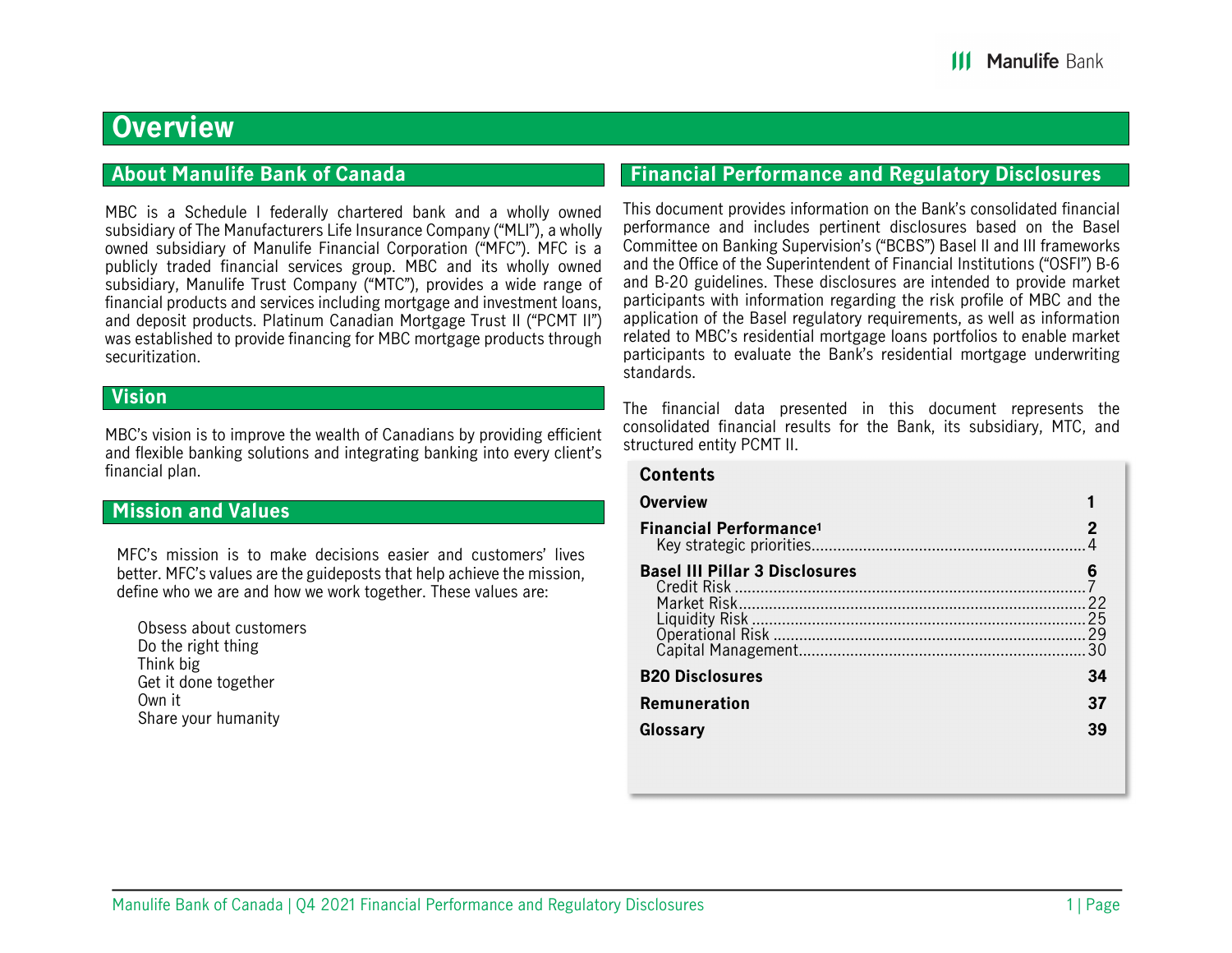## **Financial Performance1**

MBC ended the quarter with assets of \$27.2 billion, a decrease of \$0.5 billion, or 2%, as compared to September 30, 2021, and a decrease of \$0.7 and a decrease of \$0.7 and a decrease of \$0.7 billion, or 0.4%, as compared t assets, partially offset by growth in other loans and mortgages.

The COVID-19 pandemic and actions taken to limit the spread have had a significant impact on the Canadian economy, resulting in lower interest rates, higher unemployment, volatile equity markets, and higher expected credit risk for financial institutions. In response to the pandemic, the Government of Canada and OSFI acted by introducing a range of regulatory cha Canadians directly and through the Canadian financial sector. Manulife Bank responded quickly to support our customers and offer client relief programs for those experiencing financial difficulty. We also took action to protect our employees, enabling nearly all employees to work from home while they continue to provide the highest quality of service to our customers.

The impact of COVID-19 on the Bank's operations is dependent on the continued breadth, depth and duration of these events, and the effectiveness of relief programs at mitigating the economic effects to our customers. Despi well, and we remain well positioned to continue to serve Canadians with efficient and flexible banking solutions. Our asset quality remains high, and our capital and liquidity positions remain strong.

Net income of \$39 million for the three months ended December 31, 2021, decreased by \$1 million, or 3%, as compared to the three months ended September 30, 2021, driven by higher non-interest expenses and provisions for cr securities. Net income decreased by \$16 million, or 29%, as compared to the three months ended December 31, 2020, primarily driven by lower<br>net interest income, lower net gains on securities, and lower fee income, partiall income over 2020 is primarily driven by higher net gains on securities, a lower provision for credit losses and lower non-interest expenses, partially offset by lower net interest income.



<sup>1</sup> Financial performance information is provided to enable a reader to assess the Bank's unaudited results of operations and financial condition for the three-month period ended December 31, 2021.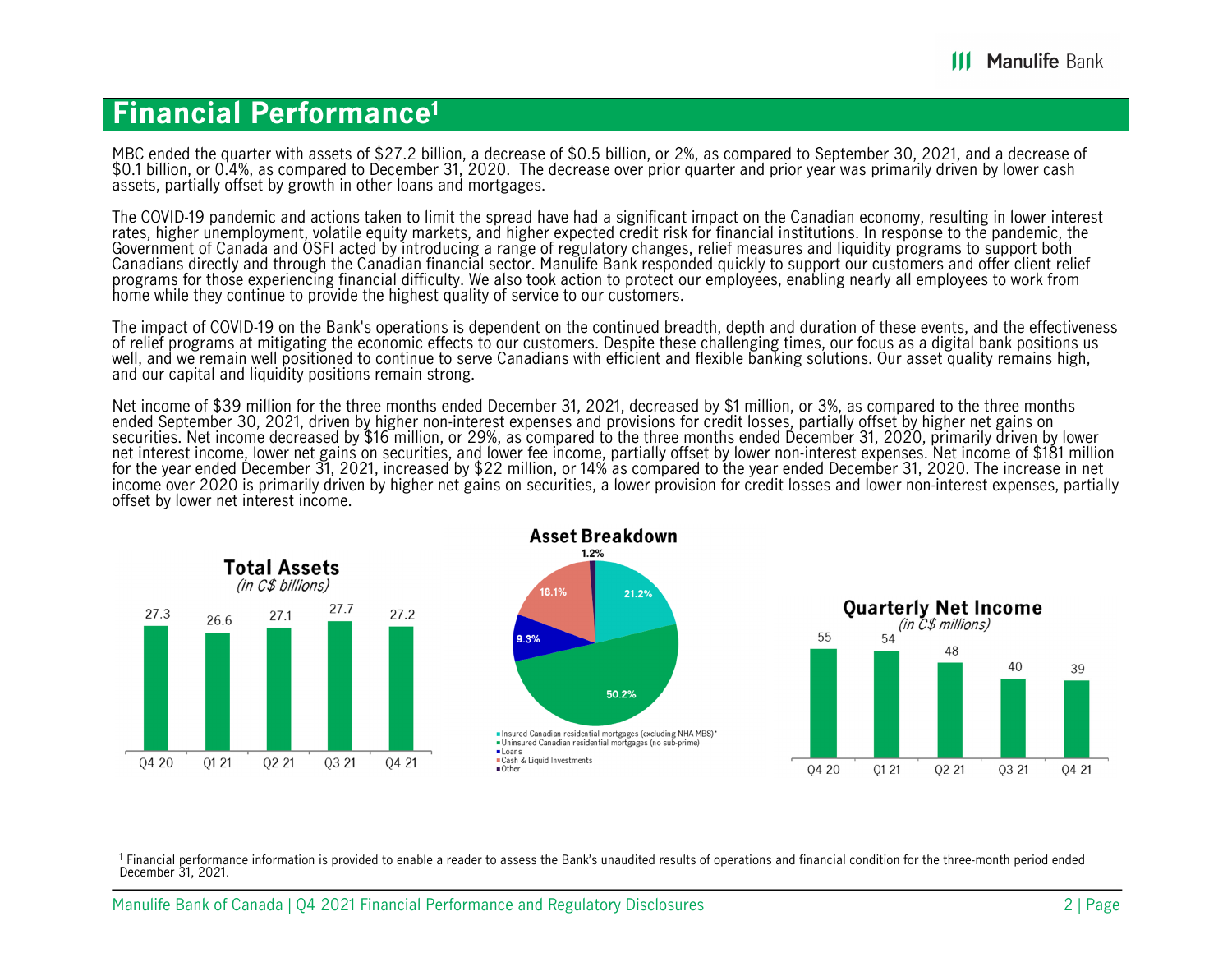The Banks' efficiency ratio at Q4 2021 of 52.3% was lower, as compared with 52.6% reported Q3 2021, and higher as compared with 45% reported Q4 2020. The decrease over prior quarter is primarily driven by higher non-interest expenses and provisions for credit losses, partially offset by higher net gains on securities. The increase over the prior year is primarily due to lower net interest income, lower net gains on securities, and lower fee income, partially offset by lower non-interest expenses.



## **Capital**

Basel III Common Equity Tier 1 ("CET1") ratio, Tier 1 capital ratio and Total capital ratio were 13.9 per cent, 16.4 per cent and 16.5 per cent and 16.5 per cent and 16.5 per cent and 16.5 per

Risk weighted assets as at December 31, 2021 were approximately \$9.3 billion, which remained flat, as compared to the prior quarter. Risk weighted assets as at December 31, 2021, increased ~\$0.3 billion, or ~3%, as compared to December 31, 2020, primarily driven by an increase in other loans and residential mortgages, partially offset by a decrease in cash assets.

Refer to the Capital Management section for further discussion on regulatory capital, capital ratios and risk weighted assets.

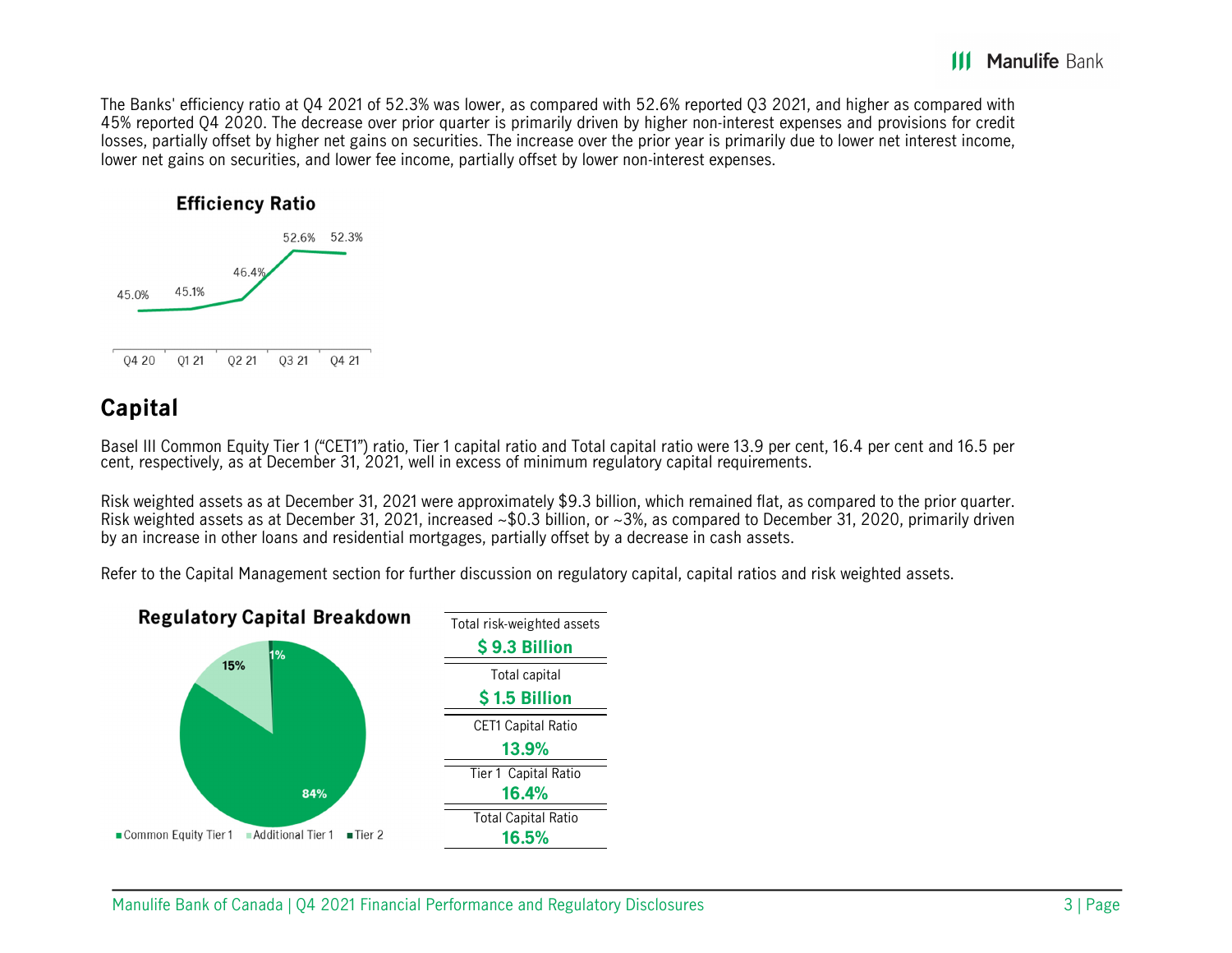## **Credit ratings**

On March 19, 2021, Standard & Poor's reaffirmed Manulife Bank's long-term deposit rating of A+ and its short-term deposit rating of A-12 with a stable outlook. On September 22, 2021, DBRS confirmed Manulife Bank's long-term issuer rating at AA (low) and reaffirmed its shortterm issuer rating of R-1 (middle)3. The trends on all ratings are stable.

| As of December 31, 2021      |              |
|------------------------------|--------------|
| <b>Standard &amp; Poor's</b> |              |
| Short-term rating            | A-1          |
| Long-term rating             | A+           |
| <b>DBRS</b>                  |              |
| Short-term rating            | R-1 (middle) |
| Long-term rating             | AA (low)     |

## **Key strategic priorities**

MBC continues to focus on strengthening and growing its core business and customer service, while expanding into complementary products and services to meet a broader range of customer needs. The Bank's priorities include:

- Digitization and process simplification to improve efficiency;
- $\blacksquare$ Deliver through strategic partnerships, thus keeping fixed costs low;
- $\blacksquare$ Capitalize on the larger growth opportunity in mortgage broker channel while leveraging Manulife One as a core product in advisor channel;
- $\blacksquare$ Optimize new customer acquisition aligned to goal of maximizing earnings;
- $\blacksquare$ Deepen Manulife customer relationships by providing unique offers and integrated banking solutions without significant investment;
- $\blacksquare$ Lead Canadian Segment in simple digital experiences for customers, advisors and mortgage brokers;
- $\blacksquare$ Develop advanced data capabilities for better customer insights and digital presentation of personalized solutions;
- $\blacksquare$ Scale our delivery organization to enable our strategy in an agile manner;
- $\blacksquare$ Focus on digital, strategic partnership management and agile talent to deliver on growth strategies;
- $\blacksquare$ Aligning our Sales organization to focus on the channel opportunities and scalable growth

 $^2$  Long-term debt rated A has "strong capacity to meet financial commitments, but somewhat susceptible to adverse economic conditions and changes in circumstances." A is the third highest rating category out of 10. The ratings may be modified by the addition of a plus (+) or minus (-) sign to show relative standing within the rating categories. A short-term issuer credit rating of A-1 denotes "a strong capacity to meet its financial commitments." A-1 is Standard & Poor's highest short term rating category.

 $3$  Long-term debt rated AA is "of superior credit quality and protection of interest and principal is considered high." AA is the second-highest rating category out of 10. Each rating category (except AAA and D) is denoted by the subcategories "high" and "low". The absence of either a "high" or "low" designation indicates the rating is in the "middle" of the category. Short-term debt rated R-1 (middle) is of "superior credit quality and typically exemplifies above-average strength in key areas of consideration for the timely repayment of short-term liabilities." The rating R-1 (middle) is the second-highest rating category out of 10.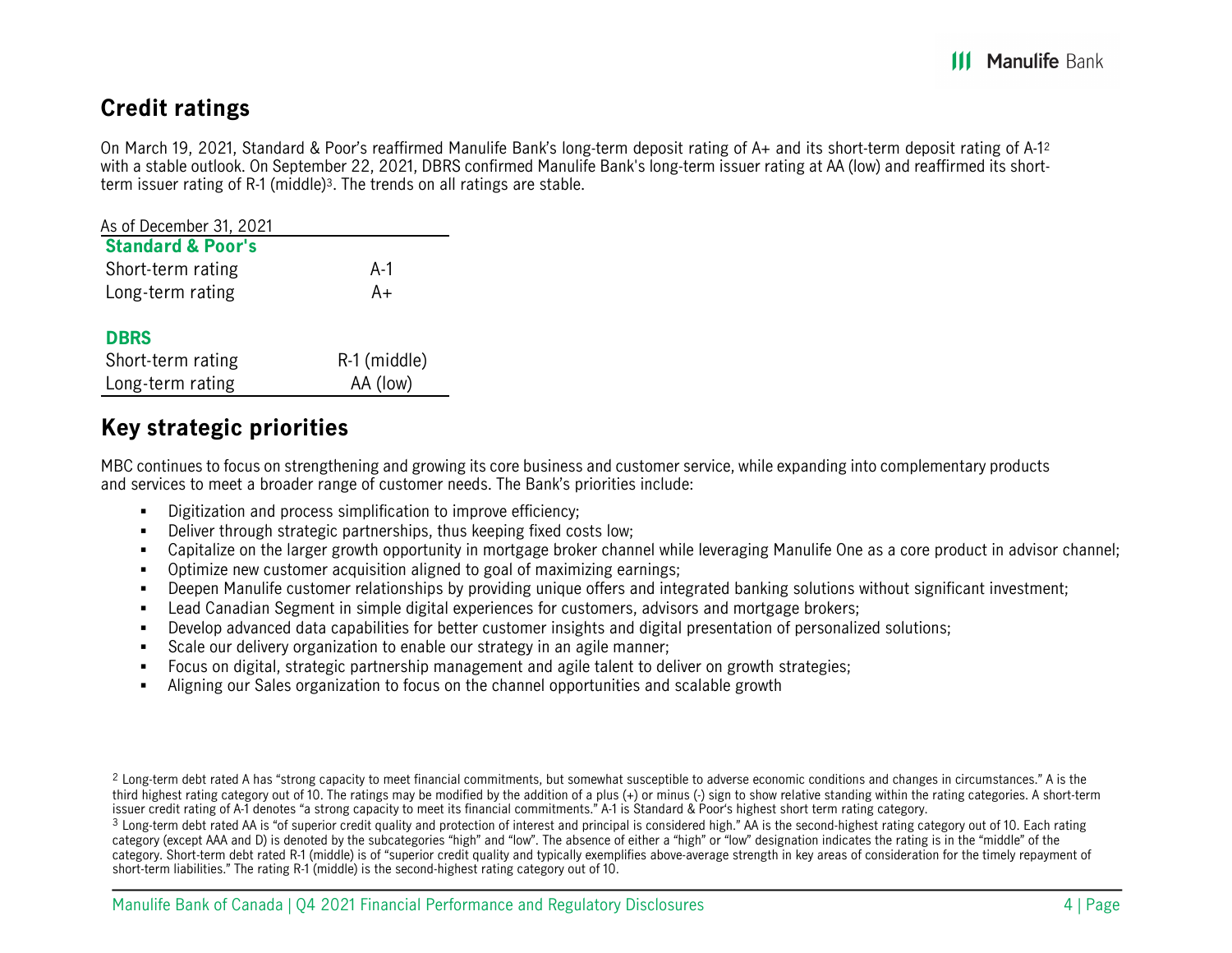**III Manulife Bank** 

**Financial Performance**

| As at balances                                              |    |                |                                 | 04 2021        |               | 03 20 21        |                          | 02 2021        |                          | 01 20 21    |                         | Q4 2020        |
|-------------------------------------------------------------|----|----------------|---------------------------------|----------------|---------------|-----------------|--------------------------|----------------|--------------------------|-------------|-------------------------|----------------|
| <b>ASSETS</b>                                               |    |                |                                 |                |               |                 |                          |                |                          |             |                         |                |
| Cash, cash equivalents and restricted cash                  |    |                | \$                              | 3,089          | \$            | 3,897           | \$                       | 3,481          | \$                       | 3,114       | - \$                    | 3,804          |
| Debt securities                                             |    |                |                                 | 243            |               | 244             |                          | 226            |                          | 263         |                         | 253            |
| Equity securities                                           |    |                |                                 | 151            |               | 143             |                          | 171            |                          | 156         |                         | 137            |
|                                                             |    |                |                                 | 3,483          |               | 4,284           | \$                       | 3,878          |                          | 3,533       |                         | 4,194          |
|                                                             |    |                | \$<br>Ś                         | 20,933         | \$            | 20,792          | \$                       | 20,660         | \$                       | 20,660      | \$                      | 20,782         |
| Mortgage loans                                              |    |                |                                 | 2,513          |               | 2,346           |                          | 2,224          |                          | 2,110       |                         | 1,980          |
| Other loans                                                 |    |                |                                 | 23,446         | \$            | 23,138          | \$                       | 22,884         | \$                       | 22,770      | Æ                       | 22,762         |
|                                                             |    |                | \$<br>\$                        | 272            |               | 323             |                          | 316            | \$                       | 301         |                         | 307            |
| Other assets                                                |    |                | Ŝ                               | 27,201         | \$            | 27,745          | \$                       | 27,078         |                          | 26,604      | .S                      |                |
| <b>Total assets</b>                                         |    |                |                                 |                |               |                 |                          |                |                          |             |                         | 27,263         |
| <b>LIABILITIES and EQUITY</b>                               |    |                |                                 |                |               |                 |                          |                |                          |             |                         |                |
| <b>Liabilities</b>                                          |    |                |                                 |                |               |                 |                          |                |                          |             |                         |                |
| Demand deposits                                             |    |                | \$                              | 12,746         | $\frac{1}{2}$ | 13,232          | \$                       | 12,839         | \$                       | $12,534$ \$ |                         | 13,519         |
| Term deposits                                               |    |                |                                 | 8,057          |               | 8,009           |                          | 7,798          |                          | 7,589       |                         | 7,355          |
|                                                             |    |                | \$                              | 20,803         | \$            | 21,241          | \$                       | 20,637         | \$                       | 20,123      | \$                      | 20,874         |
| Notes payable                                               |    |                |                                 | 4,598          |               | 4,591           |                          | 4,593          |                          | 4,653       |                         | 4,582          |
| Other liabilities                                           |    |                |                                 | 121            |               | 156             |                          | 110            |                          | 117         |                         | 127            |
| <b>Total liabilities</b>                                    |    |                | \$                              | 25,522         | £.            | 25,988          | \$                       | 25,340         | \$                       | 24,893      |                         | 25,583         |
| Equity                                                      |    |                |                                 |                |               |                 |                          |                |                          |             |                         |                |
| Issued share capital                                        |    |                |                                 |                |               |                 |                          |                |                          |             |                         |                |
| Preferred shares                                            |    |                | \$                              | 229            | \$            | 229             | \$                       | 229            | \$                       | 229         | \$                      | 229            |
| Common shares                                               |    |                |                                 | 267            |               | 267             |                          | 267            |                          | 267         |                         | 267            |
| Contributed surplus                                         |    |                |                                 | 428            |               | 428             |                          | 428            |                          | 428         |                         | 428            |
| Retained earnings                                           |    |                |                                 | 755            |               | 832             |                          | 813            |                          | 786         |                         | 755            |
| Accumulated other comprehensive income                      |    |                |                                 |                |               | -1              |                          | f.             |                          | -1          |                         | $\overline{1}$ |
| <b>Total equity</b>                                         |    |                | \$.                             | 1,679          | S             | 1,757           | £.                       | 1,738          | S                        | 1,711       | - \$                    | 1,680          |
| <b>Total liabilities and equity</b>                         |    |                | ड                               | 27,201         |               | 27,745          | \$                       | 27,078         |                          | 26,604      | \$                      | 27,263         |
|                                                             |    |                |                                 |                |               |                 |                          |                |                          |             |                         |                |
|                                                             |    |                | 2021                            |                |               |                 |                          | 2020           |                          |             | Fiscal                  |                |
|                                                             |    | Q <sub>4</sub> | $\overline{03}$                 | Q <sub>2</sub> |               | Q1              |                          | 04             |                          | 2021        |                         | 2020           |
| Revenue                                                     |    |                |                                 |                |               |                 |                          |                |                          |             |                         |                |
| Interest income                                             | \$ | 162<br>\$      | \$<br>162                       | 163            | \$            | 167             | \$                       | 183            | \$                       | 654 \$      |                         | 755            |
| Interest expense                                            |    | 61             | 61                              | 60             |               | 60              |                          | 65             |                          | 242         |                         | 316            |
| Net interest income                                         | \$ | 101<br>\$      | 101<br>\$                       | 103            | \$            | 107             | \$                       | 118            | \$                       | 412         | -\$                     | 439            |
| Fee income                                                  | Ś  | \$<br>6        | $\overline{\mathcal{C}}$<br>6   |                | \$            | 6               | $\overline{\mathcal{L}}$ | $\overline{7}$ | $\overline{\mathcal{L}}$ | 25          | $\overline{\mathbf{s}}$ | 34             |
| Net gains on securities                                     |    | 8              | 3                               | 12             |               | 15              |                          | 12             |                          | 38          |                         | 3              |
| Non-interest income                                         | \$ | 14<br>\$       | 9<br>\$                         | 19             | \$            | $\overline{21}$ | \$                       | 19             | \$                       | 63          | \$                      | 37             |
| <b>Total revenue</b>                                        | Ś  | 115<br>\$      | 110<br>$\overline{\mathcal{L}}$ | 122            | \$            | 128             | $\overline{\mathcal{L}}$ | 137            | $\overline{\mathcal{C}}$ | 475         | $\overline{\mathbf{s}}$ | 476            |
| Provision for (recovery of) credit losses on lending assets |    | $\mathbf{2}$   | (2)                             |                |               | (3)             |                          | $\overline{1}$ |                          | (3)         |                         | 14             |
| Non-interest expense                                        |    | 60             | 58                              | 56             |               | 58              |                          | 61             |                          | 232         |                         | 247            |
| Net income before income tax                                | \$ | 53<br>\$       | 54<br>\$                        | 66             | \$            | 73              | \$                       | 75             | \$                       | 246         | $\overline{\mathbf{r}}$ | 215            |
| Income tax expense                                          |    | 14             | 14                              | 18             |               | 19              |                          | 20             |                          | 65          |                         | 56             |
| Net income                                                  | S  | 39<br>\$       | 40<br>\$                        | 48             | \$            | 54              | \$                       | 55             | \$                       | 181         | -\$                     | 159            |
|                                                             |    |                |                                 |                |               |                 |                          |                |                          |             |                         |                |

The tables above are a summary of MBC's unaudited consolidated financial statements and are consistent with the unaudited consolidated financial statements filed with OSFI with classification differences due to summarizati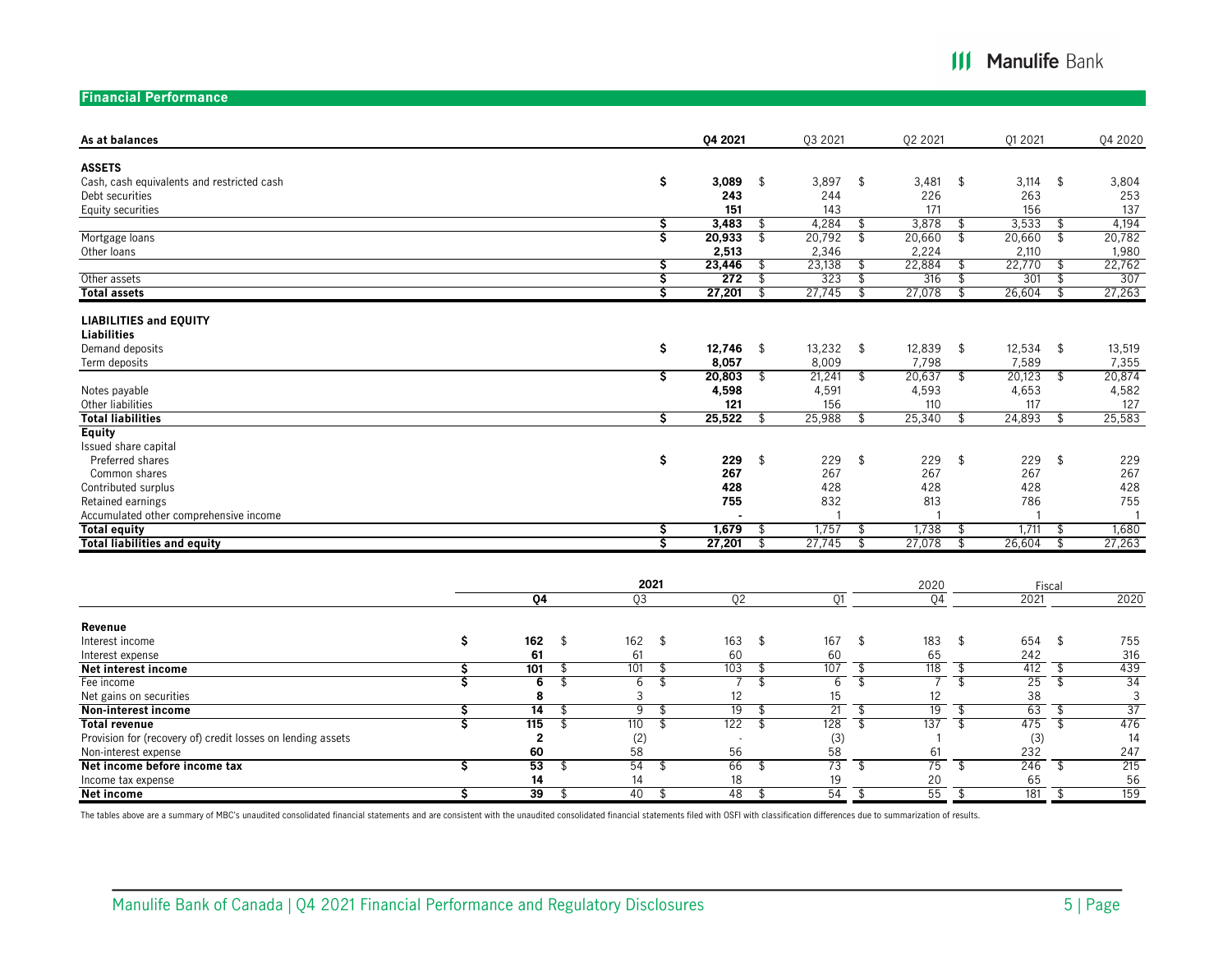## **Basel III Pillar 3 Disclosures4**

MBC is a Schedule I bank regulated by OSFI. MTC is a federally incorporated trust company licensed to operate in Canada with full trust and loan company powers under the Trust and Loan Companies Act (Canada) and is also regulated by OSFI. Canadian Deposit-taking Institutions are subject to OSFI's Capital Adequacy Requirements ("CAR") guideline, which reflects the capital requirements that have been approved by the BCBS reform commonly referred to as Basel III. OSFI's capital requirements are applied at the consolidated MBC level. Refer to the Capital Management section for further details.

### **Regulatory approaches used to determine capital requirements**

### Credit risk

Banks are permitted a choice of two methodologies in determining the capital requirements for credit risk: the Internal Ratings Based ("IRB") or Standardized Approach. Under the IRB Approach, banks are permitted to determine risk weightings for on and off-balance sheet exposures using internal risk formulas. The Standardized Approach requires banks to use assessments from qualifying rating agencies to determine risk weightings. MBC and MTC apply the Standardized Approach when determining capital requirements for credit risk.

### Market risk

Market risk capital is calculated using one of two methodologies: the Standardized Approach or Internal Models. These requirements apply to banks designated by OSFI as domestic systemically important banks (D-SIBs) and other internationally active institutions. The capital requirements for Market risk are not applicable to MBC and MTC.

### Operational risk

Banks are permitted to apply one of two approaches to calculate capital requirements for operational risk. The Basic Indicator Approach requires banks to hold operational risk capital equal to the average over the previous three years of a fixed percentage of positive annual gross income. The Standardized Approach divides the bank's business activities into eight business lines. For each business line, gross income is multiplied by an assigned factor, and the total capital charge is calculated as the three year average of the simple summation of regulatory capital charges across the business lines in each year. MBC and MTC collectively apply the Basic Indicator Approach to determine operational risk capital requirements.

The following sections outline the Bank's risk management framework and include pertinent disclosures under Basel III Pillar 3 and under OSFI Guideline B-6 Liquidity Principles and B-20 Residential Mortgage Underwriting Practices and Procedures for MBC and MTC.

<sup>&</sup>lt;sup>4</sup> The financial information included in this Pillar 3 regulatory disclosures below are unaudited and in millions of Canadian dollars, unless otherwise stated.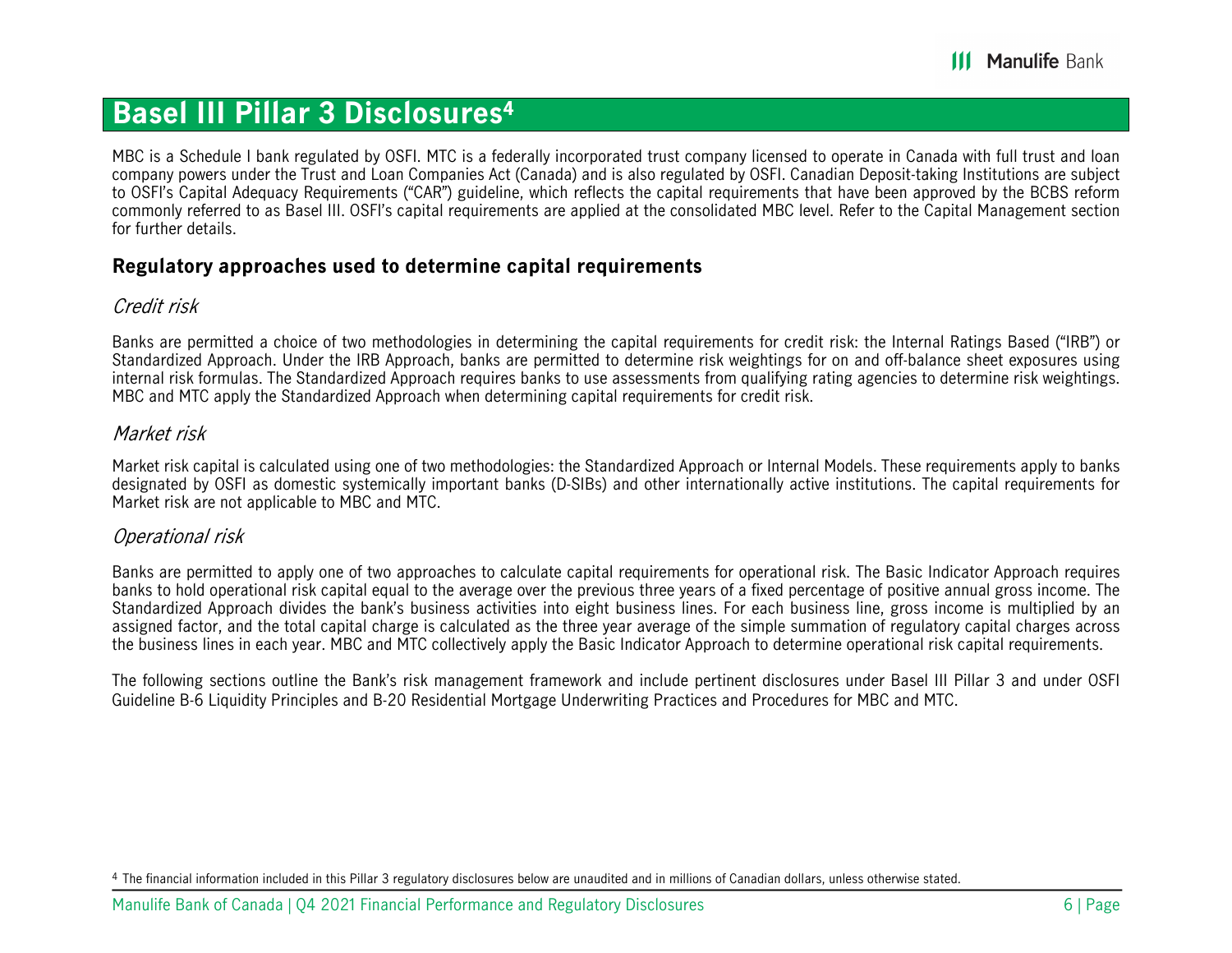## **Credit Risk**

**Credit risk is the risk of loss due to the inability or unwillingness of a borrower or counterparty to fulfil its payment obligations.** 

## **Key risk factors**

Credit risk is one of the most significant risks to the Bank's business, and exists in its lending activities, investment activities and derivative transactions.

## **Risk management strategy**

Policies establish exposure limits by borrower, quality rating, industry, and geographic region. The Bank currently does not participate in the credit derivative market and does not have exposure to credit default swaps. The Chief Risk Officer ("CRO") and the Manulife Bank Credit Committee set out objectives related to the overall quality and diversification of lending portfolios and establish criteria for the selection of counterparties and intermediaries. The CRO monitors compliance with all credit policies and limits.

The Bank establishes policies and procedures to provide an independent assessment of the existence, quality and value of the credit portfolios, the integrity of the credit process, and to promote the detection of related problems. Internal audit performs periodic assessments of compliance with credit policies and procedures of credit granting and investment originating units.

The Board of Directors of both MBC and MTC ("Board of Directors") are responsible for reviewing and approving all key credit risk management policies. A review system sensitized to prescribed total credit exposure and risk rating thresholds is in place and is maintained with the intent that:

- The borrower's current financial condition is known;
- Collateral security is adequate and enforceable relative to the borrower's current circumstances;
- Credits are in compliance with covenants and margins;
- $\quad \bullet \quad$  Early identification and classification of at-risk credit is possible;
- Current information regarding the quality of the loan portfolio is available; and
- **Higher risk credits are reviewed in order to assess the risk of default.**

The Bank's risk rating systems are designed to assess and monitor credit risk. The risk assessment and monitoring processes for the lending portfolio and derivatives contracts are described below.

## **Lending portfolio**

Our lending business is focused on residential properties. We have no exposure to oil and gas or other carbon heavy industries.

MBC's flagship product, Manulife One, is an all-in-one banking solution that combines a client's savings and borrowings into one Home Equity Line of Credit ("HELOC") product. This can include a client's traditional mortgage loan, personal loan, lines of credit, chequing and savings accounts, and credit card debt. The Proactive Account Monitoring ("PAM") program is a client engagement program that uses predictive indicators of potential default to select accounts for proactive remediation. High risk clients are contacted before they enter arrears and are encouraged to undertake actions to reduce their borrowing and maintain their good standing.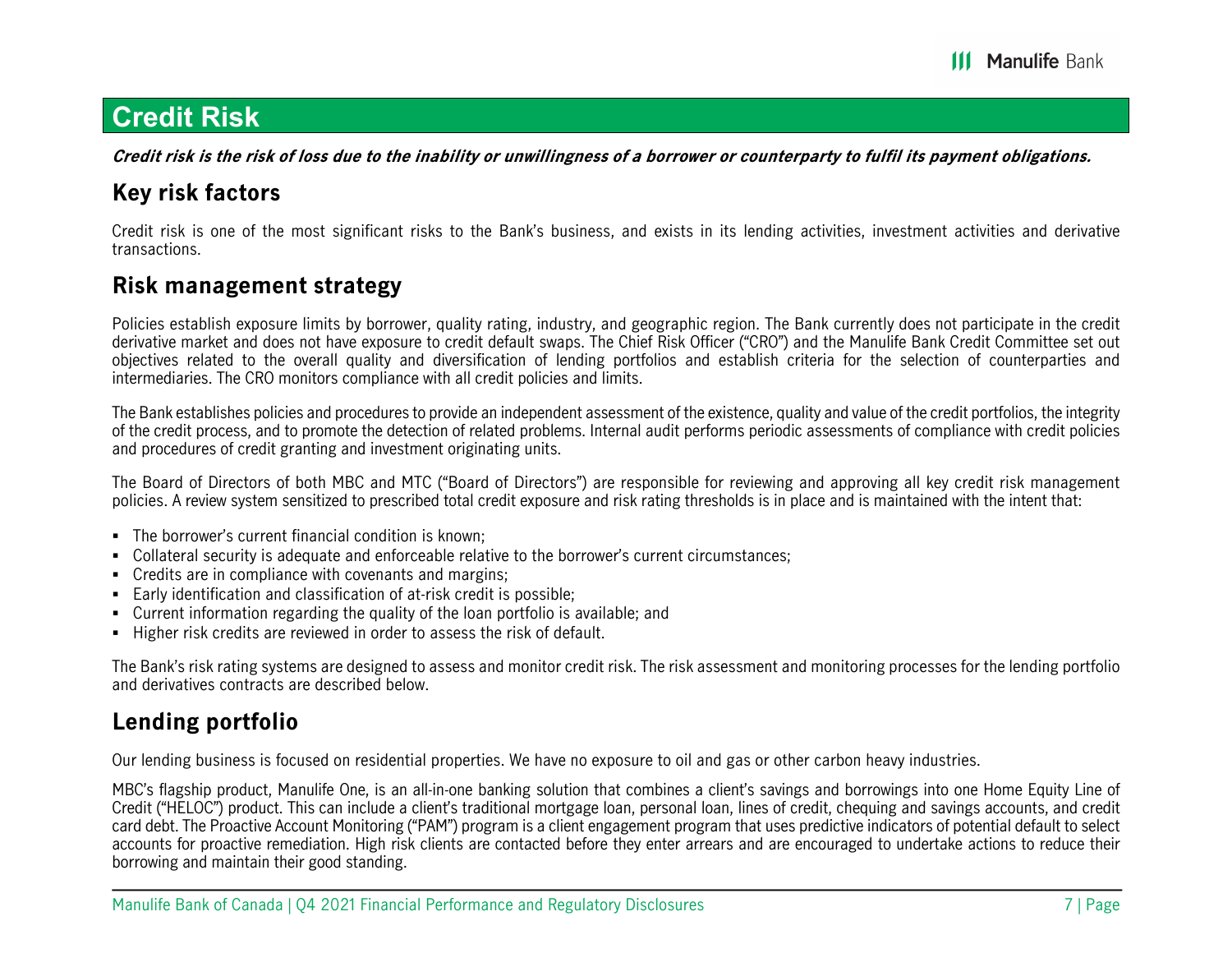As at December 31, 2021, the residential mortgage loans portfolio includes \$17.0 billion of Manulife One accounts (December 31, 2020 — \$17.0 billion), with the remaining comprising primarily of amortizing residential mortgage loans. Insured mortgages are insured against loss caused by borrower default under a loan secured by real property. Insurance is provided by the Canada Mortgage and Housing Corporation ("CMHC") or other authorized insurers.

### **Derivative counterparties**

Derivative financial instrument contracts are entered into for asset-liability management purposes to better match the cash flows resulting from different re-pricing, currency and maturity dates of assets and liabilities. The Bank employs defensive hedging strategies to reduce risks in the banking book.

Interest rate risk is the risk that changing interest rates will adversely impact MBC's financial results. The Bank primarily uses vanilla interest rate swaps, where fixed and floating interest payments based on a specified amount of notional principal for a specified time period are exchanged with a swap counterparty. Foreign exchange risk refers to losses that could result from changes in foreign exchange rates arising from assets and liabilities that are denominated in foreign currency.

MBC limits the types of authorized derivatives and application strategies. Approval is required from MBC's Asset Liability Committee ("ALCO") and MFC's Global ALCO for derivative application strategies and they regularly monitor hedge effectiveness. Counterparties are required to post collateral to cover positive market positions (refer to the Collateral Management section within this document). The derivative counterparty exposure is measured as net potential credit exposure, which takes into consideration mark-to-market values of all transactions with each counterparty and net of any collateral held. Market standard valuation methodologies are used for over the counter ("OTC") derivatives. Key variables impacting valuations include the Banker's Acceptance ("BA"), swap rates and foreign currency. Inputs to models are consistent with what market participants would use when pricing the instruments and are deemed observable. Inputs that are not observable in the market or cannot be derived principally from, or corroborated by, observable market data include broker quotes and inputs that are outside the observable portion. These unobservable inputs may involve significant management judgment or estimation. It should be noted that even when unobservable, inputs are based on assumptions deemed appropriate given the circumstances and consistent with what market participants would use when pricing such instruments. The Bank has not used unobservable inputs in the valuation of OTC derivatives held as at December 31, 2021.

A portion of the swaps qualify as fair value hedges for accounting purposes. Accordingly, the gains or losses recognized on derivatives are offset by the corresponding gains or losses recognized on the hedged items in income. In the fourth quarter of 2021, a net gain of nil (net gain of \$2 million for the fourth quarter of 2020) was recognized in income and a net gain of nil for the year ended December 31, 2021 was recognized (net gain of \$2 million for the year ended December 31, 2020).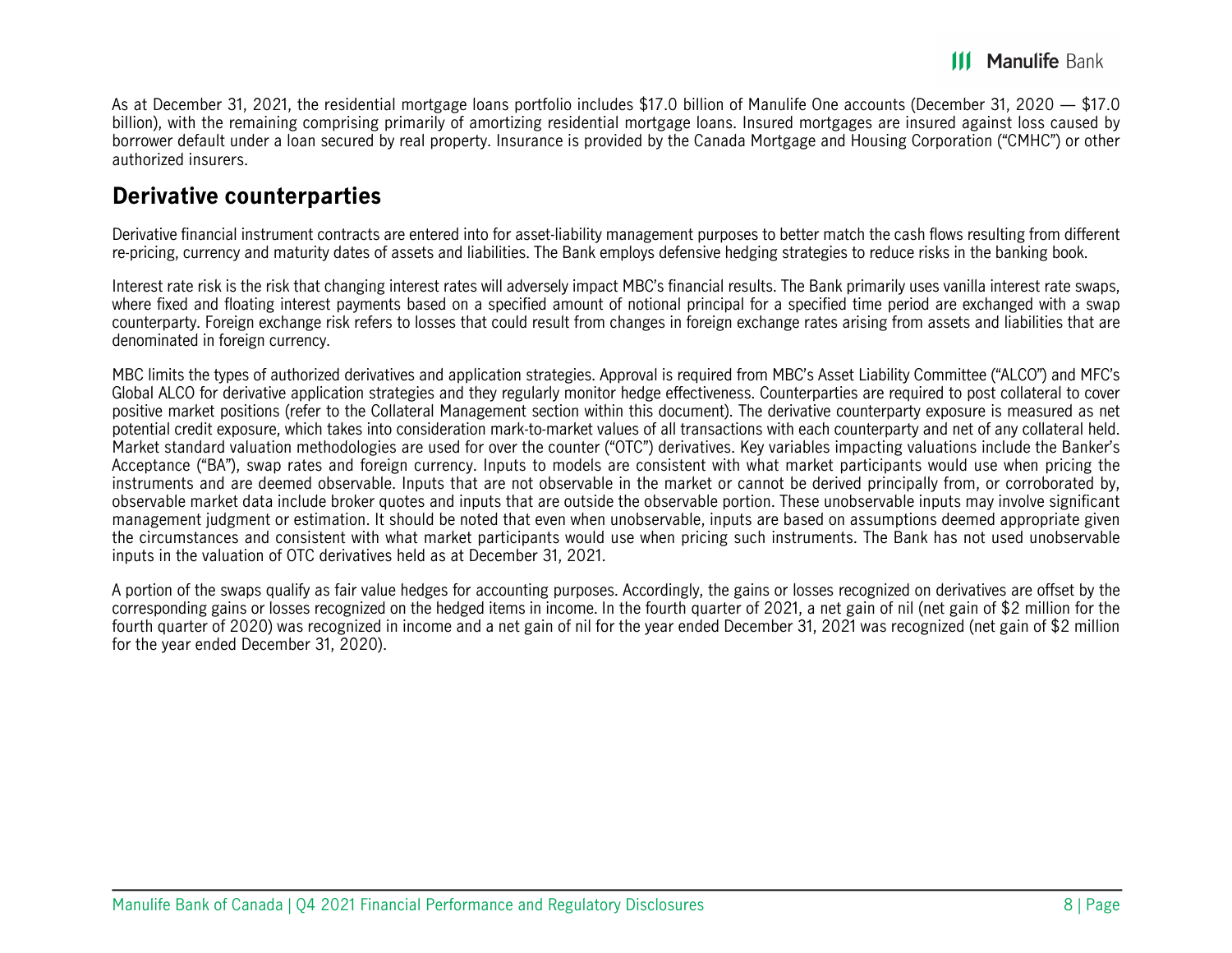### **Risk control and mitigation**

### **Diversification**

MBC's credit risk governance policies require an acceptable level of diversification. Limits are in place for several portfolio dimensions including industry, geography, single-name concentrations and transaction-specific limits. Although the Bank's credit portfolio is heavily weighted to Canadian residential mortgage and other loans, the portfolio is well-diversified geographically within Canada. Credit risk exposures are monitored for concentration risk and such findings are reported to the Board of Directors, the Risk Committee and MLI's credit risk management department on a quarterly basis. Quantitative tables at the end of this section break down MBC's major credit exposure by counterparty, location and residual contractual maturities.

The average quarterly gross exposure for mortgages was \$20.5 billion (fourth quarter of 2020 – \$20.0 billion) and the 2021 average annual gross exposure for mortgages was \$20.5 billion (2020 – \$20.2 billion). The average quarterly gross exposure for other loans was \$2.8 billion (fourth quarter of 2020 – \$2.4 billion) and the 2021 average annual gross exposure for other loans was \$2.6 billion (2020 – \$2.2 billion). The average quarterly gross exposure for undrawn commitments was \$13.0 billion (fourth quarter of 2020 – \$11.8 billion) and the 2021 average annual gross exposure for undrawn comittments was \$12.5 billion (2020 – \$11.2 billion).

### **Lending portfolio**

In the normal course of business, various indirect commitments are outstanding that are not reflected on the Consolidated Statements of Financial Position, including commitments to extend credit in the form of loans or other financing for specific amounts and maturities. These financial commitments are subject to normal credit standards, financial controls and monitoring procedures.

### **Collateral management**

Collateral is an integral part of the Bank's credit risk mitigation in its lending portfolio. The purpose of collateral for credit risk mitigation is to minimize losses that would otherwise be incurred, and the Bank generally requires borrowers to pledge collateral when the Bank advances credit. Residential real estate and liquid investments are examples of acceptable collateral.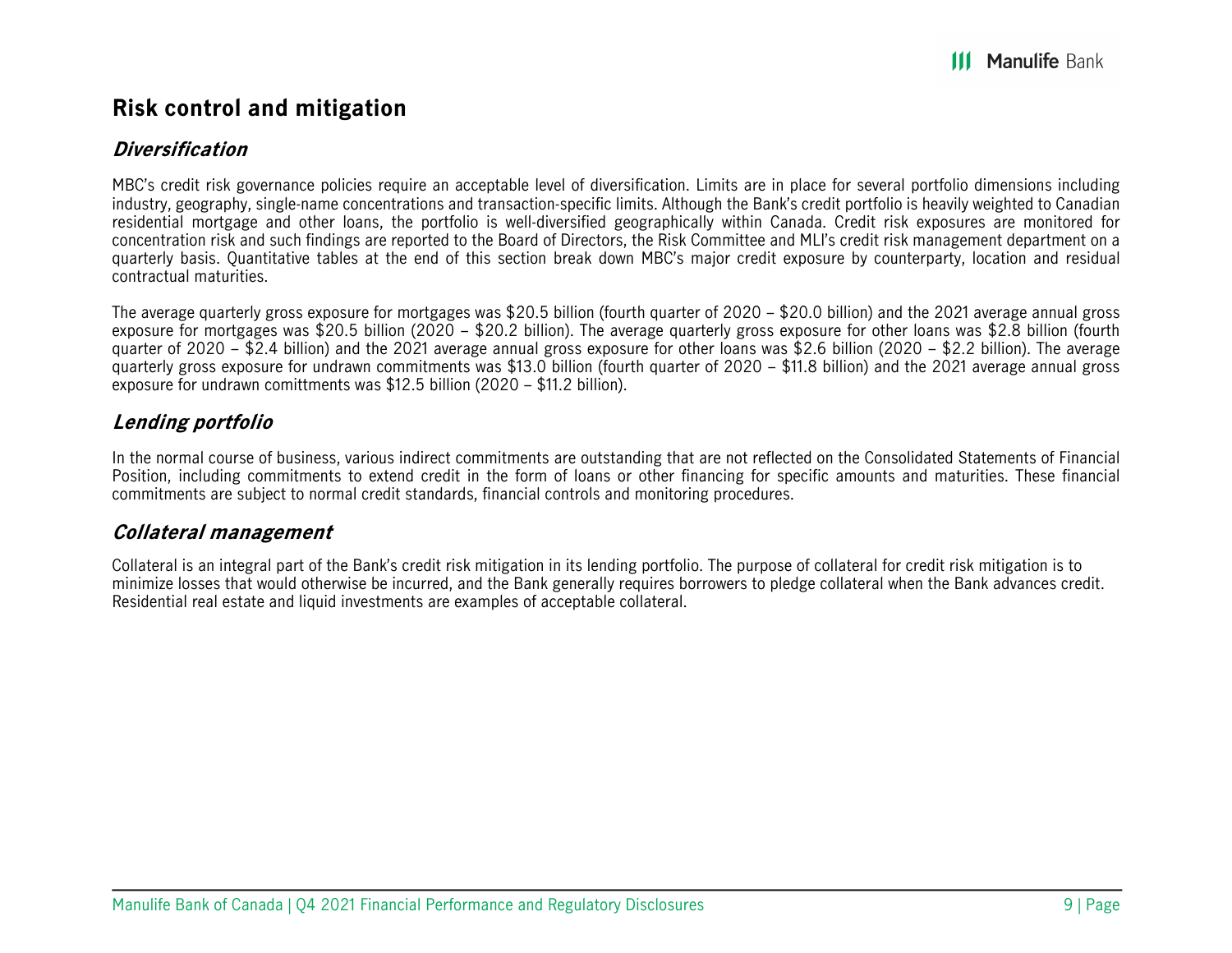#### **Summary of Exposure Covered by Eligible Financial Collateral (1)**

|                                                   | 04 20 21        | 03 2021 | 02 2021 | 01 20 21 | Q4 2020 |
|---------------------------------------------------|-----------------|---------|---------|----------|---------|
| Bank <sup>(2)</sup><br>Other loans <sup>(3)</sup> | $\sim$<br>2,513 | 2,346   | 2,224   | 2,110    | 980،    |
| <b>Total Exposure</b>                             | 2,513           | 2,347   | 2,225   | 2,111    | 1,981   |

 $<sup>(1)</sup>$  Eligible financial collateral includes cash and deposits as well as qualifying debt securities, equities and mutual funds.</sup>

 $(2)$  Includes exposures to deposit taking institutions, securities firms and certain public sector entities.

(3) The maximum exposure is equal to the loan value advanced to a borrower as the value of financial collateral exceeds the amount drawn. The exposure amounts presented are net of allowance for credit losses.

### **Derivatives**

The Bank has established policies and limits for managing credit risk exposures that may arise with counterparties when entering into derivative transactions. Gross derivative counterparty exposure is measured as the total fair value (including accrued interest) of all outstanding contracts in gain positions excluding any offsetting contracts in negative positions and the impact of collateral on hand.

The Bank limits the risk of credit losses from derivative counterparties by:

- г Establishing a minimum acceptable counterparty credit rating from external rating agencies;
- г Entering into master netting arrangements which permit the offsetting of contracts in a loss position in the case of a counterparty default; and
- г Entering into Credit Support Annex ("CSA") agreements, whereby collateral must be provided when the exposure exceeds a certain threshold.

The collateral pledged from or to counterparties are primarily investments in the form of government and agency securities. The Bank pledges investments as collateral when the derivative mark-to-market position is negative. When the derivative mark-to-market position is positive, the counterparty is required to pledge investments as collateral. The net market value position of the collateral posted by swap counterparties as at December 31, 2021 was nil (December 31, 2020 – \$1 million). As at December 31, 2021, MBC was not required to post collateral to its swap counterparties due to the favourable derivative positions for the Bank (December 31, 2020 – nil).

The Bank regularly monitors and stress tests collateral posting scenarios applicable to the Bank, including PCMT II, that may encumber of a portion of the Bank's liquid assets. The amount of additional collateral that may be required in all rating downgrade scenarios is expected to be immaterial relative to the Bank's balance sheet.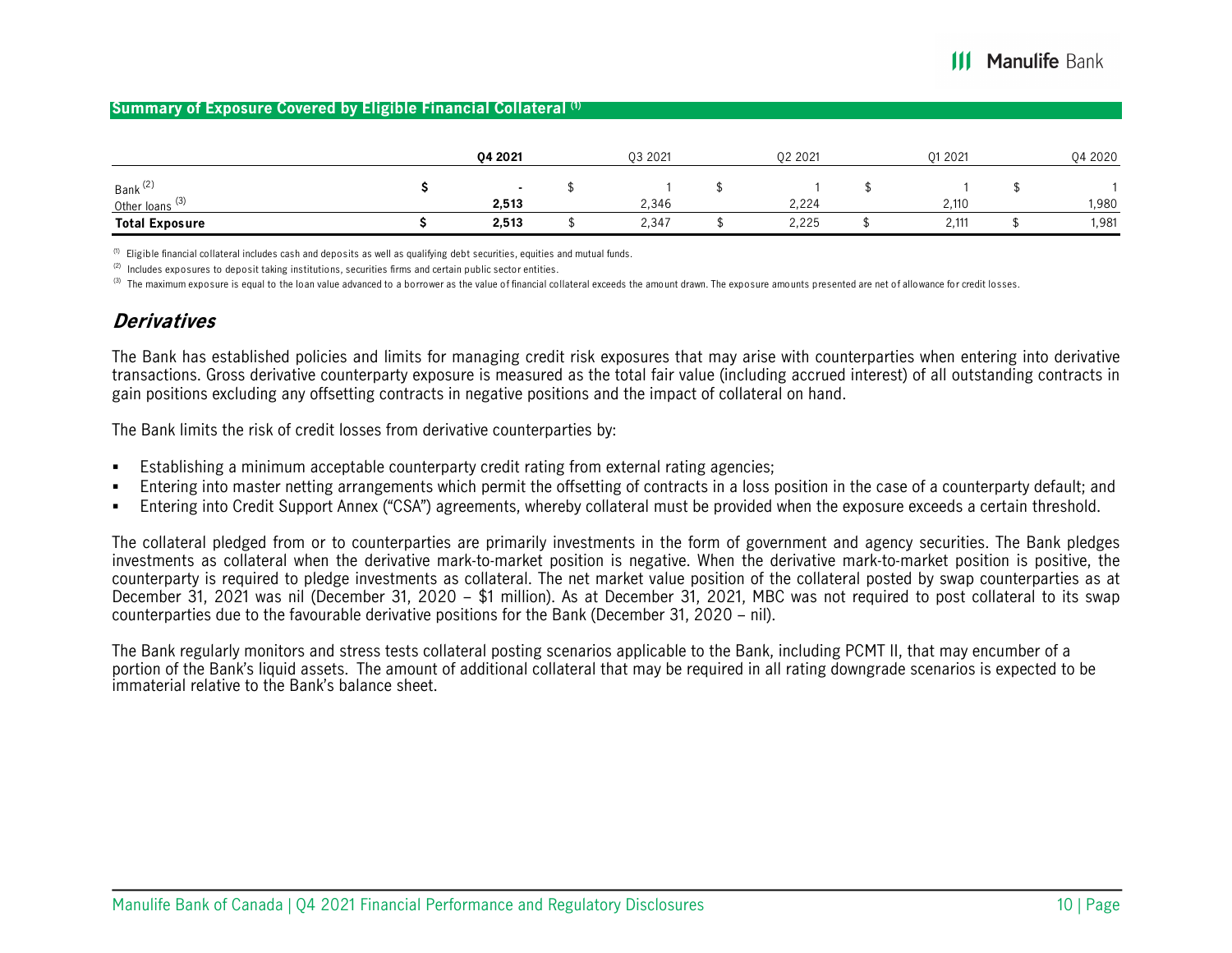| <b>Fair Value of Derivative Instruments and Net Derivative Exposure</b> |   |                          |    |                                          |                                            |                    |         |                                                     |                                                        |                          |         |        |                 |                          |                                                        |         |                 |        |                                                        |         |     |          |
|-------------------------------------------------------------------------|---|--------------------------|----|------------------------------------------|--------------------------------------------|--------------------|---------|-----------------------------------------------------|--------------------------------------------------------|--------------------------|---------|--------|-----------------|--------------------------|--------------------------------------------------------|---------|-----------------|--------|--------------------------------------------------------|---------|-----|----------|
|                                                                         |   |                          |    | 04 20 21                                 |                                            |                    | 03 2021 |                                                     |                                                        |                          | 02 2021 |        |                 |                          |                                                        | 01 2021 |                 |        |                                                        | 04 2020 |     |          |
|                                                                         |   | net <sup>(1)</sup>       |    | Fair value Collateral derivative<br>held | <b>Net</b><br>exposure                     | net <sup>(1)</sup> | held    | Net<br>Fair value Collateral derivative<br>exposure | Fair value Collateral derivative<br>net <sup>(1)</sup> |                          |         | held   | Net<br>exposure |                          | Fair value Collateral derivative<br>net <sup>(1)</sup> | held    | Net<br>exposure |        | Fair value Collateral derivative<br>net <sup>(1)</sup> | held    | Net | exposure |
| Derivative instruments<br>Less: accrued interest                        | ъ |                          |    |                                          | $\blacksquare$<br>$\overline{\phantom{0}}$ |                    | $\sim$  |                                                     |                                                        |                          |         | $\sim$ |                 |                          |                                                        |         |                 |        |                                                        |         |     |          |
| <b>Total</b>                                                            |   | <b>Contract Contract</b> | -S | $\sim$                                   | $\sim$                                     | $\sim$             |         | $\overline{\phantom{a}}$                            |                                                        | $\overline{\phantom{a}}$ |         |        |                 | $\overline{\phantom{0}}$ |                                                        |         |                 | $\sim$ |                                                        |         |     | $\sim$   |

 $^{(1)}$  Net reflects contractual netting at default. Net amount equals the gross positive or gross negative fair value as there are no offsetting positions held.

## **Credit quality**

Under IFRS 9 Financial Instruments ("IFRS 9"), impairment of financial assets classified as amortized cost or fair value through other comprehensive income ("FVOCI"), and certain undrawn loan commitments and financial guarantees<sup>5</sup> are calculated through an expected credit loss ("ECL") model. The Bank's financial instruments in scope of the impairment requirements include the Bank's lending assets and off-balance sheet commitments, debt securities and other financial assets measured at FVOCI.

ECL allowances represent credit losses that reflect an unbiased and probability-weighted estimate, determined by evaluating a range of possible outcomes and includes forward-looking information. ECLs are calculated on an individual basis or a collective basis, depending on the nature of the underlying portfolio. Changes in the required ECL allowance are recorded in the provision for credit losses in the Consolidated Statements of Income.

The ECL model measures credit losses using a three-stage approach<sup>6</sup>:

- г Stage 1 is comprised of all performing financial instruments which have not experienced a significant increase in credit risk ("SICR") since initial recognition. The determination of SICR varies by product and considers the relative change in the risk of default since origination. 12-month ECLs are recognized for all Stage 1 financial instruments. 12-month ECLs represent the portion of lifetime ECLs that result from default events possible within 12 months of the reporting date.
- П Stage 2 is comprised of all non-impaired financial instruments which have experienced a SICR since original recognition which is not considered to be in default. Full lifetime ECLs are recognized, which represent ECLs that result from all possible default events over the remaining lifetime of the financial instrument. The remaining lifetime is generally based on a financial instrument's remaining contractual life, except for certain revolving products, where remaining lifetime is based on the period over which the Bank expects to be exposed to credit losses.
- г Stage 3 is comprised of financial instruments identified as credit-impaired. Full lifetime ECLs are recognized for Stage 3 financial instruments.

<sup>&</sup>lt;sup>5</sup> The ECL for off-balance sheet commitments and undrawn facilities is reported in other liabilities in the Bank's Consolidated Statements of Financial Position.  $6$  Financial instruments can migrate in both directions through the stages of the impairment model.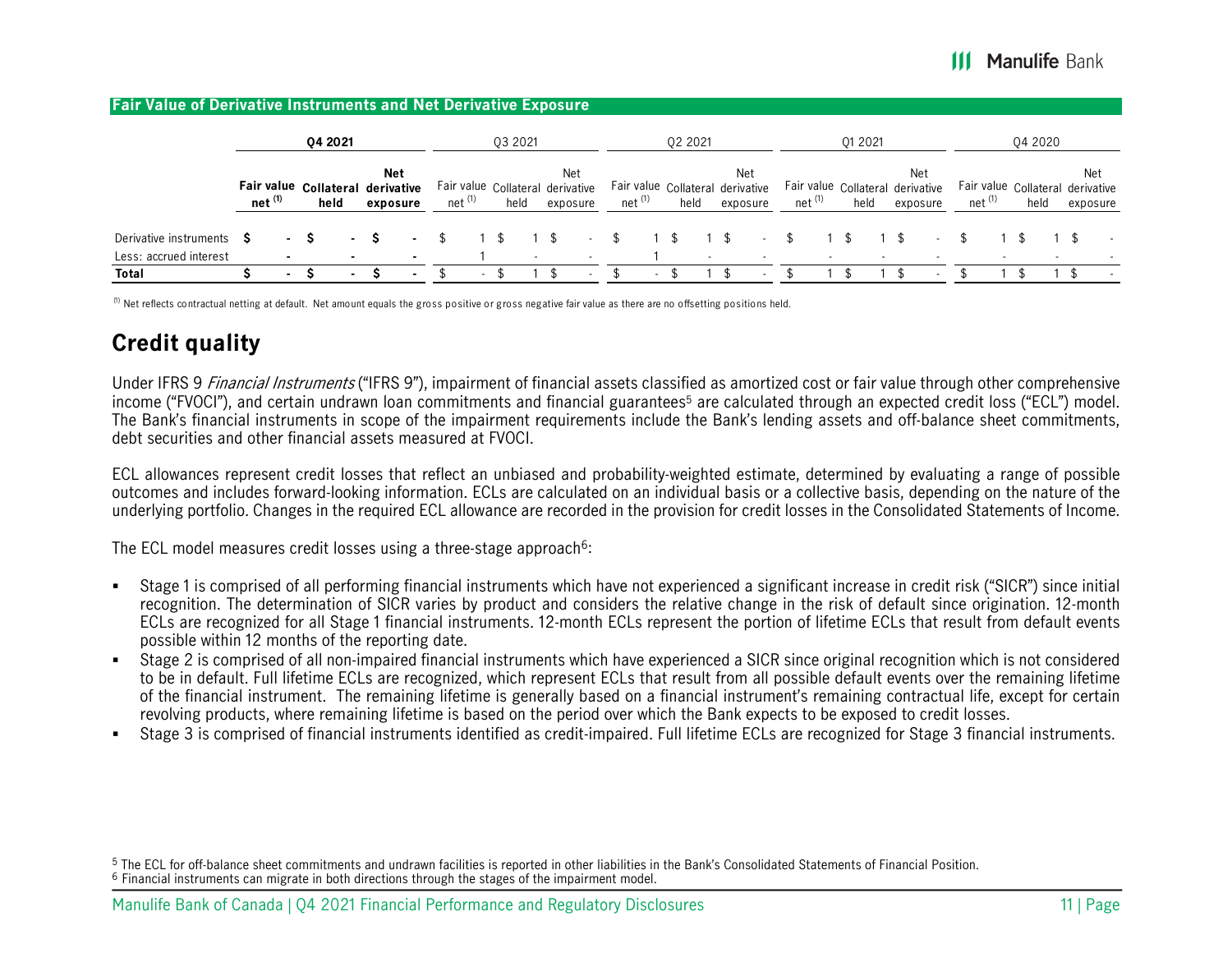ECLs are measured under four probability-weighted macroeconomic scenarios, which measure the difference between all contractual cash flows that are due to the Bank in accordance with the contract and all the cash flows that the entity expects to receive, discounted at the original effective interest rate. This includes consideration of past events, current market conditions and reasonable supportable information about future economic conditions.

Forward-looking macroeconomic variables used in the models are the variables which are most closely related with credit losses in the relevant portfolio. The ECL calculations also include the following elements:

- Е The probability of default ("PD"); an estimate of the likelihood of default over a given time horizon;
- г The loss given default ("LGD"); an estimate of the loss arising in the case where a default occurs at a given time. It is based on the difference between the contractual cash flows due and those the lender expects to receive, including from the realization of collateral (net of expected costs of realization and any amounts legally required to be paid to the borrowers) and other credit enhancements that are integral to the contract terms; and
- The exposure at default ("EAD"); an estimate of the exposure at a future default date, considering expected changes in the exposure after the reporting date.

Financial instruments are written off, either partially or in full, against the related allowance for credit losses when there is no realistic prospect of recovery in respect of those amounts. In subsequent periods, any recoveries of amounts previously written-off are credited to the provision for credit losses.

The estimation and application of forward-looking information and the assessment of SICR requires significant judgement. The Q4 2021 ECLs reflect management's best estimate of future credit losses based on current market conditions and reasonable and supportable information about forecasts of future economic conditions. Any subsequent changes in forward-looking information will be reflected in the measurement of ECLs in future quarters as appropriate. As the impact to actual credit losses from COVID-19 is uncertain, actual results may differ materially from current estimates.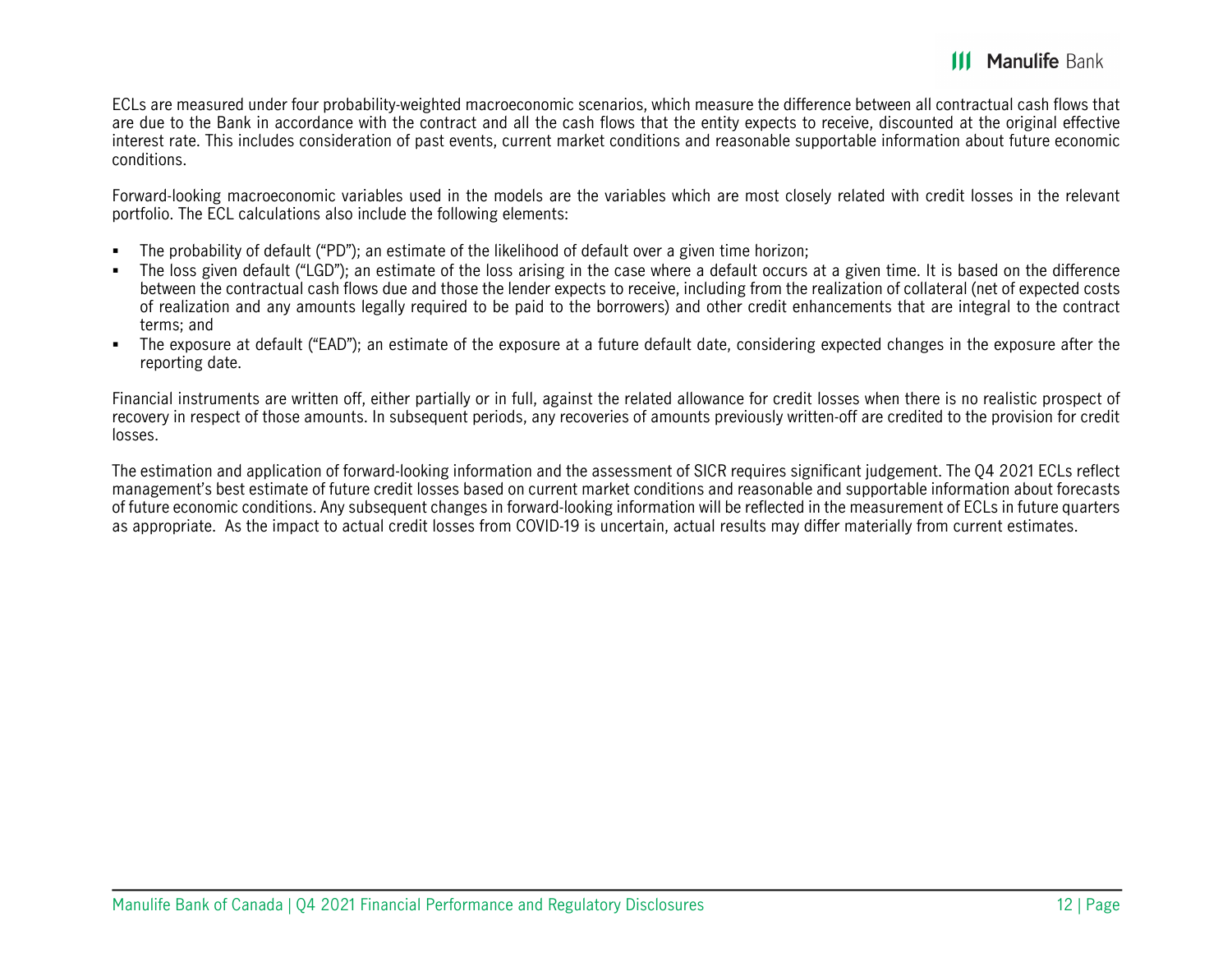#### **Mortgages and Other Loans by Risk Category (1)**

|                                                                 |    |         |     |                | 04 2021 |                |    |              |     |         |    | Q3 2021                  |     |                |               |
|-----------------------------------------------------------------|----|---------|-----|----------------|---------|----------------|----|--------------|-----|---------|----|--------------------------|-----|----------------|---------------|
|                                                                 |    | Stage 1 |     | Stage 2        |         | Stage 3        |    | <b>Total</b> |     | Stage 1 |    | Stage 2                  |     | Stage 3        | Total         |
| Mortgage loans                                                  |    |         |     |                |         |                |    |              |     |         |    |                          |     |                |               |
|                                                                 | \$ | 4,302   | Ŝ   | 1,285          | \$      | ٠              | Ŝ  | 5,587        | \$  | 4,534   | \$ | 1,158                    | \$  | $\sim$         | \$<br>5,692   |
|                                                                 |    |         |     |                |         |                |    |              |     |         |    |                          |     |                |               |
| $\overline{2}$                                                  |    | 10,845  |     | 3,026          |         |                |    | 13,871       |     | 11,465  |    | 2,228                    |     |                | 13,693        |
| 3                                                               |    | 632     |     | 218            |         |                |    | 850          |     | 607     |    | 152                      |     |                | 759           |
| 4 or higher                                                     |    | 471     |     | 142            |         |                |    | 613          |     | 479     |    | 157                      |     |                | 636           |
| Default                                                         |    |         |     |                |         | 24             |    | 24           |     |         |    |                          |     | 24             | 24            |
| <b>Total mortgage loans</b>                                     | s  | 16,250  | s   | 4,671          | S       | 24             | s  | 20,945       | \$  | 17,085  |    | 3,695                    |     | 24             | 20,804        |
| <b>Allowance for ECLs</b>                                       |    | 3       | S   |                | Ŝ       | $\overline{2}$ | S  | 12           | -\$ | 3       |    |                          | £.  | 2              | 12            |
| Mortgages, net of allowance                                     |    | 16,247  | S   | 4,664          | S       | 22             | Ŝ  | 20,933       | -\$ | 17,082  |    | 3,688                    | S   | 22             | 20,792        |
| Other loans <sup>(2)</sup>                                      |    |         |     |                |         |                |    |              |     |         |    |                          |     |                |               |
| 2                                                               | \$ | 242     | \$. | $\sim$         | \$      | $\sim$         | \$ | 242          | \$  | 228     | \$ | $\sim$                   | \$  | $\blacksquare$ | \$<br>228     |
| 3                                                               |    | 1,780   |     | 42             |         |                |    | 1,822        |     | 1,642   |    | 39                       |     |                | 1,681         |
|                                                                 |    | 430     |     | 16             |         |                |    | 446          |     | 423     |    |                          |     |                | 434           |
| 4 or higher                                                     |    |         |     |                |         |                |    |              |     |         |    | 11                       |     |                | 4             |
| Default                                                         |    |         |     |                |         |                |    |              |     |         |    | $\blacksquare$           |     |                |               |
| <b>Total other loans</b>                                        | s  | 2,452   | s   | 58             | S       | 4              | Ŝ  | 2,514        | -\$ | 2,293   | .S | 50                       | \$. | 4              | 2,347         |
| <b>Allowance for ECLs</b>                                       |    |         |     | $\blacksquare$ |         | $\sim$         | S  |              | S   |         |    | $\overline{\phantom{a}}$ |     | $\sim$         |               |
| Other loans, net of allowance                                   |    | 2,451   | s   | 58             | S       | 4              | Ŝ  | 2,513        | -\$ | 2,292   |    | 50                       |     | 4              | 2,346         |
| <b>Total</b>                                                    |    |         |     |                |         |                |    |              |     |         |    |                          |     |                |               |
|                                                                 | Ś  | 4,302   | Ŝ   | 1,285          | \$      | ۰              | Ŝ  | 5,587        | -\$ | 4,534   | \$ | 1,158                    | \$  |                | \$<br>5,692   |
| $\overline{c}$                                                  |    | 11,087  |     | 3,026          |         |                |    | 14,113       |     | 11,693  |    | 2,228                    |     |                | 13,921        |
| 3                                                               |    | 2,412   |     | 260            |         |                |    | 2,672        |     | 2,249   |    | 191                      |     |                | 2,440         |
| 4 or higher                                                     |    | 901     |     | 158            |         |                |    | 1,059        |     | 902     |    | 168                      |     |                | 1,070         |
| Default                                                         |    |         |     |                |         | 28             |    | 28           |     |         |    |                          |     | 28             | 28            |
| Total mortgage and other loans                                  |    | 18,702  |     | 4,729          |         | 28             |    | 23,459       | \$  | 19,378  |    | 3,745                    |     | 28             | 23,151        |
| <b>Allowance for ECLs</b>                                       |    | 4       | Ś   |                | S       | 2              | Ŝ  | 13           | \$  | 4       |    |                          |     | 2              | 13            |
| Total mortgage and other loans, net of allowance                |    | 18,698  |     | 4,722          | Ŝ       | 26             |    | 23,446       | -\$ | 19,374  |    | 3,738                    |     | 26             | 23,138        |
|                                                                 |    |         |     |                |         |                |    |              |     |         |    |                          |     |                |               |
| Undrawn credit facilities and other off-balance sheet exposures |    |         |     |                |         |                |    |              |     |         |    |                          |     |                |               |
|                                                                 | \$ | 1,578   | Ŝ   | 1,137          | Ŝ       | ٠              | Ŝ  | 2,715        | \$  | 1,863   | \$ | 870                      | \$  |                | \$<br>2,733   |
| $\mathbf{2}$                                                    |    | 6,580   |     | 1,840          |         |                |    | 8,420        |     | 6,994   |    | 1,152                    |     |                | 8,146         |
| 3                                                               |    | 331     |     | 6              |         |                |    | 337          |     | 304     |    | 3                        |     |                | 307           |
| 4 or higher                                                     |    | 1,756   |     |                |         |                |    | 1,757        |     | 1,695   |    |                          |     |                | 1,696         |
| Default                                                         |    |         |     |                |         |                |    |              |     |         |    |                          |     | $\overline{c}$ | $\mathcal{P}$ |
| <b>Total off-balance sheet exposures</b>                        |    | 10,245  | s   | 2,984          | S       |                | S  | 13,230       | \$  | 10,856  |    | 2,026                    | \$  | $\overline{2}$ | 12,884        |
| <b>Allowance for ECLs</b>                                       |    | 3       |     | 3              | S       |                | s  |              | S   | 3       |    | 3                        | £.  |                | 6             |
| Total off-balance sheet exposures, net of allowance             |    | 10,242  | S   | 2,981          | S       | $\sim$         | S  | 13,223       | -\$ | 10,853  |    | 2,023                    | S   | $\overline{2}$ | \$<br>12,878  |

<sup>(1)</sup> For mortgages and loans, an internal risk rating is assigned ranging from "1 - low risk", "2 – normal risk", "3 - medium risk", "4 & higher – high risk" to "default". The internal risk ratings reflect the credit qual

(2) Other loans include credit card.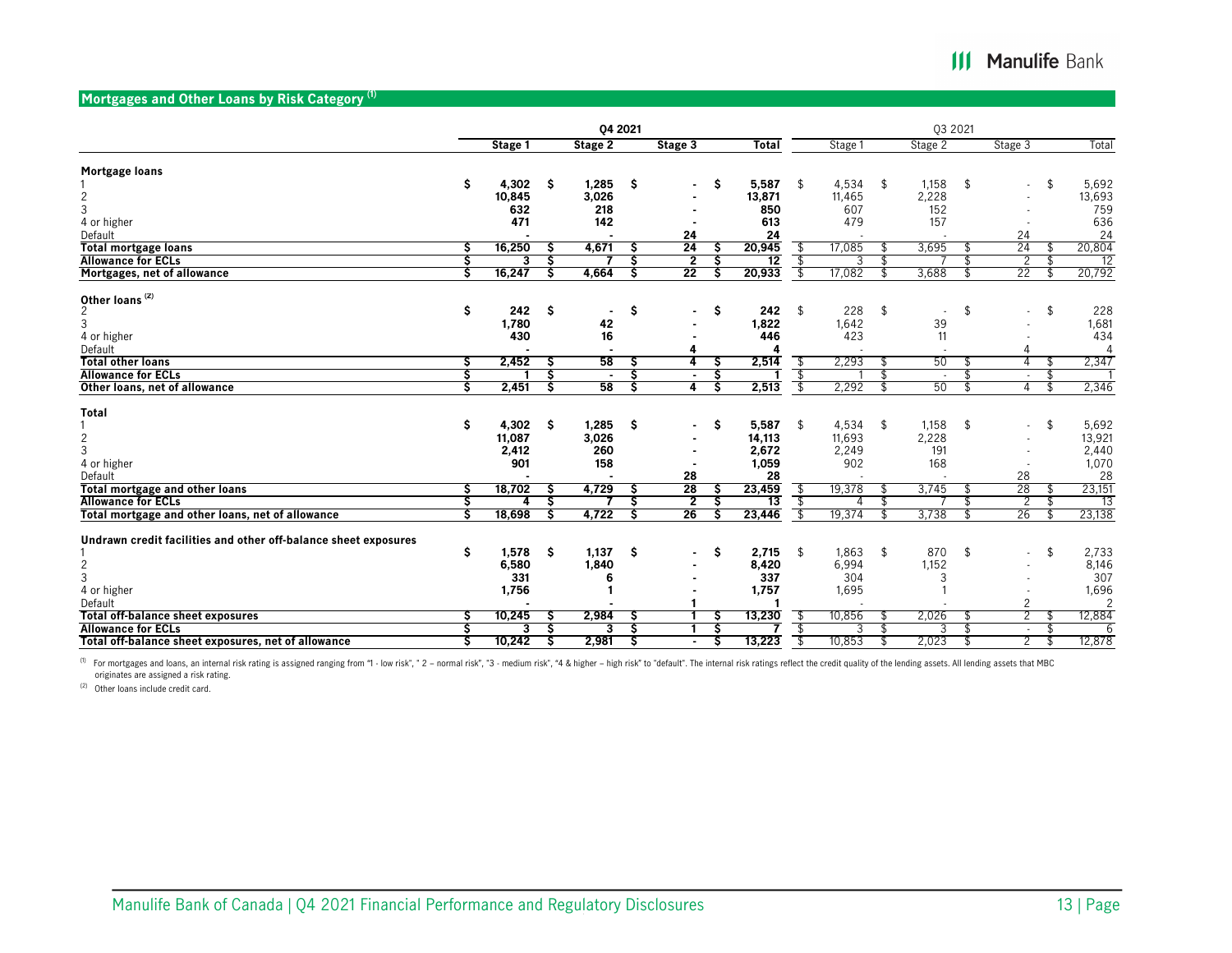### **Mortgages and Other Loans by Risk Category (1)**

|                                                                 |    |         |     | 02 2021 |                                |              |                          |         | 01 20 21     |    |                |              |
|-----------------------------------------------------------------|----|---------|-----|---------|--------------------------------|--------------|--------------------------|---------|--------------|----|----------------|--------------|
|                                                                 |    | Stage 1 |     | Stage 2 | Stage 3                        | Total        |                          | Stage 1 | Stage 2      |    | Stage 3        | Total        |
| Mortgage loans                                                  |    |         |     |         |                                |              |                          |         |              |    |                |              |
|                                                                 | \$ | 4,515   | \$  | 1,266   | \$<br>$\blacksquare$           | \$<br>5,781  | \$                       | 5,167   | \$<br>760    | \$ | $\sim$         | \$<br>5,927  |
| $\mathbf{2}$                                                    |    | 11,173  |     | 2,325   |                                | 13,498       |                          | 11,848  | 1,447        |    |                | 13,295       |
| 3                                                               |    | 545     |     | 177     |                                | 722          |                          | 547     | 180          |    |                | 727          |
|                                                                 |    | 498     |     | 152     |                                | 650          |                          | 513     | 179          |    |                | 692          |
| 4 or higher                                                     |    |         |     |         |                                |              |                          |         |              |    |                |              |
| Default                                                         |    |         |     |         | 22                             | 22           |                          |         |              |    | 33             | 33           |
| <b>Total mortgage loans</b>                                     |    | 16,731  |     | 3,920   | 22                             | 20,673       |                          | 18,075  | 2,566        |    | 33             | 20,674       |
| <b>Allowance for ECLs</b>                                       |    | 3       |     | 9       |                                | 13           | -\$                      | 3       | 9            | \$ | $\overline{2}$ | 14           |
| Mortgages, net of allowance                                     |    | 16,728  |     | 3,911   | \$<br>21                       | 20,660       | -\$                      | 18,072  | 2,557        | \$ | 31             | 20,660       |
| Other loans <sup>(2)</sup>                                      |    |         |     |         |                                |              |                          |         |              |    |                |              |
| 2                                                               | \$ | 214     | \$  | $\sim$  | \$<br>$\overline{\phantom{a}}$ | \$<br>214    | \$                       | 203     | \$<br>$\sim$ | \$ |                | \$<br>203    |
| 3                                                               |    | 1,537   |     | 34      |                                | 1,571        |                          | 1,450   | 40           |    |                | 1,490        |
| 4 or higher                                                     |    | 419     |     | 17      |                                | 436          |                          | 396     | 18           |    |                | 414          |
| Default                                                         |    |         |     |         |                                |              |                          |         |              |    |                | $\Delta$     |
|                                                                 |    |         |     |         |                                |              |                          |         |              |    |                |              |
| <b>Total other loans</b>                                        | ፍ  | 2,170   |     | 51      | $\overline{4}$                 | \$<br>2,225  | \$                       | 2,049   | \$<br>58     | \$ | 4              | \$<br>2,111  |
| <b>Allowance for ECLs</b>                                       |    |         |     | $\sim$  | $\sim$                         |              | $\overline{\mathsf{S}}$  |         | $\sim$       |    | $\sim$         |              |
| Other loans, net of allowance                                   |    | 2,169   |     | 51      | 4                              | 2,224        | -\$                      | 2,048   | 58           |    | 4              | \$<br>2,110  |
| <b>Total</b>                                                    |    |         |     |         |                                |              |                          |         |              |    |                |              |
|                                                                 | \$ | 4,515   | -\$ | 1,266   | \$<br>$\overline{\phantom{a}}$ | \$<br>5,781  | \$                       | 5,167   | \$<br>760    | \$ |                | \$<br>5,927  |
| $\overline{c}$                                                  |    | 11,387  |     | 2,325   |                                | 13,712       |                          | 12,051  | 1,447        |    |                | 13,498       |
| 3                                                               |    | 2,082   |     | 211     |                                | 2,293        |                          | 1,997   | 220          |    |                | 2,217        |
| 4 or higher                                                     |    | 917     |     | 169     |                                | 1,086        |                          | 909     | 197          |    |                | 1,106        |
| Default                                                         |    |         |     |         | 26                             | 26           |                          |         |              |    | 37             | 37           |
| <b>Total mortgage and other loans</b>                           |    | 18,901  |     | 3,971   | 26                             | 22,898       | S                        | 20,124  | 2,624        |    | 37             | 22,785       |
| <b>Allowance for ECLs</b>                                       |    |         |     | 9       |                                | 14           | $\overline{\mathcal{E}}$ |         | q            |    | 2              | 15           |
| Total mortgage and other loans, net of allowance                |    | 18,897  |     | 3,962   | 25                             | 22,884       | -\$                      | 20,120  | 2,615        | \$ | 35             | 22,770       |
|                                                                 |    |         |     |         |                                |              |                          |         |              |    |                |              |
| Undrawn credit facilities and other off-balance sheet exposures |    |         |     |         |                                |              |                          |         |              |    |                |              |
|                                                                 | \$ | 1,914   | \$  | 876     | \$                             | \$<br>2,790  | \$                       | 2,523   | \$<br>348    | \$ |                | \$<br>2,871  |
| 2                                                               |    | 6,849   |     | 1,153   |                                | 8,002        |                          | 7,422   | 521          |    |                | 7,943        |
| 3                                                               |    | 285     |     | 6       |                                | 291          |                          | 269     | 6            |    |                | 275          |
| 4 or higher                                                     |    | 1,783   |     |         |                                | 1,784        |                          | 1,288   |              |    |                | 1,288        |
| Default                                                         |    |         |     |         |                                |              |                          |         |              |    | $\overline{c}$ | 2            |
| <b>Total off-balance sheet exposures</b>                        |    | 10,831  |     | 2,036   | 4                              | \$<br>12,871 | \$                       | 11,502  | 875          | \$ | 2              | 12,379       |
| <b>Allowance for ECLs</b>                                       |    |         |     | 3       |                                | \$           | \$                       | 3       | 3            | \$ |                | \$           |
| Total off-balance sheet exposures, net of allowance             |    | 10,828  | \$. | 2,033   | \$<br>3                        | \$<br>12.864 | -\$                      | 11,499  | \$<br>872    | S  |                | \$<br>12,372 |
|                                                                 |    |         |     |         |                                |              |                          |         |              |    |                |              |

<sup>(1)</sup> For mortgages and loans, an internal risk rating is assigned ranging from "1 - low risk", "2 – normal risk", "3 - medium risk", "4 & higher – high risk" to "default". The internal risk ratings reflect the credit qual

(2) Other loans include credit card.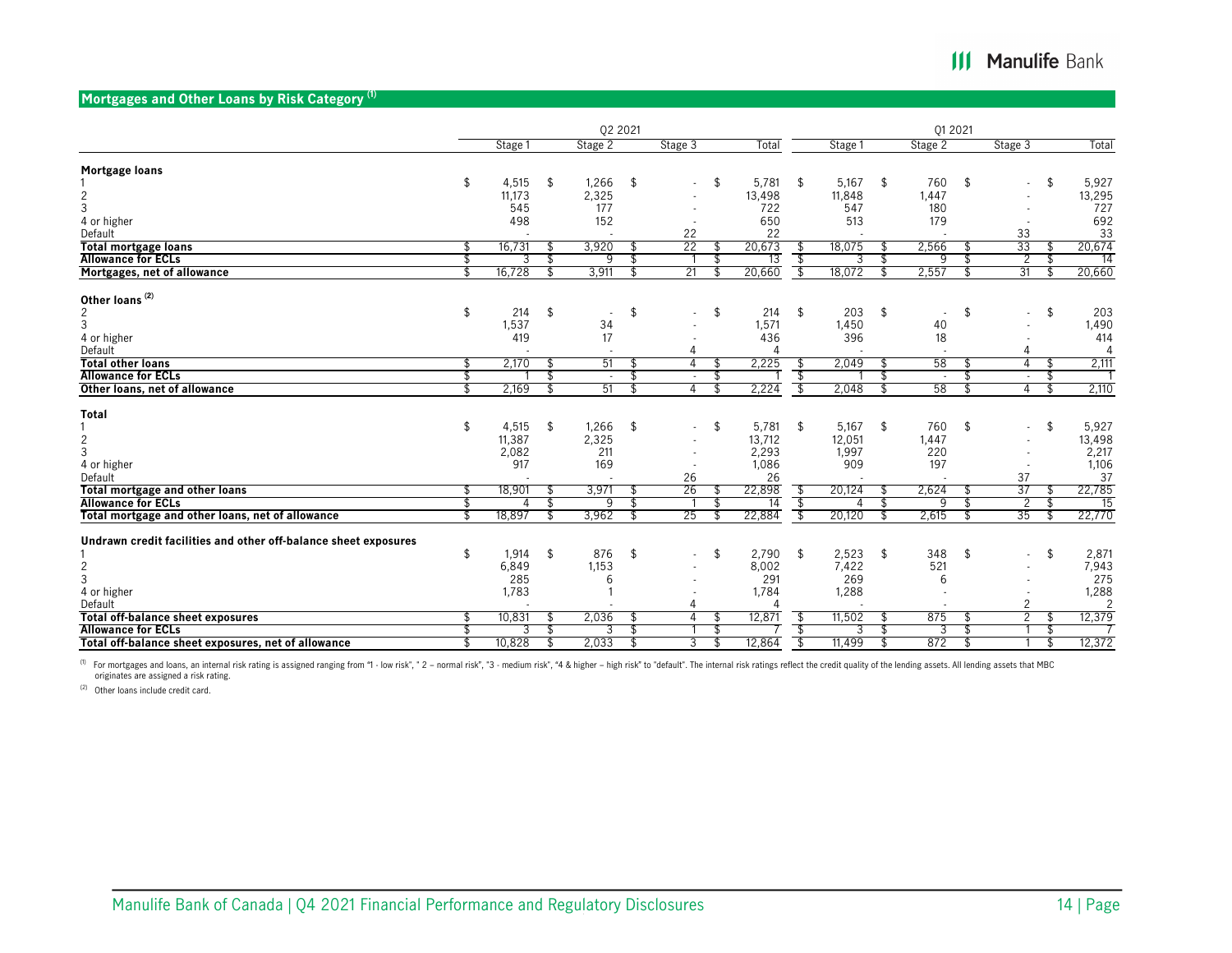### **Mortgages and Other Loans by Risk Category (1)**

|                                                                 |    |         |     | 04 2020 |     |         |     |        |
|-----------------------------------------------------------------|----|---------|-----|---------|-----|---------|-----|--------|
|                                                                 |    | Stage 1 |     | Stage 2 |     | Stage 3 |     | Total  |
| Mortgage loans                                                  |    |         |     |         |     |         |     |        |
|                                                                 | \$ | 5,430   | \$  | 675     | \$  | ÷.      | -\$ | 6,105  |
|                                                                 |    | 11,840  |     | 1,305   |     |         |     | 13,145 |
| $\frac{2}{3}$                                                   |    | 546     |     | 238     |     |         |     | 784    |
| 4 or higher                                                     |    | 506     |     | 193     |     |         |     | 699    |
| Default                                                         |    |         |     |         |     | 66      |     | 66     |
|                                                                 | \$ | 18,322  | \$. | 2,411   | S   | 66      | S   | 20,799 |
| <b>Total mortgage loans</b><br><b>Allowance for ECLs</b>        | \$ | 4       | £.  | 10      | \$  | 3       |     | 17     |
| Mortgages, net of allowance                                     |    | 18,318  |     | 2,401   | \$  | 63      |     | 20,782 |
|                                                                 |    |         |     |         |     |         |     |        |
| Other loans <sup>(2)</sup>                                      |    |         |     |         |     |         |     |        |
| $\overline{2}$                                                  | \$ | 199     | \$  | $\sim$  | \$  | $\sim$  | \$  | 199    |
| 3                                                               |    | 1,373   |     | 45      |     |         |     | 1,418  |
| 4 or higher                                                     |    | 343     |     | 18      |     |         |     | 361    |
| Default                                                         |    |         |     |         |     | 3       |     | 3      |
| <b>Total other loans</b>                                        | \$ | 1,915   | \$  | 63      | \$  | 3       | \$  | 1,981  |
| <b>Allowance for ECLs</b>                                       | \$ |         | \$  | $\sim$  | \$  | $\sim$  | \$  |        |
| Other loans, net of allowance                                   | S  | 1,914   | Ŝ,  | 63      | \$  | 3       | \$  | 1,980  |
|                                                                 |    |         |     |         |     |         |     |        |
| Total                                                           |    |         |     |         |     |         |     |        |
|                                                                 | \$ | 5,430   | \$  | 675     | \$  | $\sim$  | \$  | 6,105  |
| $\overline{c}$                                                  |    | 12,039  |     | 1,305   |     |         |     | 13,344 |
| 3                                                               |    | 1,919   |     | 283     |     |         |     | 2,202  |
| 4 or higher                                                     |    | 849     |     | 211     |     |         |     | 1,060  |
| Default                                                         |    |         |     |         |     | 69      |     | 69     |
| <b>Total mortgage and other loans</b>                           | \$ | 20,237  |     | 2,474   |     | 69      |     | 22,780 |
| <b>Allowance for ECLs</b>                                       |    | 5       |     | 10      | \$  | 3       |     | 18     |
| Total mortgage and other loans, net of allowance                |    | 20,232  | \$  | 2,464   | \$  | 66      | \$  | 22,762 |
|                                                                 |    |         |     |         |     |         |     |        |
| Undrawn credit facilities and other off-balance sheet exposures |    |         |     |         |     |         |     |        |
|                                                                 | \$ | 2,577   | \$  | 221     | \$  |         | -\$ | 2,798  |
| $\overline{c}$                                                  |    | 7,153   |     | 372     |     |         |     | 7,525  |
| 3                                                               |    | 253     |     |         |     |         |     | 260    |
| 4 or higher                                                     |    | 1,292   |     |         |     |         |     | 1,293  |
| Default                                                         |    |         |     |         |     | 4       |     | 4      |
| Total off-balance sheet exposures                               | \$ | 11,275  |     | 601     | \$  | 4       | \$  | 11,880 |
| <b>Allowance for ECLs</b>                                       | S  | 3       |     | 4       | \$  |         | \$  | 8      |
| Total off-balance sheet exposures, net of allowance             | \$ | 11,272  | \$  | 597     | -\$ | 3       | \$  | 11,872 |

<sup>(1)</sup> For mortgages and loans, an internal risk rating is assigned ranging from "1 - low risk", "2 – normal risk", "3 - medium risk", "4 & higher – high risk" to "default". The internal risk ratings reflect the credit qual

(2) Other loans include credit card.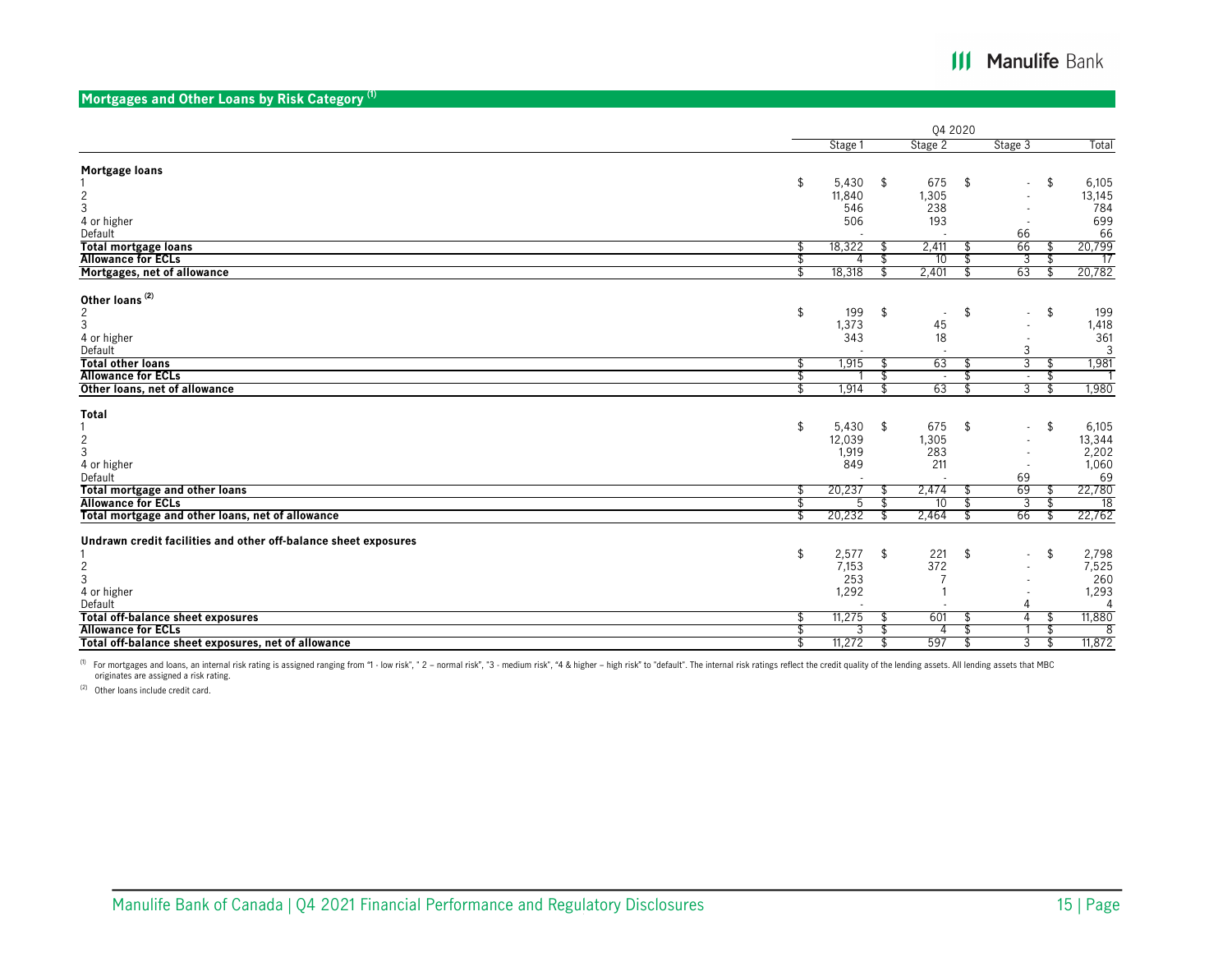### **III Manulife Bank**

#### **Gross Credit Exposure (1)**

|                                                  |    |                      |                        |                | 04 2021                             |        |                                   |                    |      |        |     |                      |        |                        |        |                                     | 03 20 21       |                            |                    |                          |                |
|--------------------------------------------------|----|----------------------|------------------------|----------------|-------------------------------------|--------|-----------------------------------|--------------------|------|--------|-----|----------------------|--------|------------------------|--------|-------------------------------------|----------------|----------------------------|--------------------|--------------------------|----------------|
|                                                  |    | Drawn <sup>(2)</sup> | Undrawn <sup>(3)</sup> |                | Other<br>off-balance<br>sheet $(4)$ |        | Debt<br>securities <sup>(5)</sup> | OTC <sup>(6)</sup> |      | Total  |     | Drawn <sup>(2)</sup> |        | Undrawn <sup>(3)</sup> |        | Other<br>off-balance<br>sheet $(4)$ |                | Debt<br>$securities^{(5)}$ | OTC <sup>(6)</sup> |                          | Total          |
| By geographic location<br>Country <sup>(7)</sup> |    |                      |                        |                |                                     |        |                                   |                    |      |        |     |                      |        |                        |        |                                     |                |                            |                    |                          |                |
| Canada                                           | \$ |                      | $\cdot$ \$             | $-$ \$         |                                     | $-$ \$ | - \$                              | $\blacksquare$     | -\$  |        | \$  |                      | $-$ \$ |                        | $-$ \$ |                                     | $-$ \$         | $-5$                       |                    | \$<br>$\mathbf{1}$       |                |
| <b>United States</b>                             |    |                      |                        |                | $\overline{\phantom{a}}$            |        | 199                               | $\overline{a}$     |      | 199    |     |                      |        |                        |        | $\sim$                              |                | 200                        |                    | $\sim$                   | 200            |
| Other                                            |    |                      |                        |                |                                     |        | 44                                |                    |      | 44     |     |                      |        |                        |        | $\overline{\phantom{a}}$            |                | 44                         |                    |                          | 44             |
| Province $^{(7)}$<br>Canada                      |    |                      |                        |                |                                     |        |                                   |                    |      |        |     |                      |        |                        |        |                                     |                |                            |                    |                          |                |
| Ontario                                          | \$ | $9,680$ \$           |                        | $6,192$ \$     | 5 <sup>5</sup>                      |        | - \$                              | $\blacksquare$     | - Ŝ  | 15,877 | \$  | $9,497$ \$           |        | $6,076$ \$             |        |                                     | 5 <sup>5</sup> | 75 \$                      |                    | \$<br>$\sim$             | 15,653         |
| <b>British Columbia</b>                          |    | 3,681                |                        | 2,371          | $\blacksquare$                      |        |                                   | $\blacksquare$     |      | 6,052  |     | 3,649                |        | 2,309                  |        |                                     |                |                            |                    |                          | 5,958          |
| Alberta                                          |    | 2,924                |                        | 1,379          | 1                                   |        |                                   | $\blacksquare$     |      | 4,304  |     | 2,903                |        | 1,307                  |        |                                     |                |                            |                    | $\overline{\phantom{a}}$ | 4,211          |
| Quebec                                           |    | 4,803                |                        | 2,142          |                                     |        |                                   | $\blacksquare$     |      | 6,945  |     | 4,740                |        | 2,060                  |        |                                     |                |                            |                    | $\sim$                   | 6,800          |
| Saskatchewan                                     |    | 755                  |                        | 380            |                                     |        |                                   | $\overline{a}$     |      | 1,135  |     | 754                  |        | 370                    |        |                                     |                |                            |                    | $\sim$                   | 1,124          |
| Manitoba                                         |    | 494                  |                        | 262            |                                     |        |                                   | $\overline{a}$     |      | 756    |     | 491                  |        | 255                    |        |                                     |                |                            |                    |                          | 746            |
| Atlantic provinces                               |    | 1,119                |                        | 498            |                                     |        |                                   | $\overline{a}$     |      | 1,617  |     | 1,113                |        | 501                    |        |                                     |                |                            |                    |                          | 1,614          |
| Territories                                      |    | 3                    |                        |                |                                     |        |                                   |                    |      | 3      |     |                      |        |                        |        |                                     |                |                            |                    |                          | $\overline{4}$ |
| <b>Total exposure</b>                            | Ŝ. | $23,459$ \$          |                        | $13,224$ \$    | $6\sqrt{5}$                         |        | 243S                              |                    | - \$ | 36,932 | -\$ | $23,151$ \$          |        | $12,878$ \$            |        |                                     | 6 <sup>5</sup> | $319$ \$                   |                    | 1 \$                     | 36,355         |
| By counterparty                                  |    |                      |                        |                |                                     |        |                                   |                    |      |        |     |                      |        |                        |        |                                     |                |                            |                    |                          |                |
| Manulife One                                     | \$ | 17,021 \$            |                        | 11,590 \$      |                                     | $-$ \$ | - \$                              | $\blacksquare$     | -\$  | 28,611 | \$  | 16,971 \$            |        | $11,422$ \$            |        |                                     | $-$ \$         | $-$ \$                     |                    | \$<br>$\sim$             | 28,393         |
| Residential mortgages                            |    | 3,532                |                        | 206            | $\overline{\phantom{a}}$            |        | $\sim$                            | $\blacksquare$     |      | 3,738  |     | 3,440                |        | 131                    |        | $\overline{\phantom{a}}$            |                | $\overline{\phantom{a}}$   |                    |                          | 3,571          |
| Financial institution <sup>(8)</sup>             |    |                      |                        |                | $\blacksquare$                      |        | 63                                |                    |      | 63     |     |                      |        |                        |        | $\overline{\phantom{a}}$            |                | 63                         |                    |                          | 64             |
| Corporate                                        |    | 804                  |                        |                |                                     |        | 180                               |                    |      | 984    |     | 773                  |        |                        |        |                                     |                | 181                        |                    |                          | 954            |
| Personal loans                                   |    | 2,102                |                        | 1,428          |                                     |        |                                   |                    |      | 3,530  |     | 1,967                |        | 1,325                  |        |                                     |                | $\sim$                     |                    |                          | 3,292          |
| Sovereign <sup>(9)</sup>                         |    |                      |                        |                |                                     |        |                                   |                    |      |        |     |                      |        |                        |        |                                     |                | 75                         |                    |                          | 75             |
| Other <sup>(10)</sup>                            |    |                      |                        |                | 6                                   |        |                                   |                    |      | 6      |     |                      |        |                        |        | 6                                   |                |                            |                    |                          | 6              |
| <b>Total exposure</b>                            | s  | $23,459$ \$          |                        | $13,224$ \$    | 6 <sup>5</sup>                      |        | 243S                              | $\blacksquare$     | - Ŝ  | 36,932 | -\$ | 23,151               |        | $12,878$ \$            |        |                                     | 6 \$           | $319$ \$                   |                    | - \$                     | 36,355         |
| By contractual maturity                          |    |                      |                        |                |                                     |        |                                   |                    |      |        |     |                      |        |                        |        |                                     |                |                            |                    |                          |                |
| Within 1 year                                    | \$ | $2,645$ \$           |                        | 868 \$         | - \$                                |        | 68 \$                             | $\blacksquare$     | \$.  | 3,581  | \$  | $2,591$ \$           |        | 862 \$                 |        |                                     | $-$ \$         | $164$ \$                   |                    | \$<br>$\mathbf{1}$       | 3,618          |
| 1 to 5 years                                     |    | 8,247                |                        | $\blacksquare$ | $\overline{\phantom{a}}$            |        | 171                               | $\blacksquare$     |      | 8,418  |     | 7,918                |        |                        |        | $\overline{\phantom{a}}$            |                | 151                        |                    | $\sim$                   | 8,069          |
| Over 5 years                                     |    | 8                    |                        |                |                                     |        | 4                                 |                    |      | 12     |     | $\overline{7}$       |        |                        |        |                                     |                | $\overline{4}$             |                    |                          | 11             |
| No specific maturity                             |    | 12,559               |                        | 12,356         | 6                                   |        |                                   |                    |      | 24,921 |     | 12,635               |        | 12,016                 |        | 6                                   |                |                            |                    |                          | 24,657         |
|                                                  | Ŝ  | $23,459$ \$          |                        |                | 6 <sup>5</sup>                      |        | 243S                              |                    |      | 36,932 | Ŝ.  |                      |        |                        |        | 6                                   |                | 319S                       |                    |                          | 36,355         |
| <b>Total exposure</b>                            |    |                      |                        | $13,224$ \$    |                                     |        |                                   |                    | . s  |        |     | 23,151               | -\$    | $12,878$ \$            |        |                                     | -\$            |                            |                    | - \$                     |                |

 $(1)$  Gross credit risk exposure is before credit risk mitigants. This table excludes equity exposures.

(2) The amount of credit risk exposure resulting from loans advanced to a borrower. The exposure amounts presented in the above tables are gross of allowance for credit losses.

(3) The amount of credit risk exposure resulting from the unutilized portion of an authorized credit line or unfunded committed credit facility. These commitments have no fixed maturity dates.

(4) Other off-balance sheet items include letters of credit and indemnities.

(5) Includes short-term debt securities classified as cash equivalents.

(6) Includes OTC Derivatives.

 $^{(7)}$  Geographic information is based upon address of property mortgaged for mortgage loans and based upon residence of borrower for other loans.

(8) Includes exposures to deposit taking institutions, contractual institutions and investment institutes.

 $(9)$  Includes exposures to governments, central banks and certain public sector entities.

(10) Other includes securitized investments in bonds and Residential Mortgage Backed Securities.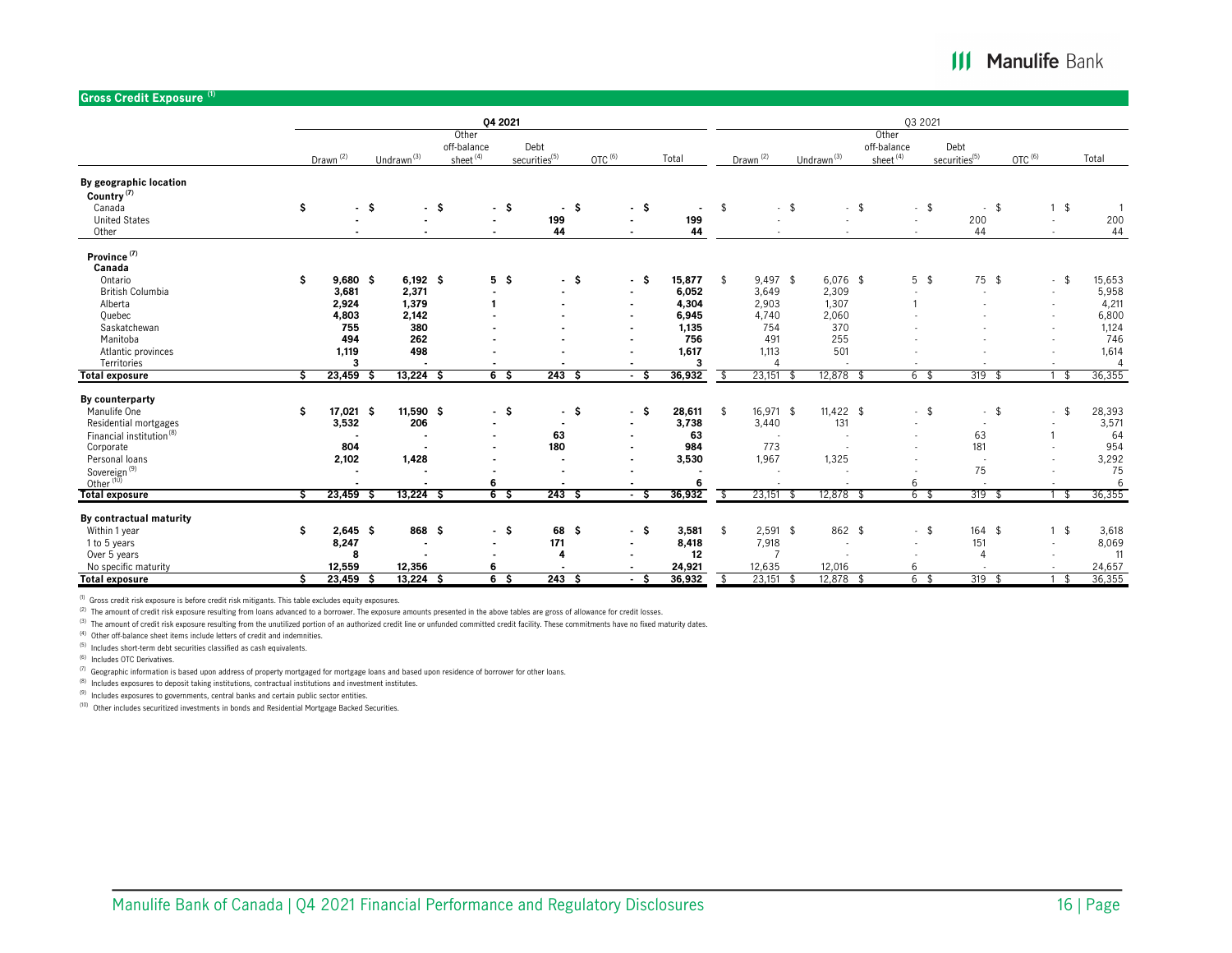### **III Manulife Bank**

#### **Gross Credit Exposure (1) (Continued)**

|                                                                          |                                    |        |                                 |        | 02 2021                                              |                                   |                    |                                                           |                          |      |                              |                                    |        | 01 20 21                                             |                                   |                |                                      |                          |
|--------------------------------------------------------------------------|------------------------------------|--------|---------------------------------|--------|------------------------------------------------------|-----------------------------------|--------------------|-----------------------------------------------------------|--------------------------|------|------------------------------|------------------------------------|--------|------------------------------------------------------|-----------------------------------|----------------|--------------------------------------|--------------------------|
|                                                                          |                                    |        |                                 |        | Other                                                |                                   |                    |                                                           |                          |      |                              |                                    |        | Other                                                |                                   |                |                                      |                          |
|                                                                          | $Drawn^{(2)}$                      |        | Undrawn <sup>(3)</sup>          |        | off-balance<br>sheet <sup>(4)</sup>                  | Debt<br>securities <sup>(5)</sup> | OTC <sup>(6)</sup> |                                                           | Total                    |      | $Drawn^{(2)}$                | Undrawn <sup>(3)</sup>             |        | off-balance<br>sheet <sup>(4)</sup>                  | Debt<br>securities <sup>(5)</sup> |                | OTC <sup>(6)</sup>                   | Total                    |
| By geographic location<br>Country <sup>(7)</sup><br>Canada               | \$                                 | $-$ \$ |                                 | $-$ \$ | $-$ \$                                               | \$<br>$\sim$                      |                    | \$<br>$\mathbf{1}$                                        | $\overline{1}$           | \$   | $-5$                         |                                    | $-$ \$ | $-$ \$                                               |                                   | $-$ \$         | \$<br>$\mathbf{1}$                   | $\overline{1}$           |
| <b>United States</b><br>Other                                            | $\sim$                             |        |                                 |        | $\sim$                                               | 188<br>35                         |                    | $\sim$                                                    | 188<br>35                |      | $\overline{\phantom{a}}$     |                                    |        | $\overline{\phantom{a}}$                             | 217<br>44                         |                | $\sim$                               | 217<br>44                |
|                                                                          |                                    |        |                                 |        | $\overline{\phantom{a}}$                             |                                   |                    |                                                           |                          |      | $\overline{\phantom{a}}$     |                                    |        | $\overline{\phantom{a}}$                             |                                   |                |                                      |                          |
| Province <sup>(7)</sup><br>Canada                                        |                                    |        |                                 |        |                                                      |                                   |                    |                                                           |                          |      |                              |                                    |        |                                                      |                                   |                |                                      |                          |
| Ontario<br>British Columbia<br>Alberta                                   | \$<br>$9,318$ \$<br>3,616<br>2,894 |        | $6,052$ \$<br>2,291<br>1,317    |        | 5 <sup>5</sup><br>$\overline{\phantom{a}}$           | 3 <sup>5</sup>                    |                    | \$<br>$\sim$<br>$\sim$<br>$\sim$                          | 15,378<br>5,907<br>4,212 | \$   | $9,124$ \$<br>3,593<br>2,920 | $5,831$ \$<br>2,187<br>1,259       |        | 7 <sup>5</sup><br>$\overline{\phantom{a}}$           |                                   | 3 <sup>5</sup> | \$<br>$\sim$<br>$\sim$<br>$\sim$     | 14,965<br>5,780<br>4,180 |
| Ouebec<br>Saskatchewan<br>Manitoba                                       | 4,727<br>746<br>493                |        | 2,052<br>381<br>260             |        |                                                      |                                   |                    | ٠<br>٠                                                    | 6,779<br>1,127<br>753    |      | 4,819<br>752<br>492          | 1,976<br>367<br>252                |        |                                                      |                                   |                | ٠                                    | 6,795<br>1,119<br>744    |
| Atlantic provinces<br>Territories                                        | 1,100<br>$\Delta$                  |        | 512<br>$\overline{\phantom{a}}$ |        |                                                      |                                   |                    |                                                           | 1,612<br>$\overline{4}$  |      | 1,081<br>$\overline{A}$      | 499                                |        |                                                      |                                   |                |                                      | 1,580<br>$\overline{4}$  |
| <b>Total exposure</b>                                                    | 22,898                             |        | 12,865                          | - \$   | 6 <sup>3</sup>                                       | $226$ \$                          |                    | -\$                                                       | 35,996                   | - \$ | $22,785$ \$                  | 12,371                             | - \$   | 8 <sup>5</sup>                                       | 264                               | - \$           | \$                                   | 35,429                   |
| By counterparty<br>Manulife One                                          | \$<br>16,913 \$                    |        | $11,452$ \$                     |        | $-$ \$                                               | \$<br>$\sim$                      |                    | \$<br>÷                                                   | 28,365                   | \$   | 16,913 \$                    | 11,080 \$                          |        | $-$ \$                                               | $\sim$                            | $\sqrt{2}$     | \$<br>÷                              | 27,993                   |
| Residential mortgages<br>Financial institution <sup>(8)</sup>            | 3,362<br>$\overline{\phantom{a}}$  |        | 208<br>$\overline{\phantom{a}}$ |        | $\overline{\phantom{a}}$<br>$\overline{\phantom{a}}$ | 63                                |                    |                                                           | 3,570<br>64              |      | 3,363<br>$\sim$              | 145                                |        | $\overline{\phantom{a}}$<br>$\overline{\phantom{a}}$ | 57                                |                |                                      | 3,508<br>58              |
| Corporate<br>Personal loans<br>Other <sup>(9)</sup>                      | 757<br>1,866                       |        | 1,205                           |        | $\overline{\phantom{a}}$<br>6                        | 163                               |                    |                                                           | 920<br>3,071<br>6        |      | 736<br>1,773                 | 1,146                              |        | $\overline{\phantom{a}}$<br>8                        | 207                               |                |                                      | 943<br>2,919<br>8        |
| <b>Total exposure</b>                                                    | 22,898                             |        | 12,865                          | - \$   | 6 \$                                                 | $226$ \$                          |                    | - \$                                                      | 35,996                   |      | 22,785                       | 12,371                             |        | 8 <sup>5</sup>                                       | 264                               | - \$           | - \$                                 | 35,429                   |
|                                                                          |                                    |        |                                 |        |                                                      |                                   |                    |                                                           |                          |      |                              |                                    |        |                                                      |                                   |                |                                      |                          |
| By contractual maturity<br>Within 1 year<br>1 to 5 years<br>Over 5 years | \$<br>$2,517$ \$<br>7,673<br>13    |        | $1,096$ \$<br>$\sim$            |        | $-$ \$<br>$\sim$                                     | 78 \$<br>148                      |                    | -\$<br>$\mathbf{1}$<br>$\sim$<br>$\overline{\phantom{a}}$ | 3,692<br>7,821<br>13     | \$   | $2,381$ \$<br>7,419          | 828 \$<br>$\overline{\phantom{a}}$ |        | $-$ \$<br>$\overline{\phantom{a}}$<br>$\overline{a}$ | $102 - $$<br>156<br>6             |                | \$<br>$\mathbf{1}$<br>$\overline{a}$ | 3,312<br>7,575<br>13     |
| No specific maturity                                                     | 12,695                             |        | 11,769                          |        | 6                                                    |                                   |                    |                                                           | 24,470                   |      | 12,978                       | 11,543                             |        | 8                                                    |                                   |                |                                      | 24,529                   |
| <b>Total exposure</b>                                                    | 22,898                             |        | 12,865                          | - 3    | 6 <sup>5</sup>                                       | $226$ \$                          |                    | 1 <sup>5</sup>                                            | 35,996                   |      | 22,785                       | 12,371                             | - \$   | 8 <sup>5</sup>                                       | $264$ \$                          |                | - \$                                 | 35,429                   |

 $^{(1)}$  Gross credit risk exposure is before credit risk mitigants. This table excludes equity exposures.

(2) The amount of credit risk exposure resulting from loans advanced to a borrower. The exposure amounts presented in the above tables are gross of allowance for credit losses.

(3) The amount of credit risk exposure resulting from the unutilized portion of an authorized credit line or unfunded committed credit facility. These commitments have no fixed maturity dates.

<sup>(4)</sup> Other off-balance sheet items include letters of credit and indemnities.

 $(5)$  Includes short-term debt securities classified as cash equivalents.

(6) Includes OTC Derivatives.

 $^{(7)}$  Geographic information is based upon address of property mortgaged for mortgage loans and based upon residence of borrower for other loans.

(8) Includes exposures to deposit taking institutions, contractual institutions and investment institutes.

(9) Other includes securitized investments in bonds and Residential Mortgage Backed Securities.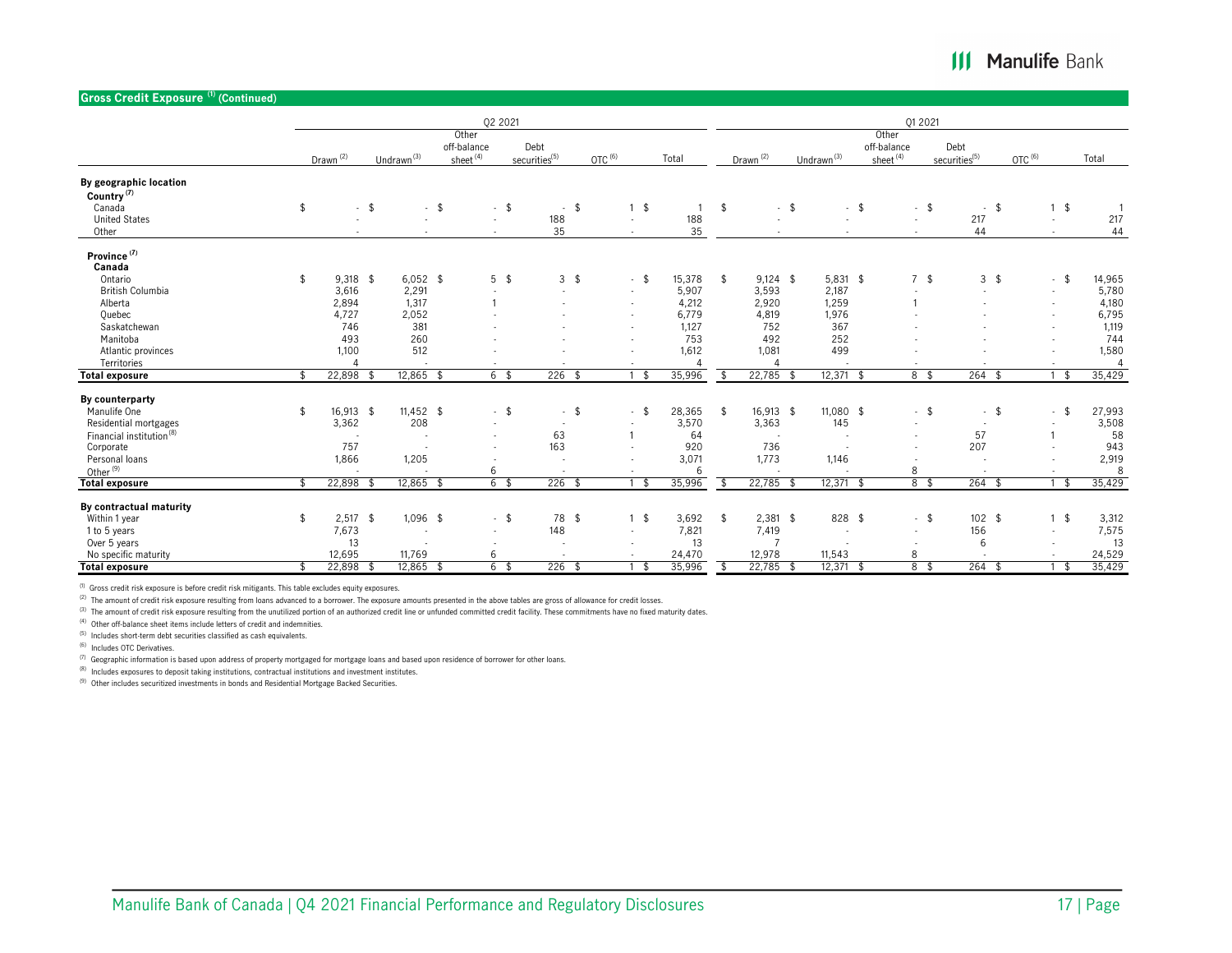**Gross Credit Exposure** <sup>(1)</sup> (Continue

| dioss cream Exposure (commuted)      |    |                      |                          |                          |                          |                    |                |
|--------------------------------------|----|----------------------|--------------------------|--------------------------|--------------------------|--------------------|----------------|
|                                      |    |                      |                          | Q4 2020                  |                          |                    |                |
|                                      |    |                      |                          | Other                    |                          |                    |                |
|                                      |    |                      |                          | off-balance              | Debt                     |                    |                |
|                                      |    | Drawn <sup>(2)</sup> | Undrawn <sup>(3)</sup>   | sheet $(4)$              | $securities^{(5)}$       | OTC <sup>(6)</sup> | Total          |
|                                      |    |                      |                          |                          |                          |                    |                |
| By geographic location               |    |                      |                          |                          |                          |                    |                |
| Country <sup>(7)</sup>               |    |                      |                          |                          |                          |                    |                |
| Canada                               | \$ | $-$ \$               |                          | $-$ \$<br>$-$ \$         | $-$ \$                   | $1 \quad$          | $\overline{1}$ |
| <b>United States</b>                 |    |                      | $\overline{a}$           | $\sim$                   | 212                      | $\sim$             | 212            |
| Other                                |    |                      |                          | $\sim$                   | 39                       |                    | 39             |
|                                      |    |                      |                          |                          |                          |                    |                |
| Province <sup>(7)</sup>              |    |                      |                          |                          |                          |                    |                |
| Canada                               |    |                      |                          |                          |                          |                    |                |
| Ontario                              | \$ | $9,023$ \$           | 5,526 \$                 | 7 <sup>5</sup>           | $2 \quad$                | \$<br>$\sim$       | 14,558         |
| British Columbia                     |    | 3,588                | 2,126                    |                          | $\sim$                   | $\blacksquare$     | 5,714          |
| Alberta                              |    | 2,948                | 1,226                    |                          |                          |                    | 4,175          |
| Quebec                               |    | 4,885                | 1,918                    |                          |                          | $\sim$             | 6,803          |
| Saskatchewan                         |    | 767                  | 360                      |                          |                          | $\sim$             | 1,127          |
| Manitoba                             |    | 489                  | 243                      |                          |                          | $\sim$             | 732            |
| Atlantic provinces                   |    | 1,077                | 473                      |                          |                          |                    | 1,550          |
| Territories                          |    | 3                    |                          |                          |                          |                    | $\overline{3}$ |
| <b>Total exposure</b>                |    | $22,780$ \$          | $11,872$ \$              | 8 <sup>8</sup>           | $253$ \$                 | - \$               | 34,914         |
| By counterparty                      |    |                      |                          |                          |                          |                    |                |
| Manulife One                         | \$ | 16,951 \$            | 10,706 \$                | $-5$                     | -\$<br>$\sim$            | \$<br>$\sim$       | 27,657         |
| Residential mortgages                |    | 3,441                | 92                       | $\blacksquare$           |                          |                    | 3,533          |
| Financial institution <sup>(8)</sup> |    |                      | $\overline{\phantom{a}}$ | $\sim$                   | 66                       |                    | 67             |
| Corporate                            |    | 728                  | $\overline{\phantom{a}}$ | $\overline{\phantom{a}}$ | 187                      |                    | 915            |
| Personal loans                       |    | 1,660                | 1,074                    |                          | $\overline{\phantom{a}}$ |                    | 2,734          |
| Other <sup>(9)</sup>                 |    |                      |                          | 8                        | $\overline{\phantom{a}}$ |                    | 8              |
| <b>Total exposure</b>                | -ፍ | 22,780 \$            | $11,872$ \$              | 8\$                      | $253$ \$                 | - \$               | 34,914         |
|                                      |    |                      |                          |                          |                          |                    |                |
| By contractual maturity              |    |                      |                          |                          |                          |                    |                |
| Within 1 year                        | \$ | $2,427$ \$           | 601 \$                   | $-5$                     | 106 \$                   | \$<br>$\sim$       | 3,134          |
| 1 to 5 years                         |    | 7,217                | $\overline{\phantom{a}}$ | $\sim$                   | 141                      |                    | 7,359          |
| Over 5 years                         |    | 8                    | $\overline{\phantom{a}}$ |                          | 6                        |                    | 14             |
| No specific maturity                 |    | 13,128               | 11,271                   | 8                        |                          |                    | 24,407         |
| <b>Total exposure</b>                |    | 22,780               | $11,872$ \$              | 8\$                      | $253$ \$                 |                    | 34,914         |

 $(1)$  Gross credit risk exposure is before credit risk mitigants. This table excludes equity exposures.

(2) The amount of credit risk exposure resulting from loans advanced to a borrower. The exposure amounts presented in the above tables are gross of allowance for credit losses.

(3) The amount of credit risk exposure resulting from the unutilized portion of an authorized credit line or unfunded committed credit facility. These commitments have no fixed maturity dates.

(4) Other off-balance sheet items include letters of credit and indemnities.

 $(5)$  Includes short-term debt securities classified as cash equivalents.

(6) Includes OTC Derivatives.

 $^{(7)}$  Geographic information is based upon address of property mortgaged for mortgage loans and based upon residence of borrower for other loans.

(8) Includes exposures to deposit taking institutions, contractual institutions and investment institutes.

 $(9)$  Other includes securitized investments in bonds and Residential Mortgage Backed Securities.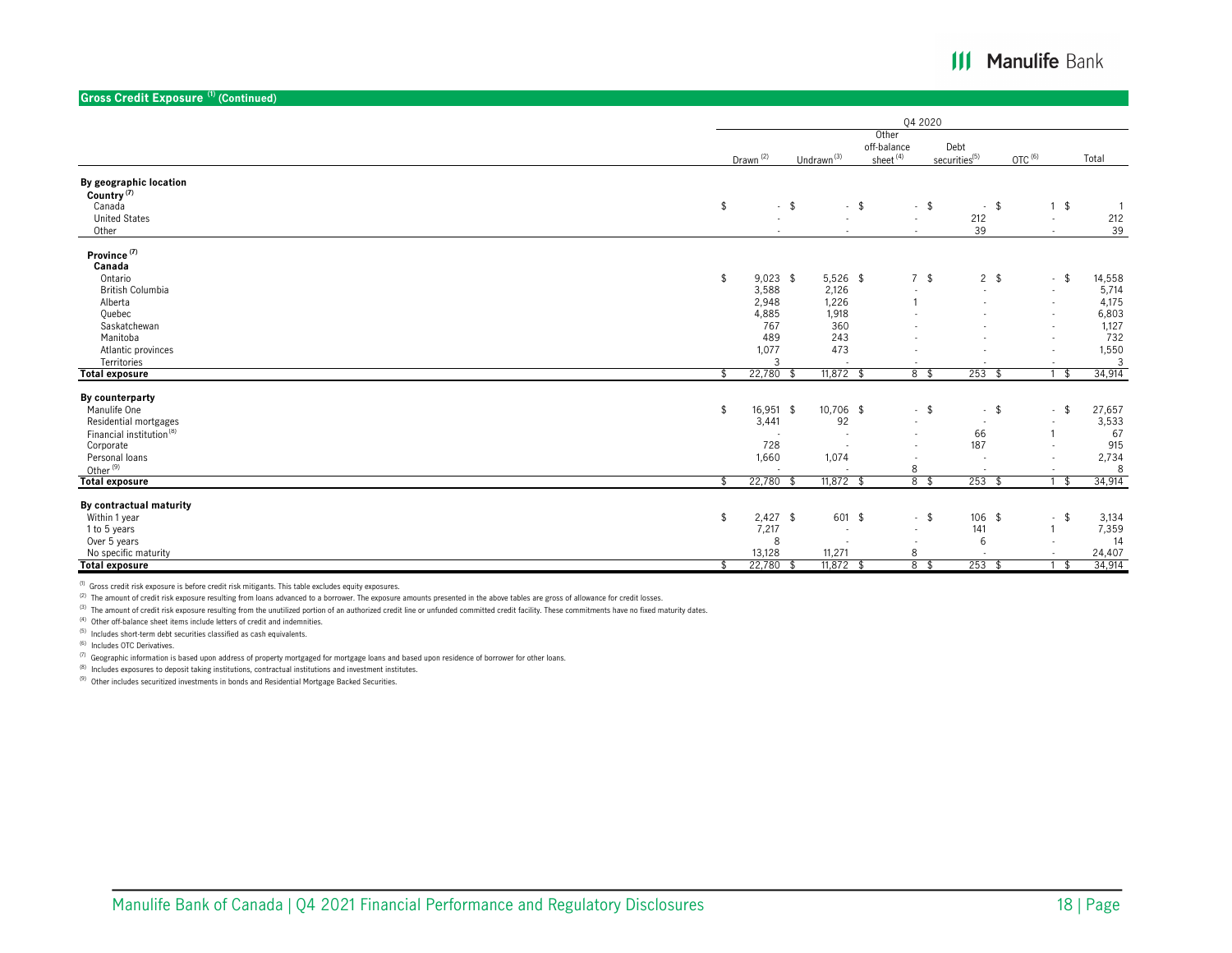#### **Loan Impairment by Counterparty and by Geographic Area**

|                         |    |                           |          |                 |    | Q4 2021     |          |          |     |            |          |      |                           |      | Q3 2021     |    |                 |    |            |                           |         |     | Q2 2021       |          |            |
|-------------------------|----|---------------------------|----------|-----------------|----|-------------|----------|----------|-----|------------|----------|------|---------------------------|------|-------------|----|-----------------|----|------------|---------------------------|---------|-----|---------------|----------|------------|
|                         |    | Past-due but not impaired |          |                 |    |             |          |          |     |            |          |      | Past-due but not impaired |      |             |    |                 |    |            | Past-due but not impaired |         |     |               |          |            |
|                         |    | 31 days                   | 61 days  |                 |    | Total past- |          | Gross    |     | Total past | 31 days  |      | 61 days                   |      | Total past- |    | Gross           |    | Total past | 31 days                   | 61 days |     | Total past-   | Gross    | Total past |
|                         |    | to                        | to       |                 |    | due but not |          | impaired |     | due or     | to       |      | to                        |      | due but not |    | impaired        |    | due or     | to                        | to      |     | due but not   | impaired | due or     |
|                         |    | 60 days                   | 90 days  |                 |    | impaired    |          | loans    |     | impaired   | 60 days  |      | 90 days                   |      | impaired    |    | loans           |    | impaired   | 60 days                   | 90 days |     | impaired      | loans    | impaired   |
| By geographic location  |    |                           |          |                 |    |             |          |          |     |            |          |      |                           |      |             |    |                 |    |            |                           |         |     |               |          |            |
| Province <sup>(1)</sup> |    |                           |          |                 |    |             |          |          |     |            |          |      |                           |      |             |    |                 |    |            |                           |         |     |               |          |            |
| Canada                  |    |                           |          |                 |    |             |          |          |     |            |          |      |                           |      |             |    |                 |    |            |                           |         |     |               |          |            |
| Ontario                 | \$ | 14                        | -Ŝ       | $4 \text{ }$    |    | 18          | Ŝ        | 6        | - S | 24         | 21       | \$   | 3                         | \$   | 24          | \$ |                 | \$ | 31         | 10                        | 5       | -\$ | $15 \quad$ \$ | 5        | 20         |
| British Columbia        |    |                           |          |                 |    |             |          |          |     | 10         |          |      |                           |      | b           |    |                 |    | ŏ          |                           |         |     |               |          |            |
| Alberta                 |    |                           |          |                 |    |             |          |          |     | 16         |          |      |                           |      |             |    |                 |    |            |                           |         |     |               |          | 13         |
| Quebec                  |    |                           |          |                 |    | 13          |          |          |     | 19         | 10       |      | $\Omega$                  |      | 12          |    |                 |    | 18         | 13                        |         |     | 18            | b        | 24         |
| Saskatchewan            |    |                           |          |                 |    |             |          |          |     |            |          |      |                           |      | $\sim$      |    |                 |    |            | $\overline{2}$            |         |     |               |          | 5          |
| Manitoba                |    |                           |          |                 |    |             |          |          |     |            |          |      |                           |      |             |    |                 |    |            |                           |         |     |               |          |            |
| Atlantic provinces      |    |                           |          |                 |    |             |          |          |     |            |          |      |                           |      |             |    |                 |    |            |                           |         |     |               |          |            |
| <b>Total</b>            |    | 40                        | <b>ت</b> | 15              | -S | 55          | <b>ت</b> | 28       | ১   | 83         | 51       |      | 8                         |      | 59          |    | $2\overline{8}$ | P  | 87         | 38                        | 14      |     | 52            | 26       | 78         |
| By counterparty         |    |                           |          |                 |    |             |          |          |     |            |          |      |                           |      |             |    |                 |    |            |                           |         |     |               |          |            |
| Manulife One            | Ś  | 26                        | Ŝ        | 10 <sup>5</sup> |    | 36          | - Ŝ      | 19       | Ŝ   | 55         | \$<br>34 | \$   | 6                         | \$   | 40          | \$ | 20              | \$ | 60         | 21                        | 11      |     | $32 \quad $$  | 18       | \$<br>50   |
| Residential mortgages   |    | 10                        |          |                 |    | 14          |          |          |     | 19         | 13       |      | $\Omega$                  |      | 15          |    |                 |    | 19         |                           |         |     |               |          | 15         |
| Other loans             |    |                           |          |                 |    |             |          |          |     |            |          |      |                           |      |             |    |                 |    |            |                           |         |     | 9             |          | 13         |
| <b>Total</b>            |    | 40                        | <b>S</b> | 15              | s  | 55          | S        | 28       | s   | 83         | 51       | - 72 | 8                         | - \$ | 59          | Ψ. | 28              | P. | 87         | 38                        | 14      |     | 52            | 26       | 78         |

|                                                             |                           |                          | Q1 2021                                |                            |     |                                  |                          |                           | 04 2020                                |                            |                                  |
|-------------------------------------------------------------|---------------------------|--------------------------|----------------------------------------|----------------------------|-----|----------------------------------|--------------------------|---------------------------|----------------------------------------|----------------------------|----------------------------------|
|                                                             | Past-due but not impaired |                          |                                        |                            |     |                                  |                          | Past-due but not impaired |                                        |                            |                                  |
|                                                             | 31 days<br>to<br>60 days  | 61 days<br>to<br>90 days | Total past-<br>due but not<br>impaired | Gross<br>impaired<br>loans |     | Total past<br>due or<br>impaired | 31 days<br>to<br>60 days | 61 days<br>to<br>90 days  | Total past-<br>due but not<br>impaired | Gross<br>impaired<br>loans | Total past<br>due or<br>impaired |
| By geographic location<br>Province <sup>(1)</sup><br>Canada |                           |                          |                                        |                            |     |                                  |                          |                           |                                        |                            |                                  |
| Ontario                                                     | \$<br>9                   | \$                       | \$<br>10                               | \$<br>5                    | \$  | 15                               | \$<br>16                 | \$<br>8                   | \$<br>24                               | \$<br>17                   | \$<br>41                         |
| <b>British Columbia</b>                                     |                           |                          | 2                                      | 5                          |     |                                  | 4                        |                           |                                        | 9                          | 16                               |
| Alberta                                                     |                           | $\overline{2}$           | 5                                      | 11                         |     | 16                               | 9                        |                           | 12                                     | 15                         | 27                               |
| Quebec                                                      |                           |                          |                                        | 8                          |     | 15                               | 11                       |                           | 14                                     | 17                         | 31                               |
| Saskatchewan                                                |                           |                          |                                        | 3                          |     | 3                                |                          |                           |                                        | 5                          | 8                                |
| Manitoba                                                    |                           |                          |                                        |                            |     |                                  |                          |                           |                                        |                            |                                  |
| Atlantic provinces                                          |                           |                          | 2                                      | 5                          |     |                                  |                          | ◠                         |                                        | 5                          | q                                |
| <b>Total</b>                                                | \$<br>22                  | \$<br>4                  | \$<br>$\overline{26}$                  | \$<br>37                   | \$  | 63                               | \$<br>45                 | \$<br>20                  | \$<br>65                               | \$<br>69                   | \$<br>134                        |
| By counterparty                                             |                           |                          |                                        |                            |     |                                  |                          |                           |                                        |                            |                                  |
| Manulife One                                                | \$<br>13                  | \$<br>$\overline{2}$     | \$<br>15                               | \$<br>30                   | -\$ | 45                               | \$<br>$34 \text{ } $5$   | 15                        | \$<br>49                               | \$<br>59                   | \$<br>108                        |
| Residential mortgages                                       | 6                         |                          |                                        | 3                          |     | 10                               |                          |                           | 10                                     | ⇁                          | 17                               |
| Other loans                                                 |                           |                          |                                        | 4                          |     | 8                                |                          |                           | 6                                      | 3                          | 9                                |
| Total                                                       | \$<br>22                  | \$<br>4                  | \$<br>26                               | \$<br>37                   | \$  | 63                               | \$<br>45                 | \$<br>20                  | \$<br>65                               | \$<br>69                   | \$<br>134                        |

 $^{(1)}$  Based upon address of property mortgaged for mortgage loans and residence of borrowers for other loans.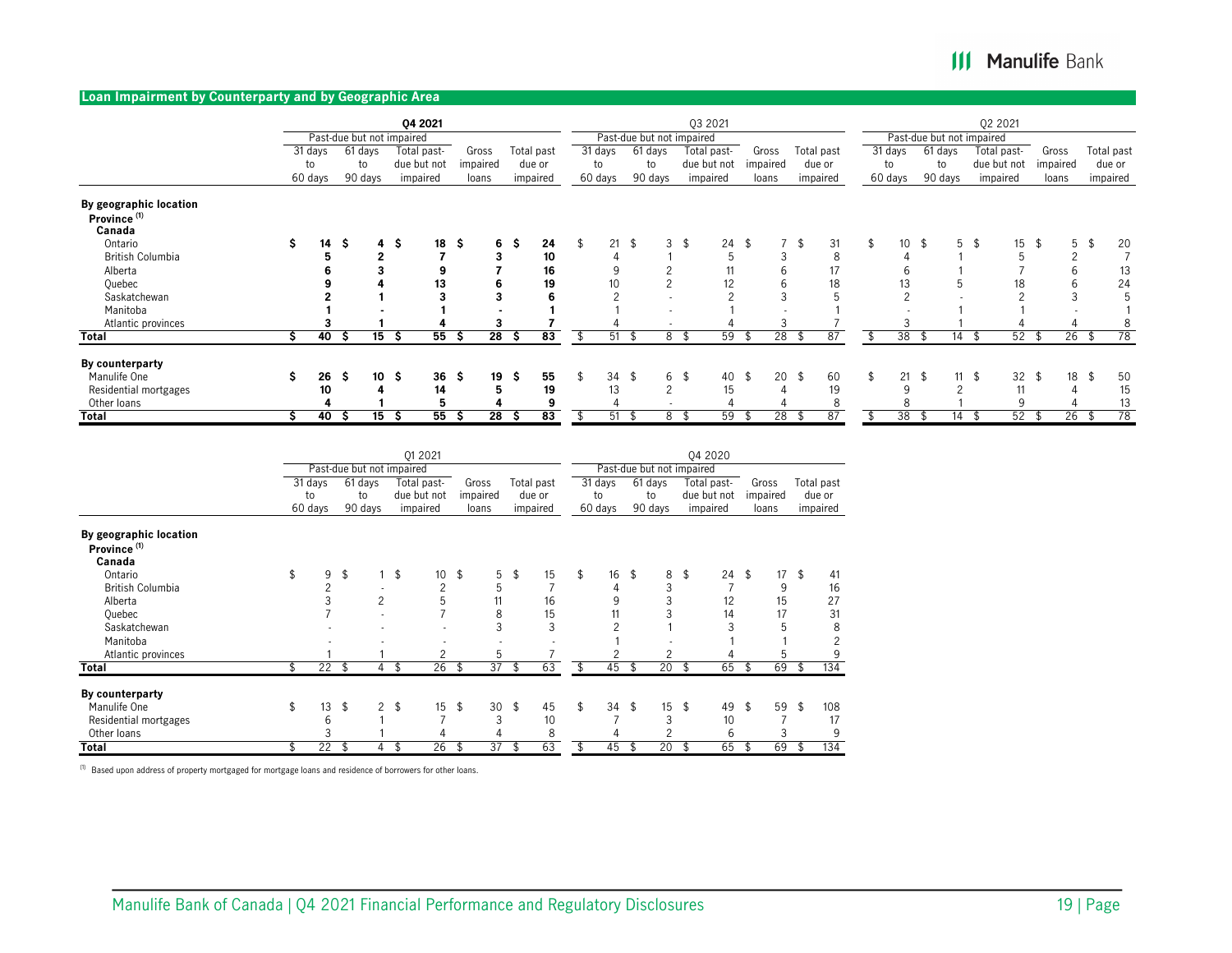### **Allowances by Counterparty and by Geographic Area**

|                                                   |    |                     | Q4 2021<br>Allowance  |                    |                 |                          | Q3 2021<br>Allowance |                          |       |                      | Q2 2021<br>Allowance |                          |       |
|---------------------------------------------------|----|---------------------|-----------------------|--------------------|-----------------|--------------------------|----------------------|--------------------------|-------|----------------------|----------------------|--------------------------|-------|
|                                                   |    | Stage 1             | Stage 2               | Stage 3            | Total           | Stage 1                  | Stage 2              | Stage 3                  | Total | Stage 1              | Stage 2              | Stage 3                  | Total |
| By geographic location<br>Province <sup>(1)</sup> |    |                     |                       |                    |                 |                          |                      |                          |       |                      |                      |                          |       |
| Ontario                                           | \$ | 4<br>-\$            | 3 <sup>5</sup>        | 1 <sup>5</sup>     | 8               | \$<br>$4 \text{ } 5$     | $3 \quad$            | $-$ \$                   |       | \$<br>$4 \text{ } 5$ | $4 \text{ } $$       |                          | 8     |
| British Columbia                                  |    |                     |                       |                    |                 |                          |                      |                          |       |                      |                      |                          |       |
| Alberta                                           |    |                     |                       |                    |                 |                          |                      |                          |       |                      |                      |                          |       |
| Quebec                                            |    |                     |                       |                    |                 |                          |                      |                          |       | $\Omega$             |                      |                          |       |
| Saskatchewan                                      |    |                     |                       |                    |                 |                          |                      |                          |       |                      |                      |                          |       |
| Atlantic provinces                                |    |                     |                       |                    |                 | $\overline{\phantom{a}}$ |                      | $\overline{\phantom{a}}$ |       |                      |                      |                          |       |
| <b>Total</b>                                      | s  | ⇁<br>`S             | 10<br>-S              | 3<br>-S            | $\overline{20}$ | \$                       | 10                   | $2 \sqrt{3}$             | 19    |                      | $1\overline{2}$<br>Ŀ | $2 \quad$                | 21    |
| By counterparty<br>Manulife One                   |    |                     |                       |                    |                 |                          |                      |                          |       |                      |                      |                          |       |
| Drawn                                             | \$ | \$.<br>$\mathbf{1}$ | 4                     | $1\ddot{\text{S}}$ | 6               | \$<br>$\sqrt{2}$         | 4                    | $2 \quad$                | 7     | \$<br>$\sqrt{3}$     | $5 \quad$            | \$                       |       |
| Undrawn <sup>(2)</sup>                            |    |                     | 3                     |                    | 5               |                          | 3                    | $\sim$                   |       |                      | 3                    |                          | 5     |
| Other Loans                                       |    |                     |                       |                    |                 |                          |                      |                          |       |                      |                      |                          |       |
| Drawn                                             |    | 3                   | 3                     |                    |                 |                          | 3                    | $\overline{\phantom{a}}$ | 6     | 3                    |                      |                          |       |
| Undrawn <sup>(2)</sup>                            |    |                     | $\blacksquare$        | ٠                  |                 |                          | $\overline{a}$       | $\overline{\phantom{a}}$ |       |                      |                      | $\overline{\phantom{a}}$ |       |
| <b>Total</b>                                      |    | C                   | $\overline{10}$<br>-S | $3\ddot{\rm s}$    | $\overline{20}$ |                          | 10                   | $2 \quad$                | 19    |                      | $\overline{12}$      | 2<br>-\$                 | 21    |

|                                                   |                          | Q1 2021                  |                          |                 |                 | Q4 2020                  |                          |       | (1) Based upon address of property mortgaged for mortgage loans and            |
|---------------------------------------------------|--------------------------|--------------------------|--------------------------|-----------------|-----------------|--------------------------|--------------------------|-------|--------------------------------------------------------------------------------|
|                                                   |                          | Allowance                |                          |                 |                 | Allowance                |                          |       | residence of borrowers for other loans.                                        |
|                                                   | Stage 1                  | Stage 2                  | Stage 3                  | Total           | Stage 1         | Stage 2                  | Stage 3                  | Total | (2) Allowance for ECLs relating to off-balance sheet exposures are included as |
| By geographic location<br>Province <sup>(1)</sup> |                          |                          |                          |                 |                 |                          |                          |       | a provision in other liabilities.                                              |
| Ontario                                           | \$<br>3<br>\$            | $4 \text{ } 5$           | - \$                     | 8               | \$<br>$4 \quad$ | $5 \text{ }$ \$          | - \$                     | 10    |                                                                                |
| British Columbia                                  |                          |                          | $\overline{\phantom{0}}$ |                 |                 |                          |                          |       |                                                                                |
| Alberta                                           |                          |                          |                          |                 |                 |                          |                          |       |                                                                                |
| Quebec                                            |                          |                          |                          |                 |                 |                          |                          |       |                                                                                |
| Saskatchewan                                      |                          |                          |                          |                 |                 |                          |                          |       |                                                                                |
| Atlantic provinces                                | $\overline{\phantom{a}}$ |                          |                          |                 | $\sim$          |                          |                          |       |                                                                                |
| <b>Total</b>                                      | ъ                        | $12 \quad$               | 3 <sup>5</sup>           | 22              | $8^{\circ}$ \$  | 14<br>. ა                | 4\$                      | 26    |                                                                                |
| By counterparty<br>Manulife One                   |                          |                          |                          |                 |                 |                          |                          |       |                                                                                |
| Drawn                                             | $2 \quad$                | $5 \quad$                | $2 \quad$                | 9               | \$<br>$2 \quad$ | $6 \frac{1}{2}$          | 2 <sup>5</sup>           | 10    |                                                                                |
| Undrawn <sup>(2)</sup>                            | $\sim$                   | 3                        |                          | 6               |                 | 4                        |                          | 6     |                                                                                |
| Other Loans                                       |                          |                          |                          |                 |                 |                          |                          |       |                                                                                |
| Drawn                                             |                          | 4                        | $\overline{\phantom{a}}$ | 6               | 3               | 4                        |                          | 8     |                                                                                |
| Undrawn <sup>(2)</sup>                            |                          | $\overline{\phantom{a}}$ | $\overline{\phantom{a}}$ |                 |                 | $\overline{\phantom{a}}$ | $\overline{\phantom{a}}$ |       |                                                                                |
| <b>Total</b>                                      |                          | 12<br>- 35               | 3 <sup>5</sup>           | $\overline{22}$ | 8<br>- 56       | 14<br>- \$               | 4<br>- 35                | 26    |                                                                                |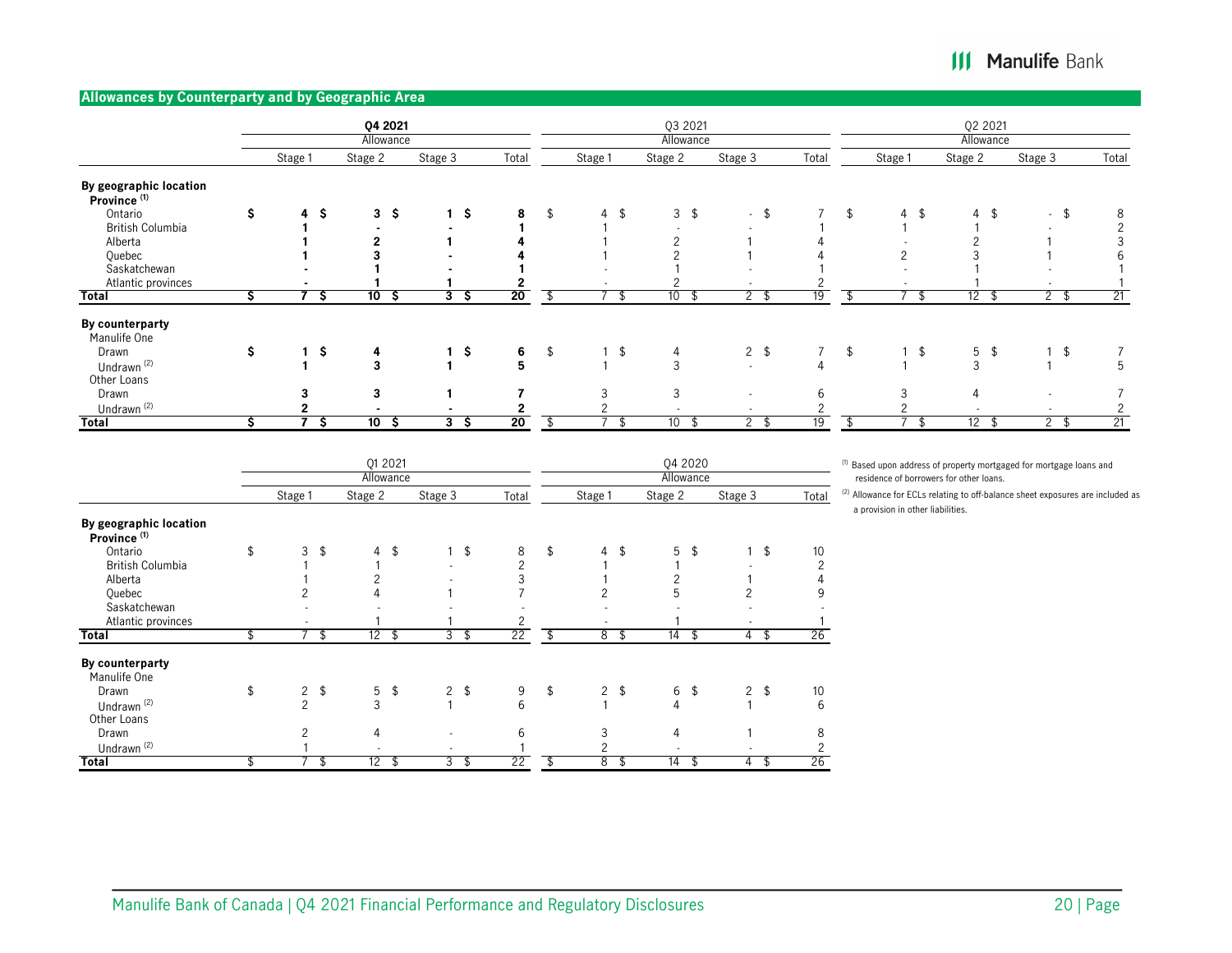#### **Allowances for Impairment on Mortgages and Loans**

|                                                              |         |    | 04 2021         |     |                |                |       |                          | 03 2021                  |                |              |       |                | 02 2021       |         |                          |                          |
|--------------------------------------------------------------|---------|----|-----------------|-----|----------------|----------------|-------|--------------------------|--------------------------|----------------|--------------|-------|----------------|---------------|---------|--------------------------|--------------------------|
|                                                              |         |    | Allowance       |     |                |                |       |                          | Allowance                |                |              |       |                | Allowance     |         |                          |                          |
|                                                              | Stage 1 |    | Stage 2         |     | Stage 3        |                | Total | Stage 1                  | Stage 2                  | Stage 3        |              | Total | Stage 1        | Stage 2       | Stage 3 |                          | Total                    |
| Balance, beginning of period<br>Provision for credit losses: |         | -Ŝ | 10 <sup>5</sup> |     | 2 <sup>5</sup> |                | 19    |                          | $12 \quad $$             | 2 <sup>5</sup> |              | 21    | \$             | $12 \quad$ \$ |         | 3 <sup>5</sup>           | 22                       |
| Transfers to (from) Stage 1 <sup>(1)</sup>                   |         |    | (2)             |     |                |                |       |                          | (2)                      |                |              |       |                | (1)           |         |                          |                          |
| Transfers to (from) Stage 2 <sup>(1)</sup>                   |         |    |                 |     |                |                |       |                          | $\overline{\phantom{a}}$ |                |              |       |                |               |         | (1)                      | $\overline{\phantom{a}}$ |
| Remeasurement <sup>(2)</sup>                                 | (2)     |    | 2               |     |                |                |       | (2)                      | $\overline{\phantom{a}}$ |                |              | (1)   | (1)            |               |         |                          | $\overline{\phantom{0}}$ |
| Derecognitions and maturities                                |         |    |                 |     |                |                |       |                          | $\overline{\phantom{a}}$ |                |              |       |                |               |         |                          | (1)                      |
| Write-offs net of recoveries                                 |         |    |                 |     |                |                |       | $\overline{\phantom{a}}$ | $\overline{\phantom{a}}$ |                |              |       |                |               |         | $\overline{\phantom{0}}$ |                          |
| Balance, end of period                                       |         |    | 10              |     | 3              |                | 20    |                          |                          |                |              |       |                | 12            |         |                          | 21                       |
| Includes:                                                    |         |    |                 |     |                |                |       |                          |                          |                |              |       |                |               |         |                          |                          |
| Amounts drawn <sup>(3)</sup>                                 | 4       | -3 |                 | 7 S |                | 2 <sup>5</sup> | 13    | 4                        |                          |                | $2 \text{ }$ | 13    | $\overline{4}$ | 9\$           |         |                          | 14                       |
| Off-balance sheet exposures <sup>(4)</sup>                   |         |    |                 |     |                |                |       |                          |                          |                |              |       |                |               |         |                          |                          |
|                                                              |         |    | 10              |     |                |                | 20    |                          |                          |                |              |       |                |               |         |                          |                          |

|                                            |          | Q1 2021<br>Allowance     |                |       |                          | 04 2020<br>Allowance |                |       |         | Fiscal 2021<br>Allowance |                 |       |
|--------------------------------------------|----------|--------------------------|----------------|-------|--------------------------|----------------------|----------------|-------|---------|--------------------------|-----------------|-------|
|                                            | Stage 1  | Stage 2                  | Stage 3        | Total | Stage 1                  | Stage 2              | Stage 3        | Total | Stage 1 | Stage 2                  | Stage 3         | Total |
| Balance, beginning of period               | 8<br>-\$ | $14 \quad$ \$            | $4 \quad$      | 26    | 8 \$                     | $14 \quad $$         | 5 <sup>5</sup> | 27    | 8 \$    | 14<br>\$                 | $4 \text{ }$ \$ | 26    |
| Provision for credit losses:               |          |                          |                |       |                          |                      |                |       |         |                          |                 |       |
| Transfers to (from) Stage 1 <sup>(1)</sup> |          | (2)                      |                |       |                          | (2)                  |                |       |         | (5)                      |                 |       |
| Transfers to (from) Stage 2 <sup>(1)</sup> |          |                          | (1)            |       | $\overline{\phantom{a}}$ |                      | (1)            |       |         |                          |                 |       |
| Transfers to (from) Stage 3 <sup>(1)</sup> |          |                          |                |       |                          |                      |                |       |         |                          |                 |       |
| Purchases and originations                 |          |                          |                |       |                          |                      |                |       |         |                          |                 |       |
| Remeasurement <sup>(2)</sup>               | (3)      | (1)                      |                | (3)   | (2)                      |                      |                |       |         |                          |                 | (2)   |
| Derecognitions and maturities              |          |                          |                |       |                          |                      |                |       |         | (2)                      |                 | (2)   |
| Write-offs net of recoveries               |          | $\overline{\phantom{a}}$ | (1)            | (1)   | ۰                        |                      | (2)            | (2)   |         |                          | (3)             | (3)   |
| Balance, end of period                     |          |                          |                | 22    |                          |                      |                |       |         |                          |                 | 20    |
| Includes:                                  |          |                          |                |       |                          |                      |                |       |         |                          |                 |       |
| Amounts drawn <sup>(3)</sup>               | 4        | 9<br>-\$                 | 2 <sup>5</sup> | 15    | $5 \text{ }$ \$          | 10 <sup>°</sup>      | $\mathcal{E}$  | 18    | 4       |                          | $\mathcal{P}$   | 13    |
| Off-balance sheet exposures <sup>(4)</sup> |          |                          |                |       |                          |                      |                |       |         |                          |                 |       |
|                                            |          |                          |                | 22    |                          |                      |                |       |         |                          |                 | 20    |

 $(1)$  Transfers represent stage transfer movements prior to ECL remeasurement.

(2) Remeasurement includes the impact of changes in risk parameters, model assumptions, expert credit judgement and the impact of changes in the forecasts of forward-looking information subsequent to stage migration.

 $(3)$  Allowance for ECLs relating to amounts drawn is presented as a deduction to the gross carrying amount of the financial asset.

(4) Allowance for ECLs relating to off-balance sheet exposures are included as a provision in other liabilities.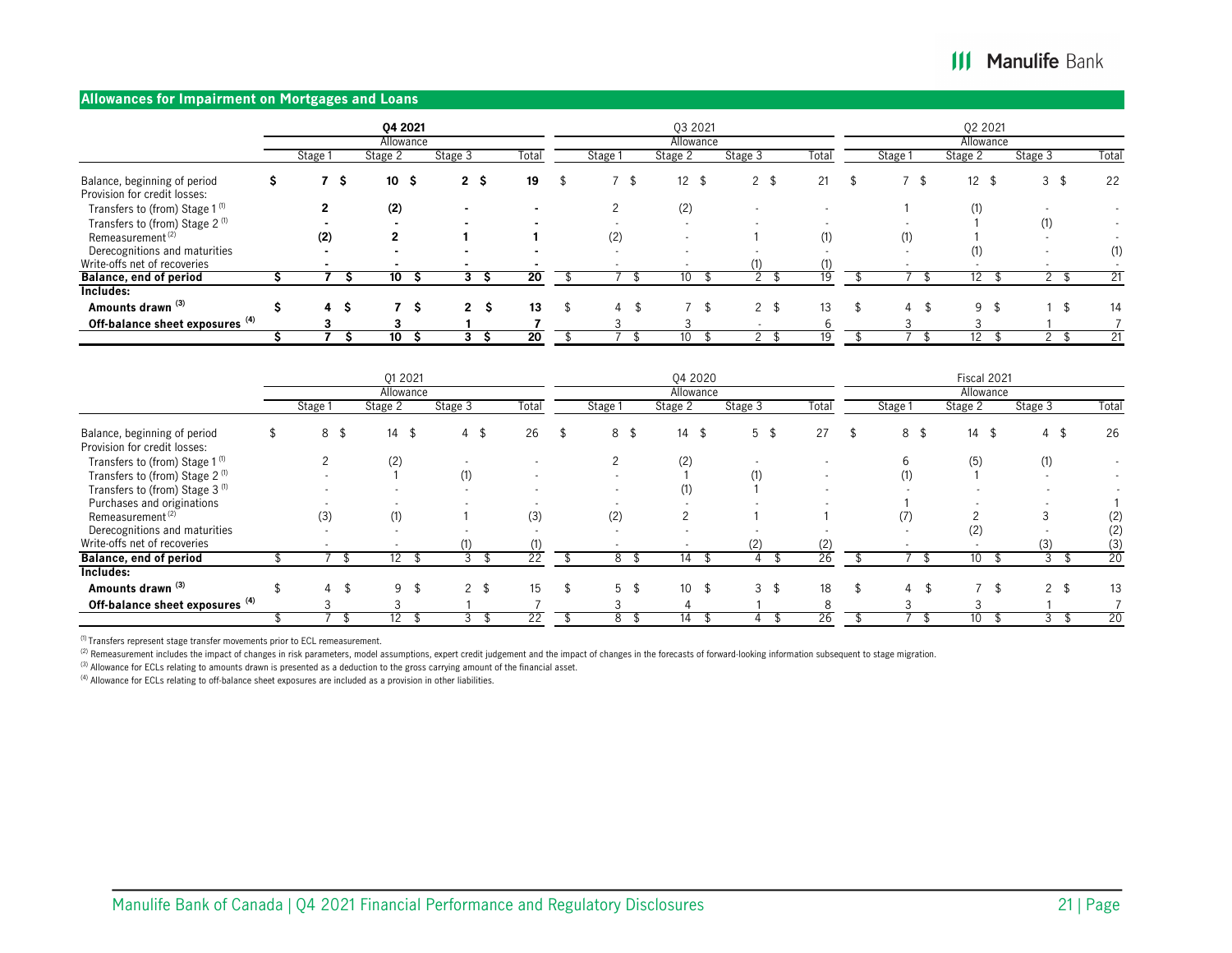## **Market Risk**

**Market risk is the risk of loss resulting from market price volatility, interest rate changes and adverse foreign currency rate movements. Market price volatility relates to changes in the prices of publicly traded equities and to impacts of interest rate movements on the lending portfolio.** 

### **Governance structure**

The Board of Directors annually review and approve the capital, liquidity, interest rate risk, pledging and investment policies. The Board of Directors have ultimately delegated the responsibility for the strategic management of market, interest rate and liquidity risks to ALCO. The ALCO risk management strategy addresses the interest rate risk arising between asset returns and supporting liabilities and is designed to keep potential losses stemming from these risks within acceptable limits. Actual investment positions and risk exposures are monitored to ensure policy guidelines and limits are adhered to. Positions are reported to ALCO on a monthly basis and to MFC's Global ALCO on a quarterly basis. The Bank invests in common equities based on limits set within the Investment Policy.

### **Securities**

Debt securities are classified and measured as FVOCI as the contractual terms of the financial asset give rise, on specified dates, to cash flows that are solely payments of principal and interest ("SPPI") and the financial assets are held within a business model whose objective is achieved by both collecting contractual cash flows and selling financial assets. Debt securities are recognized initially at fair value plus directly attributable transaction costs and are subsequently presented in the Consolidated Statements of Financial Position at fair value. Unrealized gains and losses on FVOCI debt securities are recorded in other comprehensive income ("OCI") except for unrealized gains or losses attributable to foreign currency translation, which are included in income. When FVOCI debt securities are sold, the unrealized gains or losses are transferred from accumulated other comprehensive income ("AOCI") to the Consolidated Statements of Income. As at December 31, 2021, the total pre-tax unrealized gains recorded in AOCI related to FVOCI debt securities was nil (December 31, 2020 – \$1 million). The cumulative realized losses arising from the sale of FVOCI debt securities for the three months ended December 31, 2021 was \$1 million, and for the year ended December 31, 2021 was \$6 million (three months ended December 31, 2020 – nil and for the year ended December 31, 2020 – \$2 million realized gain).

Debt securities measured as FVOCI are subject to the impairment requirements of IFRS 9. The ECL allowance is based on credit losses expected to arise over the life of the asset. The Bank recognizes a loss allowance at an amount equal to 12-month ECL for those financial instruments that have not yet seen a significant increase in credit risk since origination, and lifetime ECL once there has been a significant increase in credit risk. The Bank assesses, at each reporting date, whether credit risk has increased significantly by comparing the risk of default as at the reporting date, with the risk of default as at the date of initial recognition. The ECLs for debt instruments measured at FVOCI do not reduce the carrying amount of these financial assets in the Consolidated Statements of Financial Position, which remains at fair value. Instead, an amount equal to the allowance is recognized in OCI as an accumulated impairment amount, with a corresponding charge to profit or loss. The accumulated loss recognized in OCI is recycled to the profit and loss upon derecognition of the assets. No ECL was recognized as at December 31, 2021 (December 31, 2020 – nil).

Periodically, MBC holds mortgage backed securities ("MBS") and asset backed securities ("ABS"), which are classified as FVOCI debt investments, and recorded at market values. MBC manages securitization exposures related to short-term and long-term investments to approved limits and rating requirements specified by investment policy guidelines. These securitization positions are managed using a combination of market standard systems and third-party data providers to monitor performance data and manage risks associated with the investments. All securitization exposures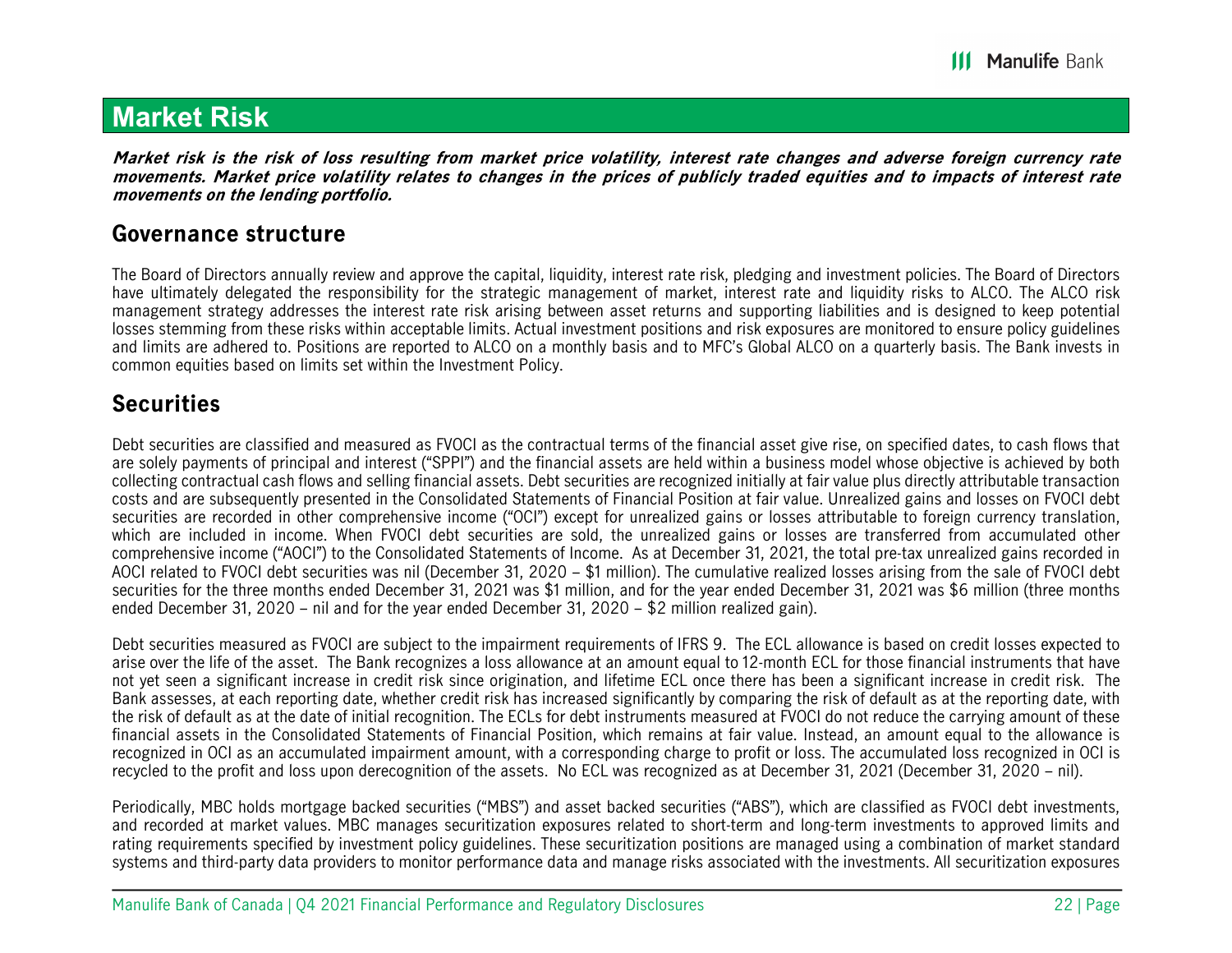are included in the banking book. As at December 31, 2021, the Bank held nil (December 31, 2020 – nil) MBS and ABS. Refer to the liquidity risk section of this document for quantitative disclosures of the securitization exposures in the banking book.

For debt issues, External Credit Assessment Institutions ("ECAI") ratings are used for managing market risk and, if not available, MLI's internal risk ratings are used. When ratings from more than one approved agency are available for a single issue, the priority sequence of rating agencies is Standard & Poor's ("S&P"), Moody's Investor Service, DBRS, Fitch Rating Services, and the parent company's internal risk rating.

Equity securities are classified and measured at FVTPL as these instruments contain contractual cash flows that do not meet the SPPI test (dividend is discretionary and capital gain is not contractual). As at December 31, 2021, the Bank held \$151 million of publicly traded FVTPL equity securities (December 31, 2020 – \$137 million). Equity securities are measured initially at their fair value plus directly attributable transaction costs and are subsequently presented in the Consolidated Statements of Financial Position at their fair values using published bid prices. Changes in fair value and realized gains and losses are recognized in non-interest income in the Consolidated Statement of Income under net gains (losses) on securities. Dividend income is recorded in interest income. Net realized gains arising from the sale of FVTPL equity securities for the three months ended December 31, 2021, were \$9 million (December 31, 2020 – \$2 million) and for the year ended December 31, 2021 were \$29 million (year ended December 31, 2020 – \$10 million). Net unrealized losses recognized in profit or loss for the three months ended December 31, 2021, were \$1 million (net unrealized gains of \$10 million for the three months ended December 31, 2020) and net unrealized gains for the year ended December 31, 2021 were \$9 million (net unrealized losses of \$7 million for the year ended December 31, 2020).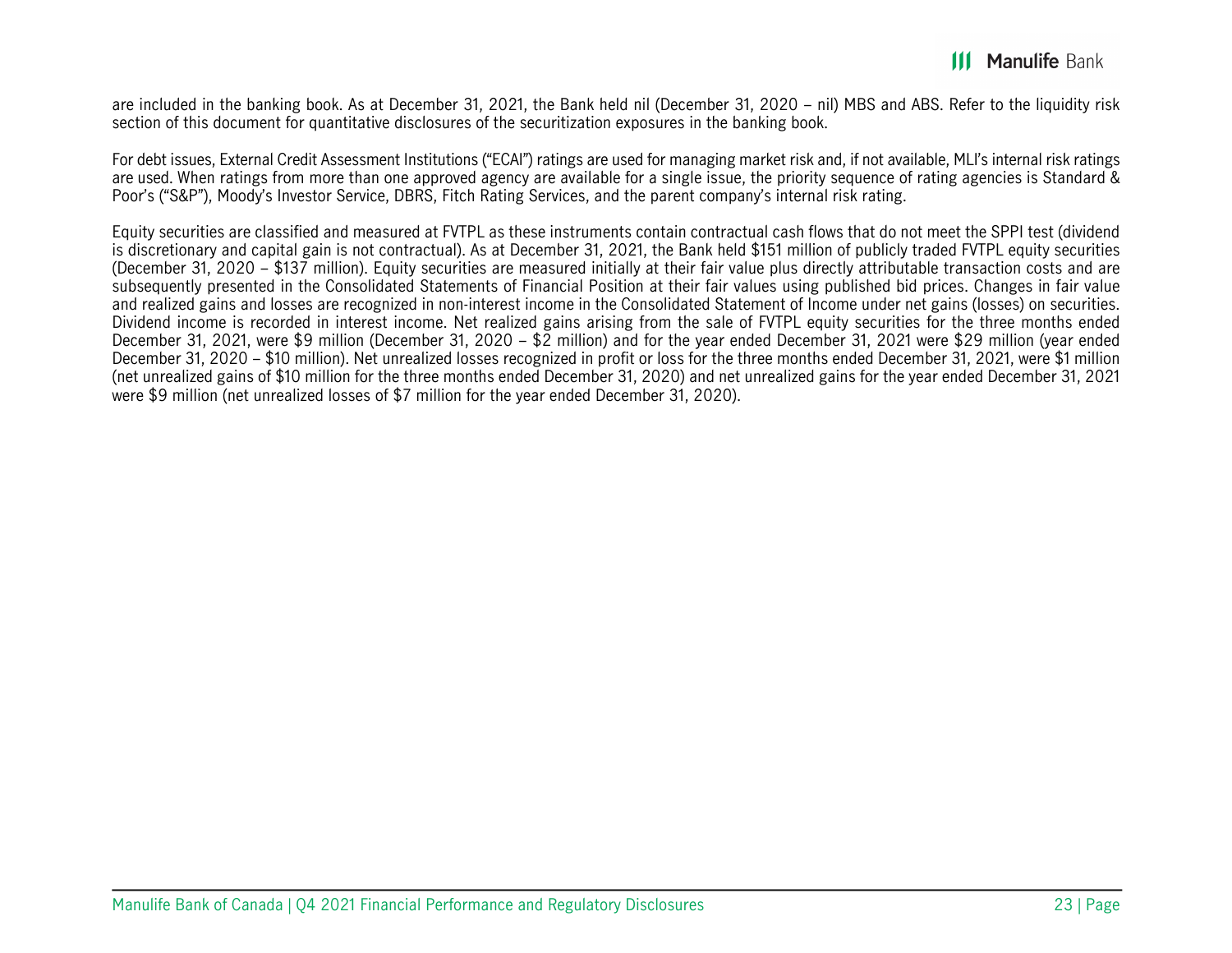### **Interest rate risk**

Interest rate risk is identified using a variety of techniques and measures that are primarily based on projecting asset and liability cash flows under a range of current and future interest rate and market return scenarios. MBC uses traditional asset-liability management techniques as well as quantitative methods to stress test the asset-liability portfolio.

MBC applies monthly sensitivity analysis to specifically assess interest rate risk. The results of the analyses are reviewed by ALCO to determine whether they are within prescribed limits for sensitivity of net interest income to changes in the yield curve. The following table shows the sensitivity of MBC's consolidated pre-tax net interest income to interest rate risk over the next 12 months.

| Interest Rate Risk <sup>(1)</sup>                             |                        |                |                |                |                |
|---------------------------------------------------------------|------------------------|----------------|----------------|----------------|----------------|
|                                                               | Q4 2021 <sup>(2)</sup> | $032021^{(2)}$ | $Q22021^{(2)}$ | $Q12021^{(2)}$ | $Q42020^{(2)}$ |
| 100 basis point rate increase                                 |                        |                |                |                |                |
| 200 basis point rate increase                                 |                        |                |                |                | 12             |
| 100 basis point rate decrease (with 25 basis point cap) $(3)$ | (6)                    |                | (8)            | (10)           | (3)            |
| 200 basis point rate decrease (with 25 basis point cap) $(3)$ | (6)                    |                | (8)            | (10)           | (3)            |

 $^{(1)}$  A parallel movement in interest rates includes a change in government, swap and corporate rates, with a floor of zero on government rates and corporate spreads.

 $^{(2)}$  The interest sensitivity assumes that the Bank moves all Bank-administered rates for lending and deposits directly with market rates. The Bank has the ability to mitigate margin impact through its administered rate

(3) The maximum downward shock has been capped at 25 basis points to account for certain rates being floored at zero due to the low interest rate environment.

Derivatives are used to manage interest rate risk. To mitigate the unique risks associated with the use of derivatives, the Bank has specific risk management policies and processes. The policies include limits on the maximum exposure on derivative transactions, authorized types of derivatives and derivative applications, delegated authorization limits for specific personnel and collateral management. The policies also require pre-approval of all derivative application strategies and regular monitoring of the effectiveness of the strategies employed.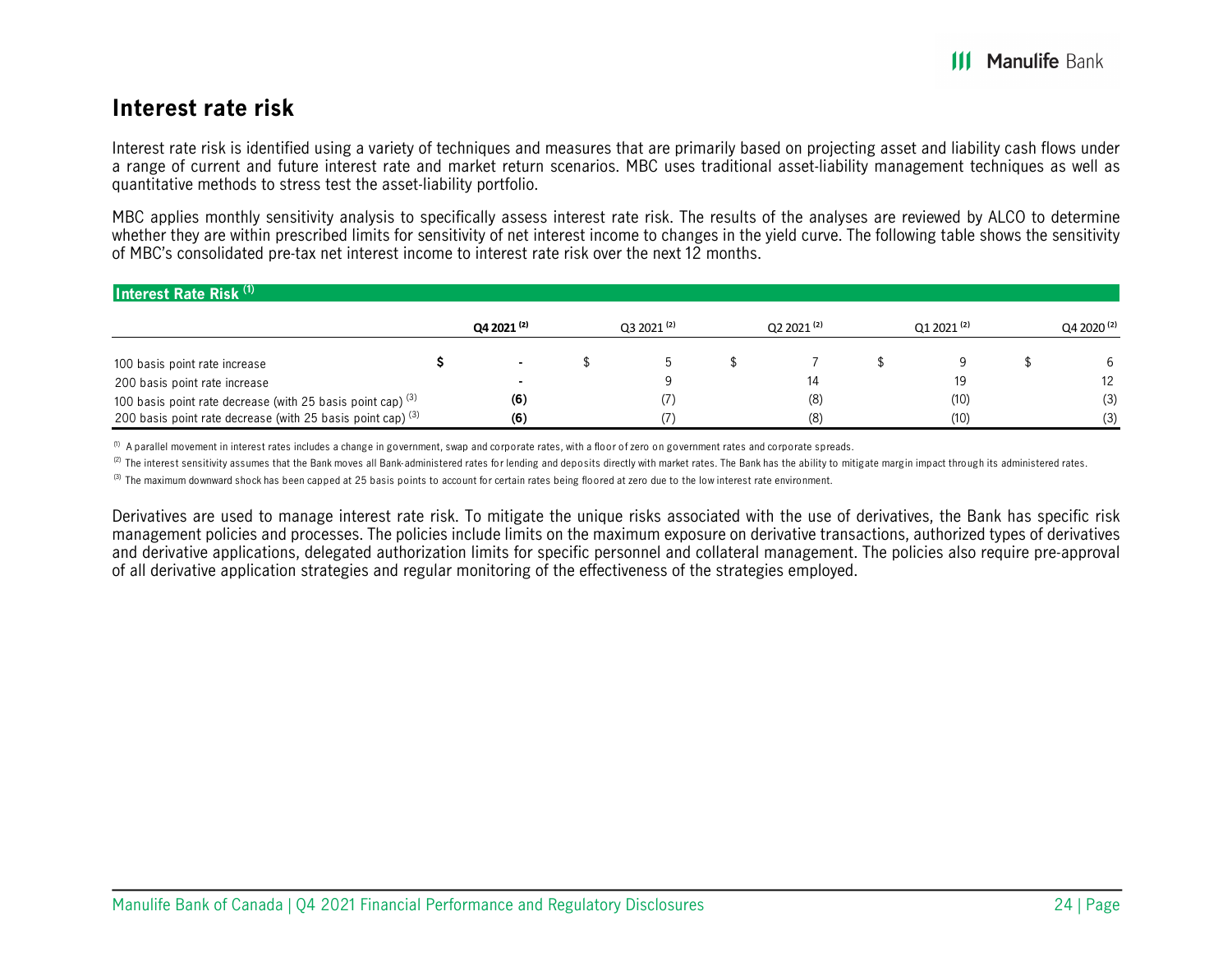## **Liquidity Risk**

#### **Liquidity risk is the risk of not having access to sufficient funds or liquid assets to meet both expected and unexpected cash and collateral demands.**

At least annually, the Board of Directors review and approve the Liquidity Management Policy and review the Liquidity Contingency Plan, which ensures the Bank has the infrastructure and control functions in place to meet expected and unexpected liquidity obligations. Risk tolerances and limits are approved by the Board of Directors and define the maximum level of risk the Bank is willing to take regarding liquidity risks. The Liquidity Contingency Plan outlines various liquidity statuses and includes procedures, action plans, communication requirements and roles and responsibilities under each liquidity status.

Liquidity stress testing is completed monthly to monitor and identify sources of potential liquidity strain, and to ensure current exposures remain in accordance with the Bank's established liquidity risk tolerance and limits. In addition to the Bank's internal metrics, the Bank must also comply with OSFI's Liquidity Adequacy Requirements ("LAR") Guideline, which includes the Net Cumulative Cash Flow ("NCCF") and the BCBS prescribed Liquidity Coverage Ratio ("LCR"). All liquidity stress testing is performed by the Bank's Treasury department on a monthly basis and is reported to ALCO and OSFI as required. Key assumptions of the internal stress tests are reviewed and approved on an annual basis by ALCO to ensure that they remain reasonable and appropriate.

To meet anticipated liquidity needs in both stable and stressed conditions, the Bank's Treasury department actively manages liquidity risk. The liquidity risk management processes are designed to enable the payment of the Bank's obligations as they come due, under both normal and adverse circumstances. Liquid assets include unencumbered assets that are marketable, can be pledged as security for borrowings, and can be converted to cash in a timeframe that meets liquidity requirements. The Bank's liquid assets as at December 31, 2021, were \$4.9 billion (18 per cent of total assets) compared to \$5.8 billion as at December 31, 2020 (21 per cent of total assets).

Both the minimum NCCF and LCR regulatory targets were met by the Bank during the three months ended December 31, 2021.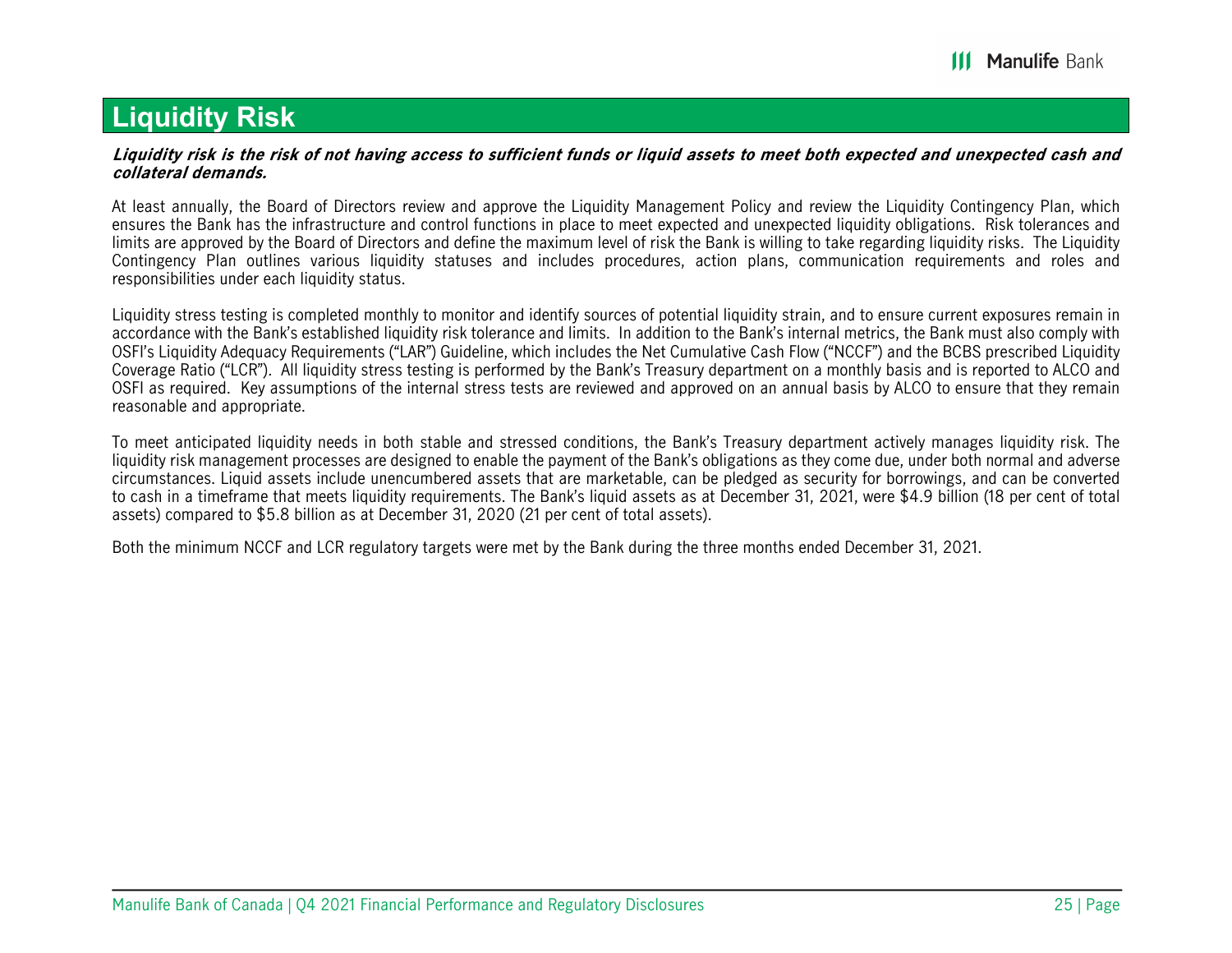## **Governance structure**

The Board of Directors have the ultimate oversight responsibility for liquidity risk management of the Bank. The liquidity management responsibilities are delegated to the Chief Executive Officer ("CEO") by the Board of Directors, with the day to day liquidity management of the Bank being delegated to the Bank's Treasurer and oversight of the Bank's liquidity risk management framework delegated to the CRO. The Bank's Treasurer is responsible for providing comprehensive reporting to ALCO to assist the committee in fulfilling its liquidity risk oversight responsibilities.

## **Funding**

The Bank has developed and continues to develop strategies to diversify funding sources in terms of funding channels and products, taking into consideration the level of reliance on individual funding sources. Diversification of funding is continually monitored and reported to ALCO and the Board of Directors. The Bank's ability to securitize high quality residential mortgage loans has provided a key source of diversified funding and contingent liquidity. Securitization funding provides the Bank with long-term funding at attractive interest rates. Refer to the Securitization section below for details on the securitization programs.

## **Securitization**

The Bank acts in the capacity of sponsor, originator, servicer and the provider of credit enhancements for its securitization programs. Mortgage loans purchased by the Bank from third-parties and securitized in the NHA MBS program continue to be serviced by the third-party mortgage servicer. In addition, the Bank also invests in short and long-term investment grade asset-backed securities. The sections below provide an overview of the Bank's securitization programs.

### **Manulife One securitization program**

MBC has established the PCMT II program to securitize high quality uninsured Manulife One accounts. The PCMT II securitization program diversifies MBC's funding capabilities by providing an additional source of funding. The availability of multiple funding channels enhances MBC's ability to obtain low cost funds and provides increased liquidity. Eligibility criteria are defined in the program documentation. These accounts are pooled by MBC and undivided co-ownership interests in the receivables of the pool are then sold to the program in exchange for cash. The program funds the purchase of the co-ownership interests by issuing term notes. The pool of Manulife One accounts supporting the notes is legally isolated from MBC's assets and the cash flows generated from the pool are used to provide interest and principal payments on the term notes. MBC's continuing involvement includes servicing the pool of Manulife One accounts and performing an administrative role for the programs. MBC also provides loans to the program to pay for upfront transaction costs. These loans are subordinate to all notes issued by PCMT II.

MBC provides credit enhancements to PCMT II in the form of an asset pool balance in excess of notes issued, credit enhancement of the ownership interest, and excess spread consisting of excess cash receipts that are only attributable to MBC after the periodic obligations of PCMT II have been met. As at December 31, 2021, cash reserve accounts have been funded for PCMT II in the amount of \$0.5 million (December 31, 2020 – \$0.1 million). The cash reserve account for PCMT II is funded according to criteria defined in the series agreements.

During the three-month period ended December 31, 2021, a \$250 million secured term was issued under PCMT II (three month period ended December 31, 2020 – nil). During the year ended December 31, 2021, a \$250 million secured term was issued (during the year ended December 31, 2020, a \$1,500 million secured term note was issued). As at December 31, 2021, term notes worth \$2,500 million (December 31, 2020 – \$2,250 million) are outstanding.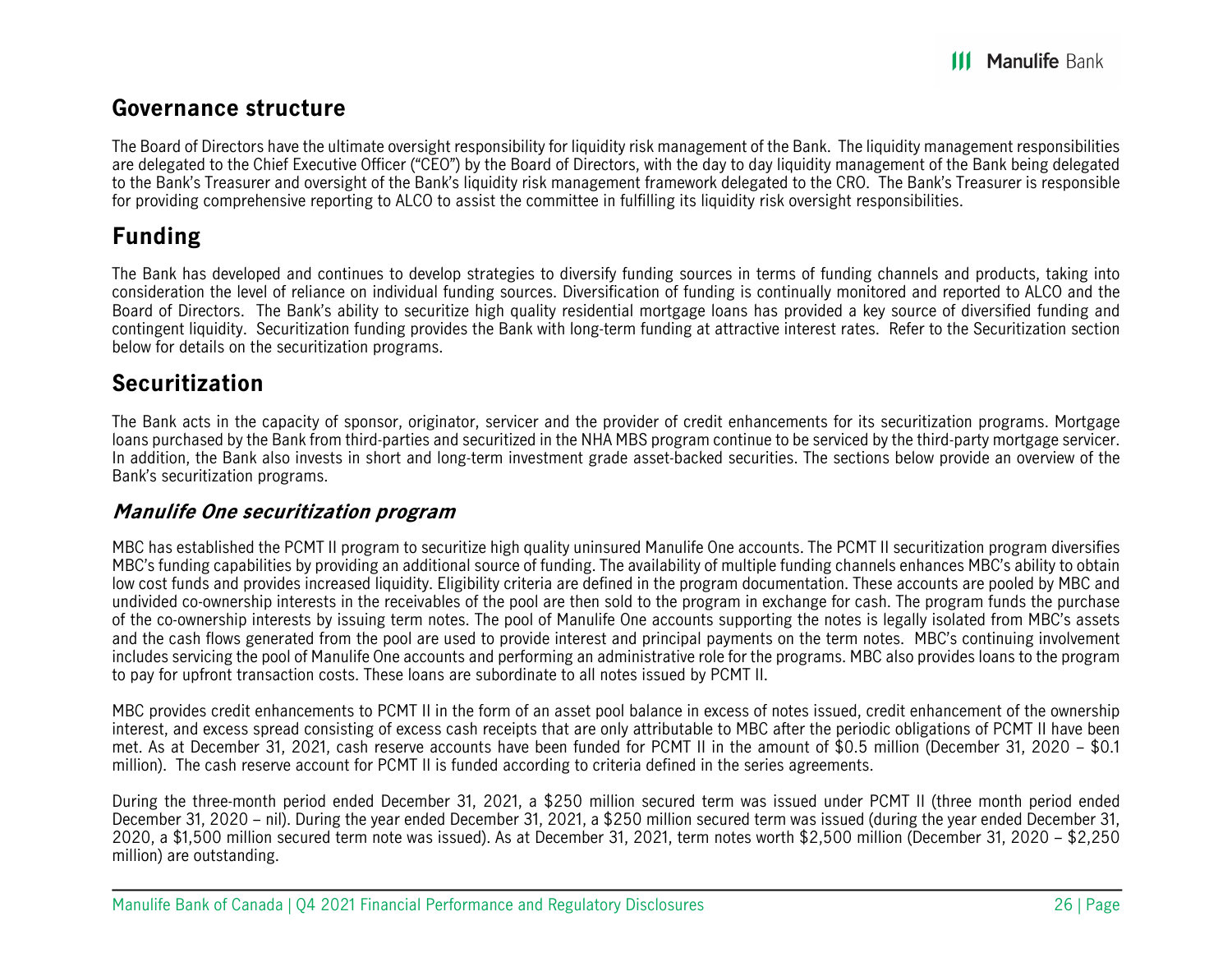### **NHA MBS securitization program**

MBC securitizes insured amortizing Canadian residential mortgage loans through the NHA MBS program and either holds the securities on the Consolidated Statements of Financial Position or sells them to third party investors. MBC expects to continue to issue NHA MBS in volumes consistent with the growth of insured mortgage assets, subject to CMHC allocations of guarantees for new market NHA MBS.

### **CMB securitization program**

The CMB program represents the lowest cost funding alternative for the Bank's insured amortizing mortgage products. CMB issuances are backed by NHA MBS pools and the payment structure consists of semi-annual coupon payments and a bullet payment at maturity. At issuance of a CMB, a secured borrowing liability is recorded and the related residential mortgages backing the CMB remain on the Bank's Consolidated Statements of Financial Position.

### **Securitization accounting**

The Bank's internal Manulife One securitization program does not meet derecognition requirements. Securitized Manulife One accounts remain on MBC's Consolidated Statements of Financial Position as the Bank retains the pre-payment and interest rate risk associated with these accounts, which represents substantially all of the risks and rewards associated with the transferred assets. These transactions are accounted for as secured financing transactions and MBC continues to recognize the accounts as assets and records a secured borrowing liability (i.e. notes payable, which is accounted for at amortized cost). Interest income on the assets and interest expense on the notes payable are recorded using the effective interest rate method. Transactions under the Bank's internal securitization programs are consolidated with MBC.

Residential mortgage loans securitized through the NHA MBS program also remain on MBC's Consolidated Statements of Financial Position as the Bank retains the pre-payment, interest rate and other price risks. MBC also retains the interest spread between the securities and the underlying mortgage assets. If MBC creates an NHA MBS security without selling it, a liability is not recognized. All securitization exposures are included in the banking book.

The Bank also purchases CMHC insured multi-unit residential mortgages from third party originators with negligible pre-payment and credit risk. These mortgages are pooled within the NHA MBS program and subsequently sold into the CMB program. The transaction structure meets specific criteria and qualifies for balance sheet derecognition with an upfront gain recorded on the sale of mortgages. The Bank retains a residual interest, which is recorded as securitization retained interest on the Bank's Consolidated Statements of Financial Position.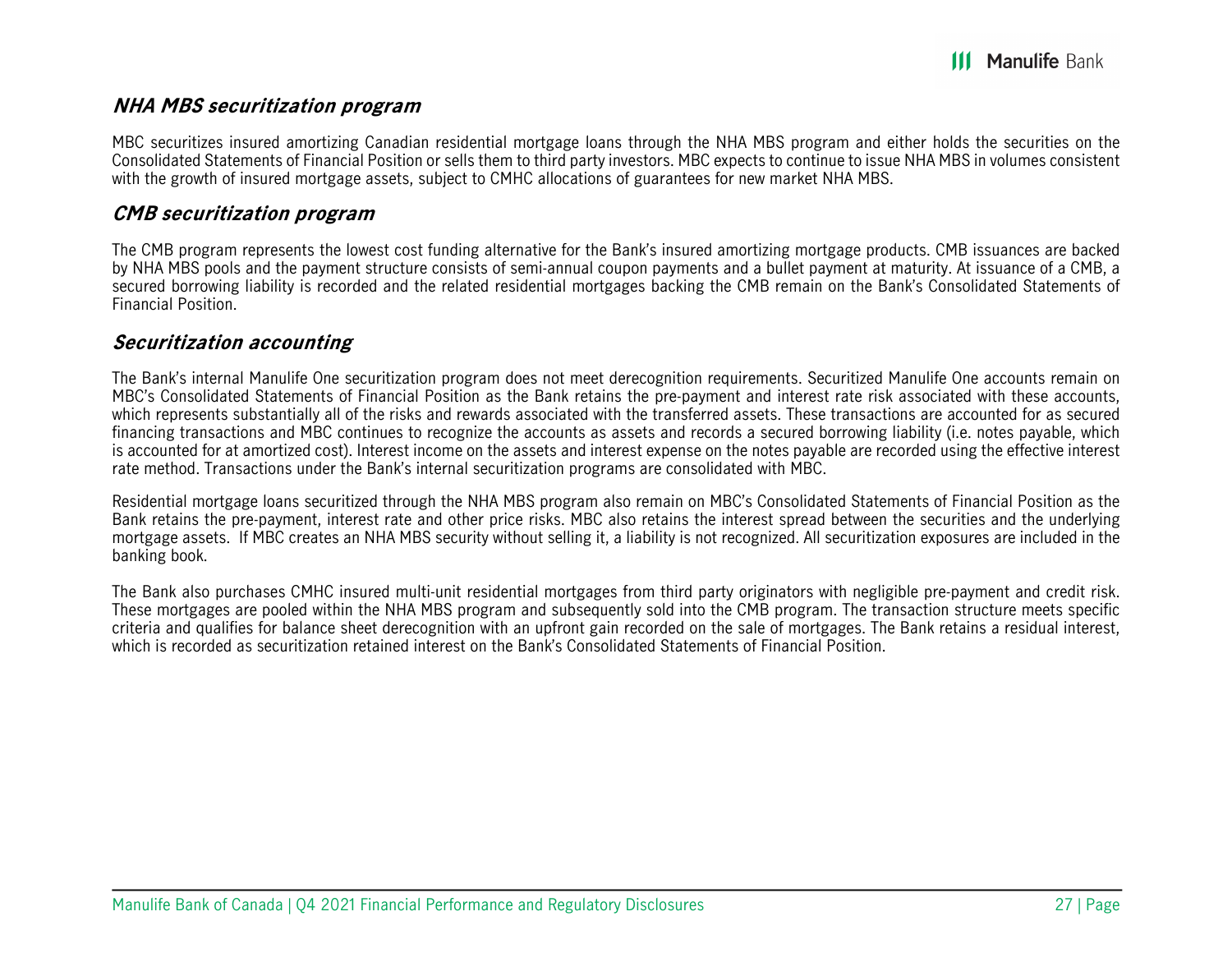### **Capital treatment for securitization exposures**

As discussed within the Capital Management section of this document, MBC utilizes the Standardized Approach to assign risk weightings to assets, including mortgages in the NHA MBS and PCMT II program that do not qualify for derecognition as detailed above, as well as securitization exposures resulting from short-term and long-term investments. The Bank assigns credit assessments from OSFI authorized ECAI.

| Summary of Securitized Assets <sup>(1)</sup>   |          |            |             |             |             |
|------------------------------------------------|----------|------------|-------------|-------------|-------------|
| Securitization program                         | 04 20 21 | 03 2021    | 02 2021     | 01 2021     | Q4 2020     |
| Manulife One securitization                    |          |            |             |             |             |
| Securitized mortgages - PCMT II <sup>(2)</sup> | 2,500    | 2,250      | \$<br>2,250 | \$<br>2,250 | \$<br>2,250 |
| Restricted cash (3)                            |          |            |             |             |             |
| Total Manulife One securitization              | 2,501    | 2,251      | 2,251       | 2,250       | 2,250       |
| NHA MBS securitization                         |          |            |             |             |             |
| NHA MBS unsold (4)                             | 1,508    | \$<br>130، | 1.333       | \$<br>1,481 | \$<br>1,604 |
| Restricted cash <sup>(3)</sup>                 | 62       | 62         | 62          | 62          | 30          |
| <b>Total NHA MBS securitization</b>            | 1,570    | 1,192      | 1,395       | 1,543       | 1,634       |
| Sold to CMB                                    | 2,075    | 2,335      | 2,293       | 2,393       | 2,275       |
| Total                                          | 6,146    | 5,778      | 5,939       | 6,186       | 6,159       |

 $(1)$  These are securitized mortgages.

(2) Under the terms of the series purchase agreements, additional collateral must also be provided to the noteholder as added credit protection.

(3) The securitization programs require issuers to maintain additional cash reserves within the principal and interest custodial account to cover deposits of unscheduled principal payments.

 $(4)$  When a security is created but remains unsold, no liability is recognized.

During the three months ended December 31, 2021, \$109 million insured multi-unit residential mortgages were sold into the CMB program and derecognized from the Consolidated Financial Statements (three months ended December 31, 2020 – \$66 million), and a \$1 million gain on sale was recognized (three months ended December 31, 2020 – \$1 million). For the year ended December 31, 2021, \$233 million (year ended December 31, 2020 – \$535 million) of insured multi-unit residential mortgages were sold in the CMB program and derecognized from the Consolidated Financial Statements and a \$2 million gain on sale was recognized (year ended December 31, 2020 – \$6 million). As at December 31, 2021, \$1,234 million (December 31, 2020 – \$1,059 million) of insured multi-unit residential mortgages were derecognized from the Consolidated Financial Statements, and securitization retained interests totaling \$58 million (December 31, 2020 – \$60 million) were recorded as Other Assets.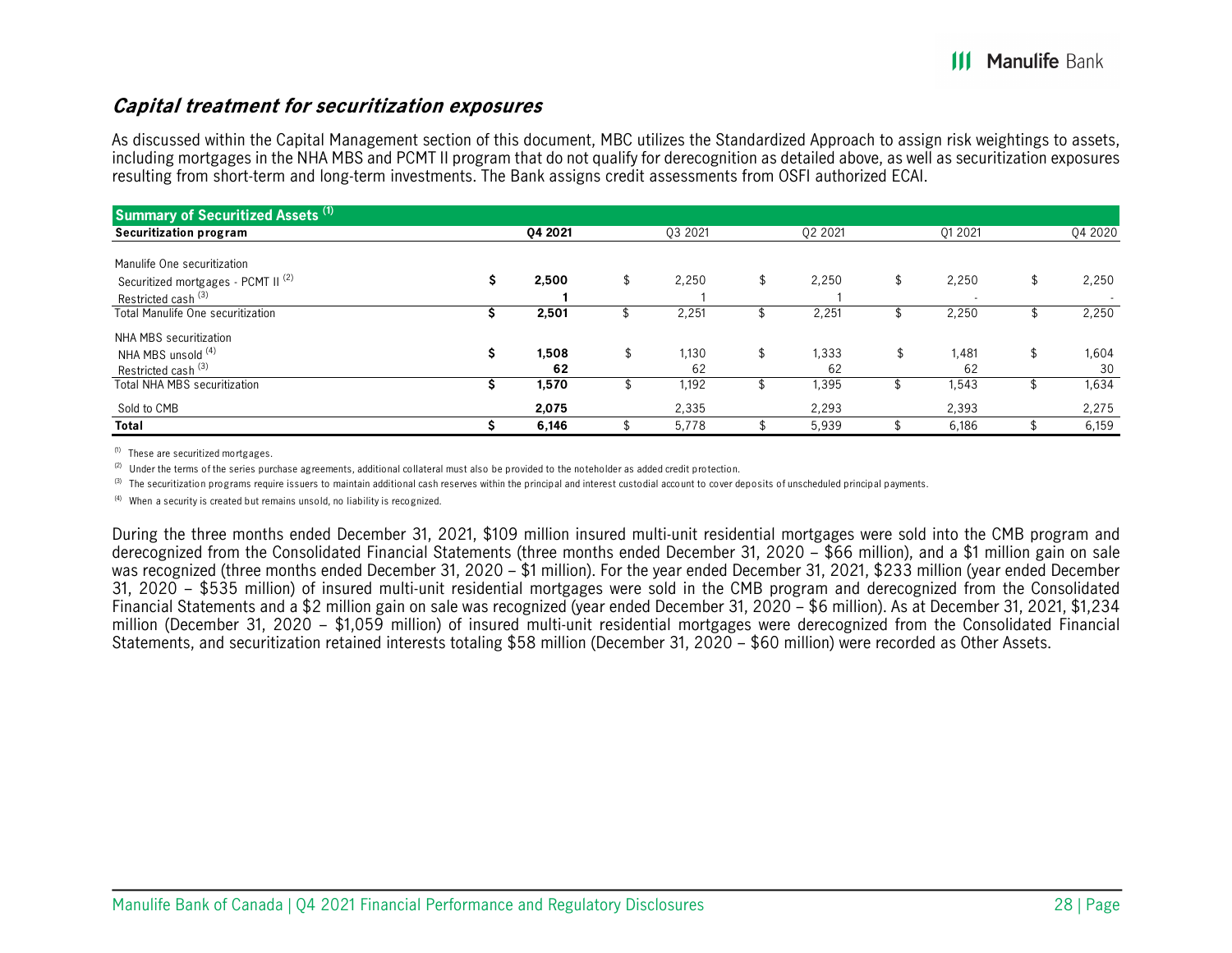## **Operational Risk**

**Operational risk is the risk of loss resulting from inadequate or failed internal processes, systems failures, human performance failures or from external events.** 

## **Key risk factors**

Operational risk is inherent in all of MBC's business activities and encompasses a broad range of risks including regulatory compliance failures, legal disputes, technology failures, business interruption, information security and privacy failures, ineffective human resource management, processing errors, modeling errors, ineffective business integration, theft and fraud and damage to physical assets. Exposures can take the form of financial losses, regulatory sanctions, loss of competitive positioning and damage to reputation. Operational risk is embedded in all of the practices used to manage other risks such as credit risk, market risk and liquidity risk. If not managed effectively, operational risk can impact the ability to manage these key risks.

### **Risk management strategy**

MBC's Operational Risk Management Policy and Framework outline the governance structure, risk appetite, the level of risk tolerance, and set the foundation for mitigating operational risks. This base is strengthened by the establishment of appropriate internal controls and systems and by seeking to retain trained and competent people throughout the organization. Risk management programs have been established across functional business areas for specific operational risks that could materially impact the ability to do business or negatively impact the reputations of MBC, MTC and PCMT II.

Business area managers are accountable for the day-to-day management of the operational risks inherent in their operations. Business and functional areas perform risk control self-assessments to identify, document and assess inherent operational risks and the effectiveness of internal controls. The Bank's CRO and the Bank's Operational Risk Management team provide independent oversight of risk taking and risk mitigation activities across the enterprise. Key risk indicators are monitored and provide early warnings of emerging control issues. Business area managers proactively modify procedures where emerging control issues are identified.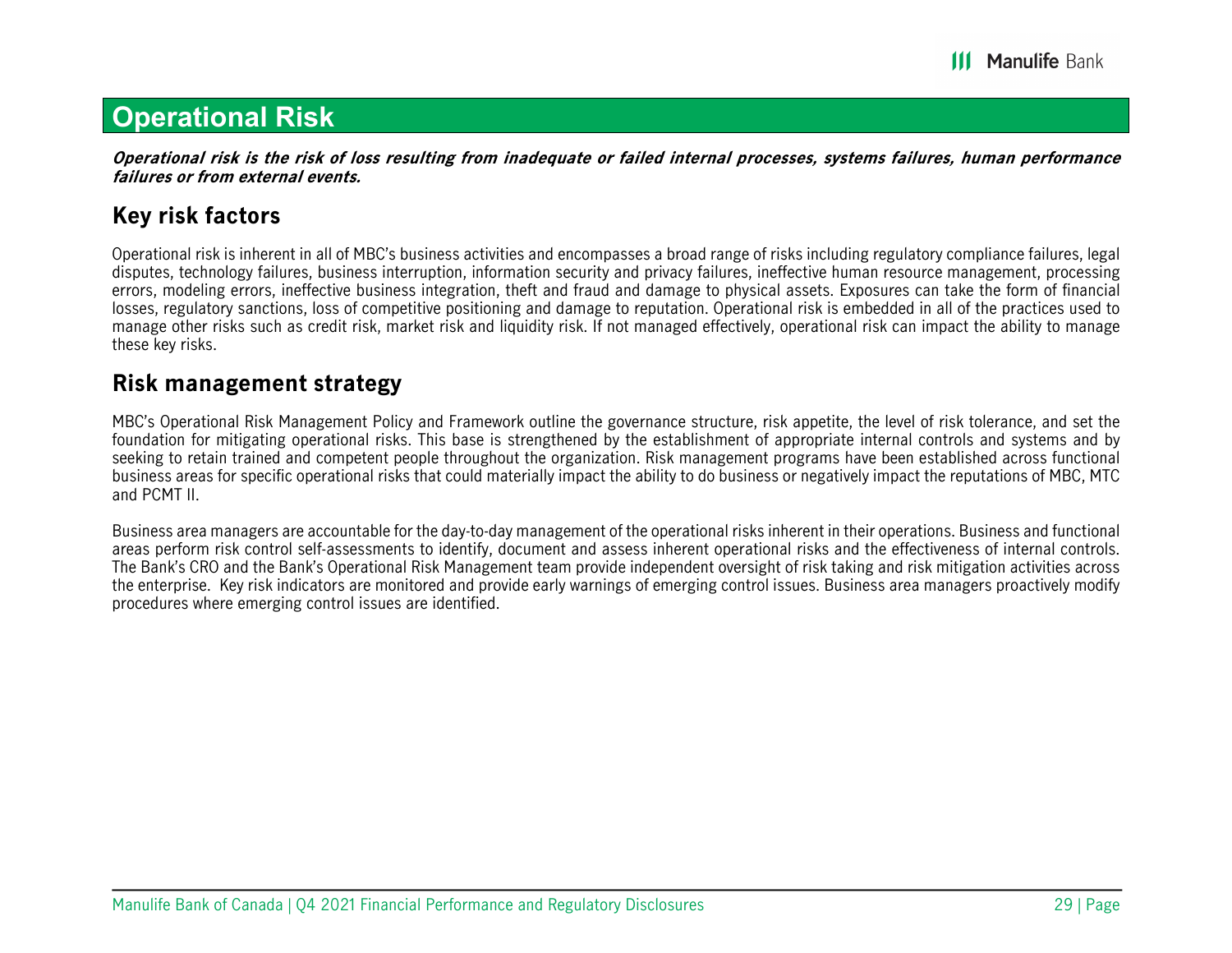## **Capital Management**

The Bank's Capital Management Framework provides the policies and processes for defining, measuring and strategically managing capital in a coordinated consistent manner. Within this framework, the Bank utilizes an internal capital adequacy assessment process, which forms strategies for achieving capital targets in a manner consistent with the Bank's risk assessments and business plans. The capital management framework together with related policies, enables the Bank to review its risk profile from a regulatory capital viewpoint with the intent of ensuring that capital levels:

- г Remain sufficient to support the Bank's risk profile and outstanding commitments;
- г Exceed minimum regulatory capital requirements by an acceptable margin;
- г Are capable of withstanding a severe but plausible economic downturn stress scenario; and
- Г Remain consistent with strategic and operational goals, shareholder and rating agency expectations.

In the assessment of capital adequacy, the Bank adopts regulatory capital definitions and measures. To maintain or adjust the capital structure, the Bank may issue new shares or subordinated debt, adjust the dividend payment to its shareholders, or return capital to shareholders.

The Board of Directors approve the capital plan annually. The Capital Management Committee, which is comprised of executive members of the management team, meets on a regular basis in order to provide oversight of operational capital management. This includes reviews and recommendations of capital management policies for approval by the Board of Directors.

The adequacy of capital is assessed by considering capital requirements necessary to offset unexpected losses arising from credit risk, market risk and operational risk. The minimum regulatory capital that the Bank is required to hold is determined by OSFI. MBC's approach to capital management is aligned to support its business model and strategic direction.

## **Regulatory capital**

Capital levels for banks are regulated pursuant to guidelines issued by OSFI, which are based on standards issued by the Bank for International Settlements. In December 2010, the BCBS issued "Basel III: A global regulatory framework for more resilient banks and banking systems" ("Basel III"), which focuses on improving the banking industry's ability to absorb shocks from financial and economic stress through increased quality and quantity of capital requirements, measures to reduce build-up of excessive leverage and pro-cyclicality in the banking sector, and new liquidity standards. Capital instruments issued by the Bank are required to meet qualifying criteria before inclusion in the relevant capital category. Effective January 1, 2013, the Bank implemented OSFI's CAR guideline, which reflect the Basel III capital requirements.

In response to the challenges posed by the COVID-19 pandemic, OSFI implemented a number of capital measures to build resilience of federally regulated financial institutions and improve the stability of the Canadian financial system and economy. This included transitional arrangements for the capital treatment of ECLs, and the temporary capital treatment for loans subject to payment deferral, which allows for these loans to continue to be treated as performing loans under the CAR Guideline during the deferral period. These measures were implemented by the Bank during the first quarter of 2020. As of December 31, 2021, the transitional arrangement for the capital treatment of ECLs is still in place and will remain in effect until the end of fiscal 2022.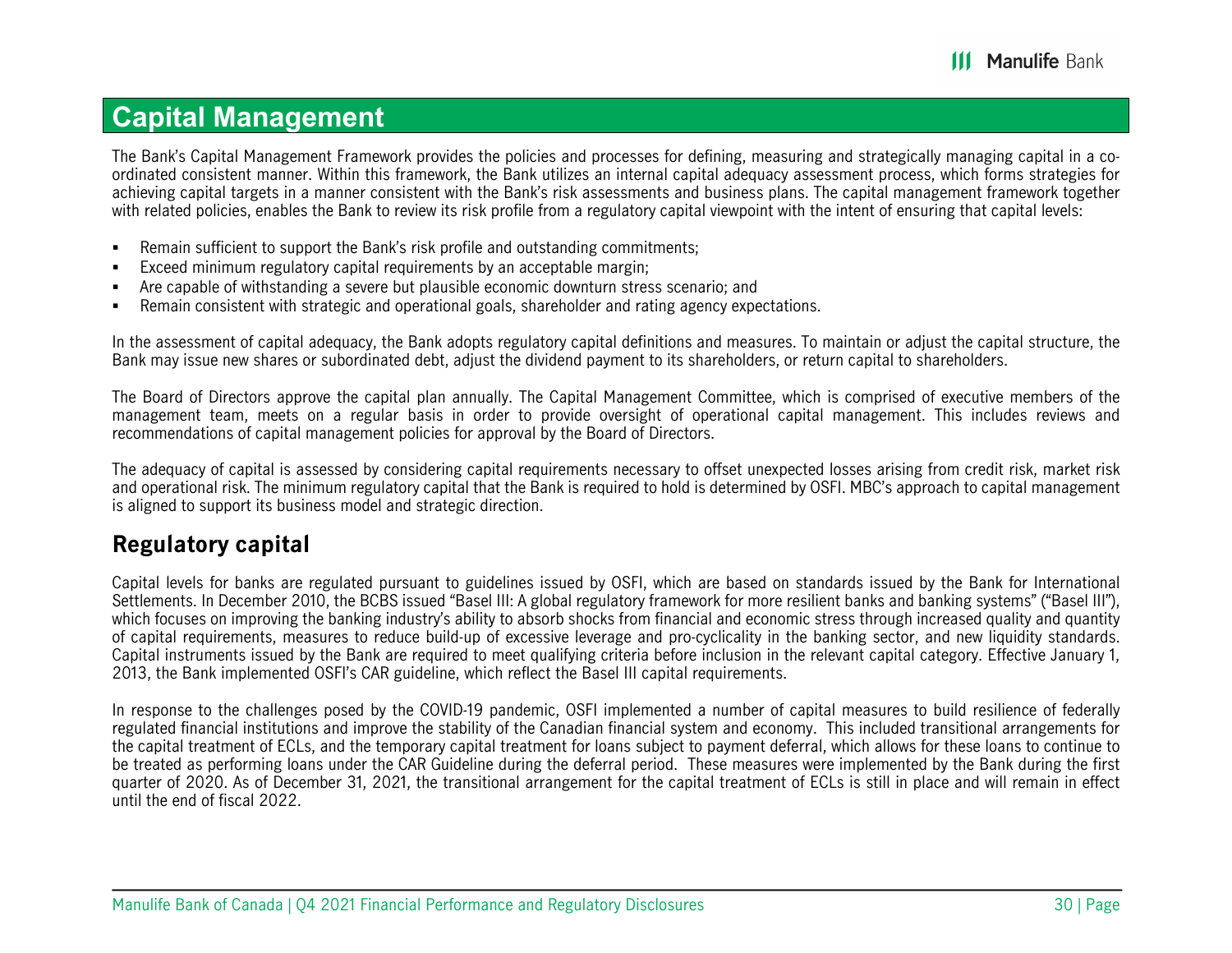### **III Manulife Bank**

| <b>Basel III Regulatory Capital</b>                                                                                                                                       |     |                 |                           |         |                                   |                 |                          |                |                          |                |
|---------------------------------------------------------------------------------------------------------------------------------------------------------------------------|-----|-----------------|---------------------------|---------|-----------------------------------|-----------------|--------------------------|----------------|--------------------------|----------------|
|                                                                                                                                                                           |     | 04 2021         |                           | 03 2021 |                                   | 02 2021         |                          | 01 20 21       |                          | 04 2020        |
| <b>Common Equity Tier 1 capital: instruments and reserves</b>                                                                                                             |     |                 |                           |         |                                   |                 |                          |                |                          |                |
| 1 Directly issued qualifying common share capital plus related stock surplus <sup>(1)</sup>                                                                               | \$  | 695             | \$                        | 695     | \$                                | 695             |                          | 695            | \$                       | 694            |
| 2 Retained earnings $(2)$                                                                                                                                                 |     | 755             |                           | 832     |                                   | 813             |                          | 786            |                          | 755            |
| 3 Accumulated other comprehensive income (and other reserves)                                                                                                             |     |                 |                           |         |                                   |                 |                          |                |                          | -1             |
| 6 Common Equity Tier 1 capital before regulatory adjustments                                                                                                              | \$. | 1,450           | \$                        | ,528    | \$                                | ,509            | \$                       | .482           | \$                       | 1,450          |
| Common Equity Tier 1 capital: regulatory adjustments                                                                                                                      |     |                 |                           |         |                                   |                 |                          |                |                          |                |
| 26 Other deductions or regulatory adjustments to CET1 as determined by OSFI(3)                                                                                            |     | -1              |                           |         |                                   | $\overline{2}$  |                          | $\overline{2}$ |                          | 4              |
| 28 Total regulatory adjustments to Common Equity Tier 1                                                                                                                   |     | (156)           |                           | (168)   |                                   | (175)           |                          | (184)          |                          | (195)          |
| 29 Common Equity Tier 1 capital (CET1)                                                                                                                                    | \$  | 1,295           | \$                        | 1,361   | \$                                | 1,336           | \$                       | 1,300          | \$                       | 1,259          |
| 29a CET1 capital with transitional arrangements for ECL provisioning not applied (4)                                                                                      | Š   | 1,294           | -\$                       | 1,360   | $\overline{\mathcal{L}}$          | 1,334           | -\$                      | 1,298          | ु                        | 1,255          |
| <b>Additional Tier 1 capital: instruments</b>                                                                                                                             |     |                 |                           |         |                                   |                 |                          |                |                          |                |
| 33 Directly issued capital instruments subject to phase out from Additional Tier 1 <sup>(5)</sup>                                                                         | Ŝ   | 229             |                           | 229     |                                   | 229             |                          | 229            |                          | 229            |
| 44 Additional Tier 1 capital (AT1)                                                                                                                                        | Ś   | 229             | $\frac{1}{3}$             | 229     | $\frac{1}{3}$                     | 229             | $\frac{5}{3}$            | 229            | $\mathcal{L}$            | 229            |
| 45 Tier 1 capital (T1 = CET1 + AT1)                                                                                                                                       | \$  | 1,524           | $\boldsymbol{\hat{\phi}}$ | 1,590   | $\overline{\mathcal{C}}$          | 1,565           |                          | 1,529          | $\sqrt[4]{\frac{4}{5}}$  | 1,488          |
| $45a$ Tier 1 Capital with transitional arrangements for ECL provisioning not applied $(4)$                                                                                | Ś   | 1,523           | \$                        | 1,589   | $\overline{\mathbf{3}}$           | 1,563           | $\frac{6}{3}$            | 1,527          | $\overline{\mathcal{E}}$ | 1,484          |
| Tier 2 capital: instruments and provisions                                                                                                                                |     |                 |                           |         |                                   |                 |                          |                |                          |                |
| 50 Eligible allowances                                                                                                                                                    | \$  | 10              |                           | 10      | \$                                | 11              |                          | 11             | \$                       | 12             |
| 58 Tier 2 capital (T2)                                                                                                                                                    | Ŝ   | $\overline{10}$ | $\frac{1}{3}$             | 10      | $\overline{\mathcal{E}}$          | $\overline{11}$ | $\overline{\mathcal{S}}$ | 11             | -\$                      | 12             |
|                                                                                                                                                                           |     |                 |                           |         |                                   |                 |                          |                |                          |                |
| 59 Total Capital (TC = $T1 + T2$ )                                                                                                                                        | \$  | 1,534           | \$                        | 1,600   | $\boldsymbol{\hat{\mathfrak{s}}}$ | 1,576           | \$                       | 1,540          | $\mathbf{\hat{z}}$       | 1,500          |
| 59a Total Capital with transitional arrangements for ECL provisioning not applied (4)                                                                                     | Ś   | 1,533           | -\$                       | 1,599   | \$                                | 1,574           | \$                       | 1,538          | Ŝ,                       | 1,496          |
| 60 Total risk weighted assets                                                                                                                                             | Ŝ   | 9,291           | $\mathbf{\hat{S}}$        | 9,258   | $\mathbf{s}$                      | 9,088           | \$                       | 8,777          | $\mathsf{s}$             | 8,968          |
| Capital ratios (%)                                                                                                                                                        |     |                 |                           |         |                                   |                 |                          |                |                          |                |
| 61 CET1 Ratio (as percentage of risk-weighted assets)                                                                                                                     |     | 13.9%           |                           | 14.7%   |                                   | 14.7%           |                          | 14.8%          |                          | 14.0%          |
|                                                                                                                                                                           |     |                 |                           |         |                                   |                 |                          |                |                          |                |
| $61a$ CET1 Ratio with transitional arrangements for ECL provisioning not applied <sup>(4)</sup><br>62 Tier 1 Capital Ratio (as percentage of risk-weighted assets)        |     | 13.9%           |                           | 14.7%   |                                   | 14.7%           |                          | 14.8%          |                          | 14.0%<br>16.6% |
|                                                                                                                                                                           |     | 16.4%           |                           | 17.2%   |                                   | 17.2%           |                          | 17.4%          |                          |                |
| 62a Tier 1 Capital Ratio with transitional arrangements for ECL provisioning not applied <sup>(4)</sup><br>63 Total Capital Ratio (as percentage of risk-weighted assets) |     | 16.4%           |                           | 17.2%   |                                   | 17.2%           |                          | 17.4%          |                          | 16.6%          |
|                                                                                                                                                                           |     | 16.5%           |                           | 17.3%   |                                   | 17.3%           |                          | 17.6%          |                          | 16.7%          |
| $63a$ Total Capital Ratio with transitional arrangements for ECL provisioning not applied <sup>(4)</sup>                                                                  |     | 16.5%           |                           | 17.3%   |                                   | 17.3%           |                          | 17.6%          |                          | 16.7%          |
| <b>OSFI target</b>                                                                                                                                                        |     |                 |                           |         |                                   |                 |                          |                |                          |                |
| 69 CET1 capital target ratio                                                                                                                                              |     | 7%              |                           | 7%      |                                   | 7%              |                          | 7%             |                          | 7%             |
| 70 Tier 1 capital target ratio                                                                                                                                            |     | 8.5%            |                           | 8.5%    |                                   | 8.5%            |                          | 8.5%           |                          | 8.5%           |
| 71 Total capital target ratio                                                                                                                                             |     | 10.5%           |                           | 10.5%   |                                   | 10.5%           |                          | 10.5%          |                          | 10.5%          |

<sup>(1)</sup> MBC is authorized to issue an unlimited number of voting, non-redeemable common shares without nominal or par value. The Bank had 1,809,923 common shares outstanding as at December 31, 2021 (December 31, 2020 - 1,809

(2) A recurring quarterly common equity dividend is paid based on a targeted dividend payout ratio of 35%, as part of MBC's dividend repatriation strategy, subject to review and approval of the Board prior to payment. In a the Bank has also declared and paid a one-time common equity dividend in the amount of \$100 million.

(3) As a result of COVID-19, OSFI introduced transitional arrangements for the capital treatment of expected credit loss provisioning. This transitional arrangement commencing in 2020 results in a portion of eligible allow be included in Tier 2 capital to instead be included in CET1 capital. The adjustment to CET1 capital is measured as the increase in Stage 1 and Stage 2 allowances relative to December 31, 2019. This increased amount is adj subject to a scaling factor that will decrease over time. The scaling factor to be applied is 70% for 2020, 50% for 2021 and 25% for 2022.

(4) Calculation of regulatory capital without the application of OSFI's transitional arrangements for expected credit losses being applied.

<sup>(5)</sup> MBC is authorized to issue an unlimited number of non-voting, redeemable preferred shares (subject to regulatory approval) entitled to non-cumulative dividends at a predetermined dividend rate, issuable in series, wi As at December 31, 2021, the Bank has issued outstanding series of 229,000 preferred shares to related entities within MFC (December 31, 2020 - 229,000). The dividend rates on these preferred shares range from 5% to 6.25%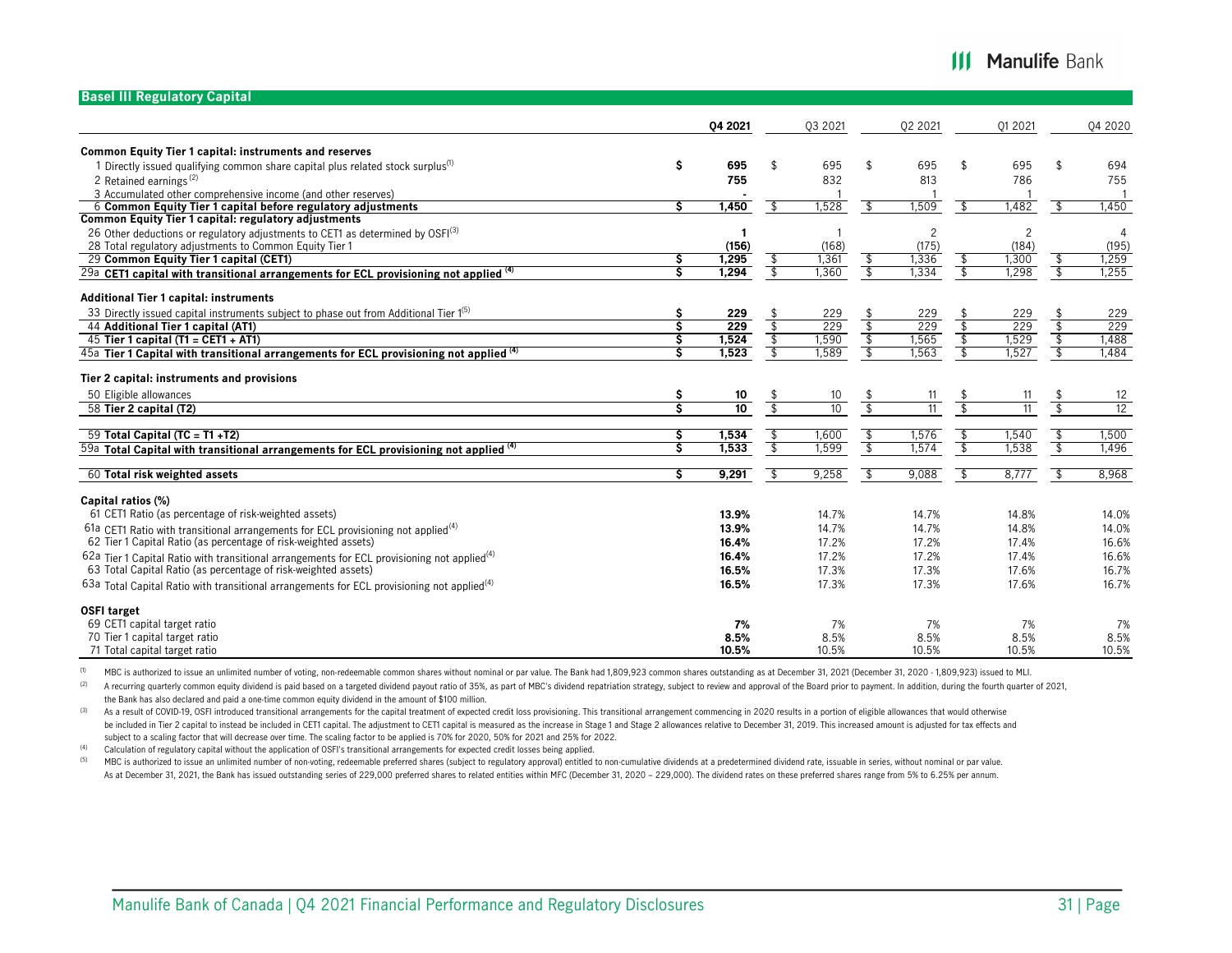### **III Manulife Bank**

#### **Risk-weighted Assets**

|                                      |                                   | 04 2021                       |       | 03 2021                           |                                        |                                   | 02 2021 |                                        |                                   | 01 2021 |                                        |                                   | 04 2020 |                                        |
|--------------------------------------|-----------------------------------|-------------------------------|-------|-----------------------------------|----------------------------------------|-----------------------------------|---------|----------------------------------------|-----------------------------------|---------|----------------------------------------|-----------------------------------|---------|----------------------------------------|
|                                      | Exposure<br>amount <sup>(1)</sup> | Risk-weighted<br>assets $(2)$ |       | Exposure<br>amount <sup>(1)</sup> | Risk-weighted<br>assets <sup>(2)</sup> | Exposure<br>amount <sup>(1)</sup> |         | Risk-weighted<br>assets <sup>(2)</sup> | Exposure<br>amount <sup>(1)</sup> |         | Risk-weighted<br>assets <sup>(2)</sup> | Exposure<br>amount <sup>(1)</sup> |         | Risk-weighted<br>assets <sup>(2)</sup> |
| Residential mortgages <sup>(3)</sup> | 20,719                            | Ŝ                             | 5,018 | \$<br>$20,576$ \$                 | 4,937                                  | 20,488 \$                         |         | 4,923                                  | $20,436$ \$                       |         | 4,809                                  | \$<br>20,508 \$                   |         | 4,987                                  |
| Bank                                 | 3,111                             |                               | 622   | 3,845                             | 771                                    | 3,504                             |         | 701                                    | 3,137                             |         | 627                                    | 3,820                             |         | 765                                    |
| Other loans                          | 2,605                             |                               | 2,114 | 2,441                             | 1,980                                  | 2,317                             |         | 1,881                                  | 2,211                             |         | 1,792                                  | 2,085                             |         | 1,694                                  |
| Sovereign                            |                                   |                               |       | 75                                |                                        |                                   |         |                                        |                                   |         |                                        |                                   |         |                                        |
| Equity                               | 151                               |                               | 151   | 143                               | 143                                    | 171                               |         | 171                                    | 156                               |         | 156                                    | 137                               |         | 137                                    |
| Corporate                            | 524                               |                               | 402   | 523                               | 401                                    | 508                               |         | 397                                    | 528                               |         | 402                                    | 519                               |         | 400                                    |
| Other                                | 283                               |                               | 122   | 335                               | 159                                    | 330                               |         | 145                                    | 326                               |         | 124                                    | 342                               |         | 122                                    |
| <b>Total credit risk</b>             | 27,394                            | э                             | 8,429 | 27,938                            | 8,391                                  | 27,319                            |         | 8,218                                  | 26,794                            |         | .910                                   | 27.411                            |         | 8,105                                  |
| Operational risk                     | n.a.                              |                               | 862   | n.a.                              | 867                                    | n.a.                              |         | 870                                    | n.a.                              |         | 867                                    | n.a.                              |         | 863                                    |
| Total risk-weighted assets           | 27,394                            |                               | 9,291 | 27,938                            | 9,258                                  | 27,319                            |         | 9,088                                  | 26,794                            |         | 8,777                                  | 27.411                            |         | 8,968                                  |

<sup>(1)</sup> Total exposure represents exposure at default which is the expected gross exposure upon the default of an obligor. This amount is before any specific allowances or partial write-offs and does not reflect the impact o

 $^{(2)}$  Per the guidelines issued by OSFI under the Basel III framework, the Bank calculates credit risk using the standardized approach to credit risk. Operational risk is calculated based on the basic indicator approach.

(3) Residential mortgages include Manulife One.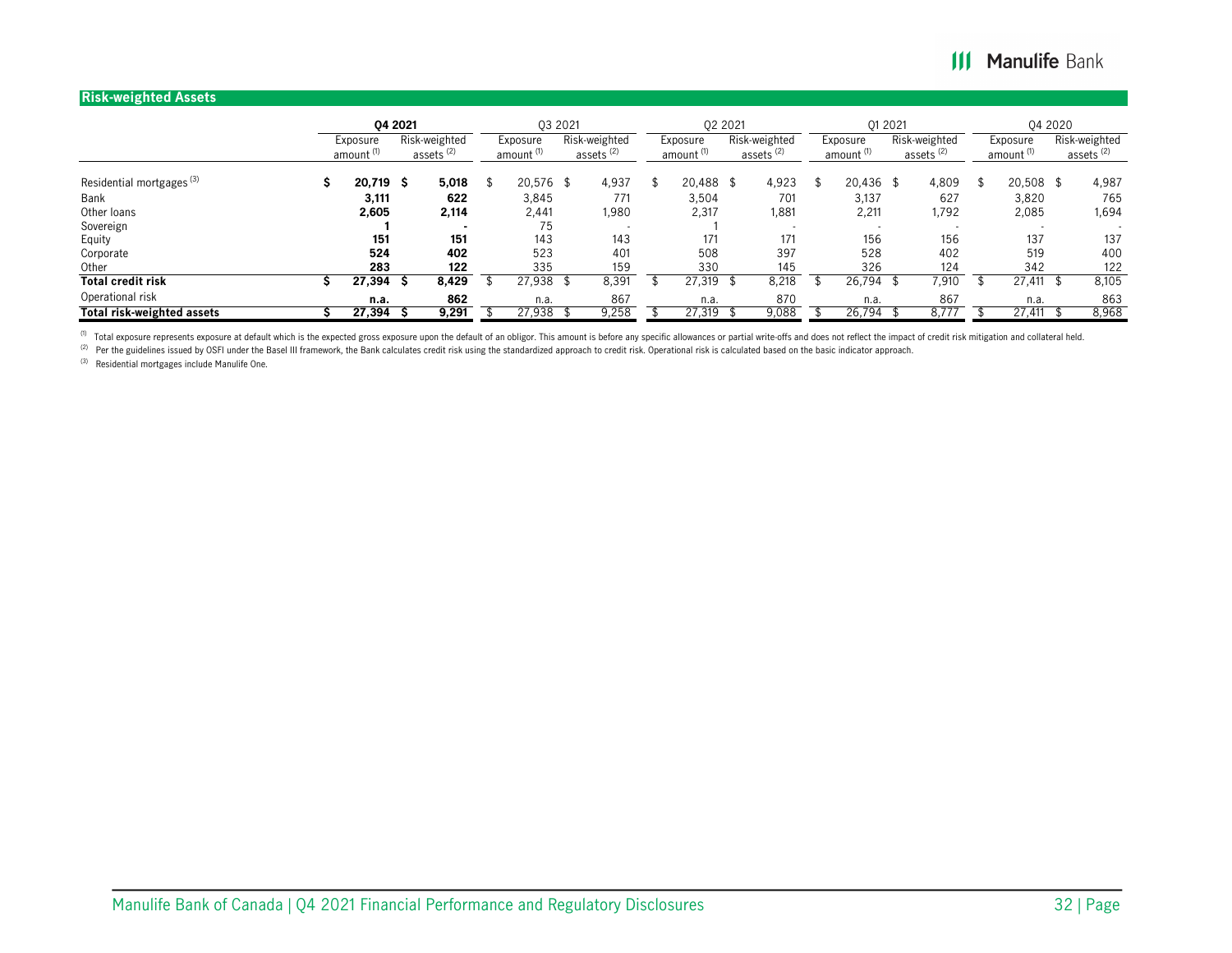| Leverage Ratio Common Disclosure                                                                                                                                                                               |   |                      |                      |                    |                    |                 |
|----------------------------------------------------------------------------------------------------------------------------------------------------------------------------------------------------------------|---|----------------------|----------------------|--------------------|--------------------|-----------------|
|                                                                                                                                                                                                                |   | 04 2021              | 03 2021              | 02 2021            | 01 20 21           | Q4 2020         |
| On-balance sheet exposures                                                                                                                                                                                     |   |                      |                      |                    |                    |                 |
| On-balance sheet items (excluding derivatives, SFTs and grandfathered securitization exposures but including collateral) $\boldsymbol{\mathsf{S}}$<br>4 (Asset amounts deducted in determining Tier 1 capital) |   | $27,201$ \$<br>(157) | $27.745$ \$<br>(168) | 27.078 \$<br>(175) | 26,604 \$<br>(184) | 27,262<br>(195) |
| 5 Total on-balance sheet exposures (excluding derivatives and SFTs) (sum of lines 1 to 4)                                                                                                                      |   | 27,044               | 27,577               | 26,903             | 26,420             | 27,067          |
| Derivative exposures                                                                                                                                                                                           |   |                      |                      |                    |                    |                 |
| 7 Add-on amounts for potential future exposure associated with all derivative transactions                                                                                                                     |   | \$                   |                      |                    |                    |                 |
| 11 Total derivative exposures (sum of lines 6 to 10)                                                                                                                                                           |   |                      |                      |                    |                    |                 |
| Other off-balance sheet exposures                                                                                                                                                                              |   |                      |                      |                    |                    |                 |
| 17 Off-balance sheet exposure at gross notional amount                                                                                                                                                         | Ŝ | $13.230$ \$          | 12.884 \$            | $12,871$ \$        | 12,380 \$          | 11,880          |
| 18 (Adjustments for conversion to credit equivalent amounts)                                                                                                                                                   |   | (11, 815)            | (11, 504)            | (11, 468)          | (11, 052)          | (10, 624)       |
| 19 Off-balance sheet items (sum of lines 17 and 18)                                                                                                                                                            |   | 1,415                | 1,380                | 1,403              | 1,328              | 1,256           |
| <b>Capital and Total Exposures</b>                                                                                                                                                                             |   |                      |                      |                    |                    |                 |
| 20 Tier 1 capital                                                                                                                                                                                              |   | $1,524$ \$           | $1,590$ \$           | $1,565$ \$         | 1,529 \$           | 1,488           |
| 20a Tier 1 Capital with transitional arrangements for ECL provisioning not applied $(1)$                                                                                                                       |   | 1,523                | 1,589 \$             | $1,563$ \$         | $1,527$ \$         | 1,484           |
| 21 Total Exposures (sum of lines 5, 11, 16 and 19)                                                                                                                                                             |   | 28,460 \$            | 28,958 \$            | 28,307 \$          | 27,749 \$          | 28,324          |
| Leverage Ratio                                                                                                                                                                                                 |   |                      |                      |                    |                    |                 |
| 22 Basel III leverage ratio                                                                                                                                                                                    |   | 5.4%                 | 5.5%                 | 5.5%               | 5.5%               | 5.3%            |
| 22a Leverage ratio with transitional arrangements for ECL provisioning not applied $(1)$                                                                                                                       |   | 5.3%                 | 5.5%                 | 5.5%               | 5.5%               | 5.2%            |

 $(1)$  Calculation of regulatory capital without the application of OSFI's transitional arrangements for expected credit losses being applied.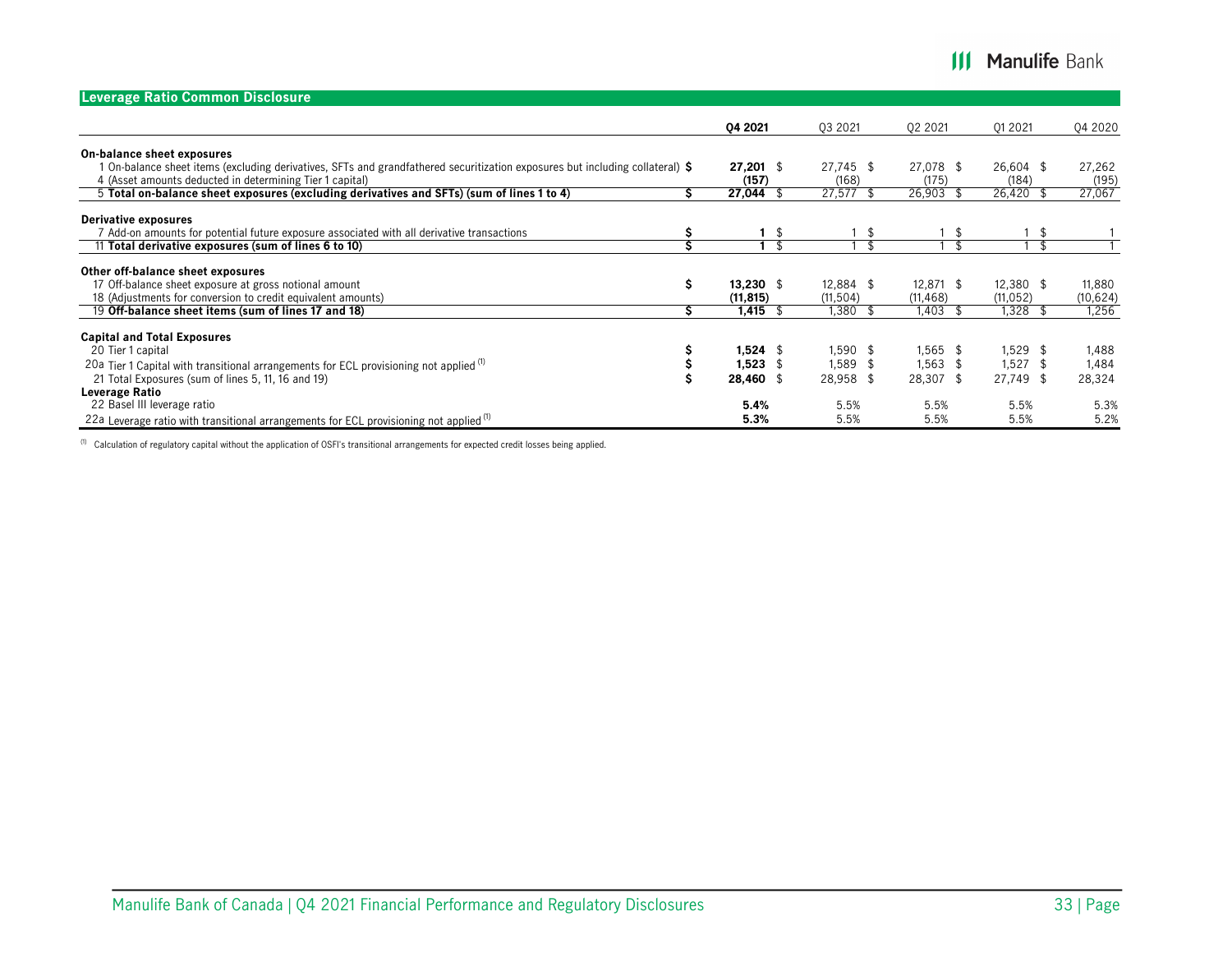## **B20 Disclosures**

### **Residential mortgage loans and Manulife One**

MBC has a conservative and high quality mortgage loans portfolio. As at December 31, 2021, MBC had \$3.5 billion residential mortgage loans, of which \$3.1 billion (89%) were insured<sup>7</sup> and \$0.4 billion (11%) were uninsured.

The table outlining the residential mortgage loans and Manulife One portfolios by geographic region8 and type is included in the quantitative disclosures below.

### **Residential mortgage loans and Manulife One (fixed9) portfolios by amortization period**

A summary of MBC's residential mortgage loans and Manulife One (fixed) by remaining amortization10 period based on the contractual terms of the mortgage agreement is presented in the quantitative section below.

## **Average loan-to-value (LTV) ratio**

The LTV ratio factors in the amount of collateral value that supports the loan in comparison to the loan value. The LTV ratio on MBC's total uninsured residential mortgage portfolio, including HELOCs was 49% as at December 31, 2021 (December 31, 2020 – 53%). This calculation is weighted by mortgage balances and adjusted for property values based on the Teranet – National Bank National Composite House Price Index.

The Bank regularly monitors the credit quality of its portfolio and has implemented a program (PAM), where the Bank proactively takes corrective actions prior to loans going into arrears. The Bank also performs stress tests in order to assess the expected losses on the portfolio in a scenario of a severe shock to the real estate market. The tests indicate that MBC is well positioned to absorb credit losses resulting from conditions assumed in the stress tests.

The following provides a summary of the weighted average LTV ratio by geographic region<sup>11</sup> and type for newly originated and acquired uninsured mortgage loans and HELOCs (including refinances with increase in funds or limits) during the current period.

<sup>&</sup>lt;sup>7</sup> Insured mortgage loans and Manulife One accounts refer to mortgage loans and accounts whereby the exposure to default is mitigated by insurance through the CMHC or other private mortgage default insurers. Commencing in Q1 2021, the insured mortgage figures presented include insurance on Manulife One fixed rate sub-accounts.

<sup>8</sup> Region is based upon address of property mortgaged.

<sup>9</sup> Fixed represents the amortizing portion of the Manulife One account.

 $10$  Remaining amortization is the difference between the contractual amortization and the time elapsed since origination.

<sup>&</sup>lt;sup>11</sup> Region is based upon address of property mortgaged.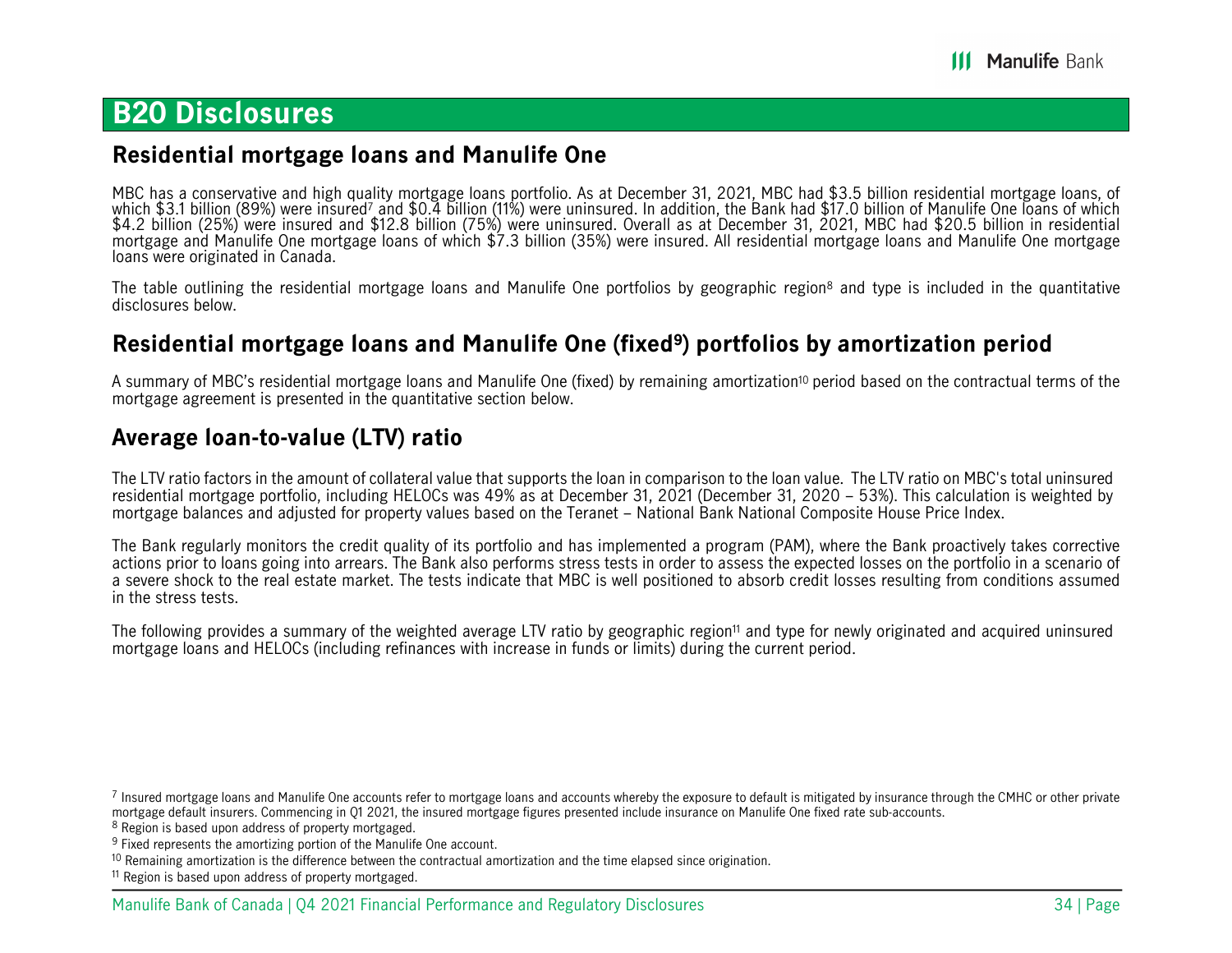### **B20 - Mortgages by Province**

|                                      |       |     |               |     | 04 2021                  |    |        |         |     |               |    | Q3 2021                  |    |                |         |     |               | Q2 2021                                            |                                                                     |                                                                  |
|--------------------------------------|-------|-----|---------------|-----|--------------------------|----|--------|---------|-----|---------------|----|--------------------------|----|----------------|---------|-----|---------------|----------------------------------------------------|---------------------------------------------------------------------|------------------------------------------------------------------|
|                                      |       |     | Insured $(2)$ |     | Uninsured <sup>(2)</sup> |    | Total  | Total % |     | Insured $(2)$ |    | Uninsured <sup>(2)</sup> |    | Total          | Total % |     | Insured $(2)$ | Uninsured <sup>(2)</sup>                           | Total                                                               | Total %                                                          |
| Residential mortgages <sup>(1)</sup> |       |     |               |     |                          |    |        |         |     |               |    |                          |    |                |         |     |               |                                                    |                                                                     |                                                                  |
| Alberta                              |       | \$  | 610 \$        |     | $42 \quad$ \$            |    | 652    | 18%     | \$  | 588 \$        |    | 38                       | \$ | 626            | 18%     | \$  | 578 \$        | 34                                                 | \$<br>612                                                           | 18%                                                              |
|                                      |       |     | 209           |     | 32                       |    | 241    | 7%      |     | 199           |    | 33                       |    | 232            | 7%      |     | 185           | 30                                                 | 215                                                                 | 6%                                                               |
| Atlantic provinces                   |       |     | 237           |     | 39                       |    | 276    | 8%      |     | 230           |    | 37                       |    | 267            | 8%      |     | 225           | 34                                                 | 259                                                                 | 8%                                                               |
| <b>British Columbia</b>              |       |     |               |     |                          |    |        |         |     |               |    |                          |    |                |         |     |               |                                                    |                                                                     |                                                                  |
| Manitoba                             |       |     | 87            |     | 5                        |    | 92     | 3%      |     | 84            |    | 5                        |    | 89             | 2%      |     | 83            | 5                                                  | 88                                                                  | 3%                                                               |
| Ontario                              |       |     | 642           |     | 118                      |    | 760    | 21%     |     | 629           |    | 117                      |    | 746            | 22%     |     | 608           | 109                                                | 717                                                                 | 21%                                                              |
| Québec                               |       |     | 1,184         |     | 165                      |    | 1,349  | 38%     |     | 1,162         |    | 169                      |    | 1,331          | 39%     |     | 1,176         | 158                                                | 1,334                                                               | 40%                                                              |
| Saskatchewan                         |       |     | 146           |     | 15                       |    | 161    | 5%      |     | 132           |    | 16                       |    | 148            | 4%      |     | 122           | 14                                                 | 136                                                                 | 4%                                                               |
| Territories                          |       |     |               |     |                          |    |        | 0%      |     |               |    |                          |    |                | 0%      |     |               |                                                    |                                                                     | 0%                                                               |
| Total                                |       | Ŝ   | 3,115         | -S  | 417                      | S  | 3,532  | 100%    | -\$ | $3,024$ \$    |    | 416                      | Æ  | 3,440          | 100%    | \$  | 2,977         | \$<br>385                                          | 3,362                                                               | 100%                                                             |
| <b>Manulife One</b>                  |       |     |               |     |                          |    |        |         |     |               |    |                          |    |                |         |     |               |                                                    |                                                                     |                                                                  |
| Alberta                              |       | \$  | 794           | -\$ | $1,300$ \$               |    | 2,094  | 12%     | \$  | 819           | \$ | $1,291$ \$               |    | 2,110          | 12%     | \$  | 831           | \$<br>$1,294$ \$                                   | 2,125                                                               | 13%                                                              |
| Atlantic provinces                   |       |     | 246           |     | 531                      |    | 777    | 5%      |     | 259           |    | 523                      |    | 782            | 5%      |     | 262           | 525                                                | 787                                                                 | 5%                                                               |
| <b>British Columbia</b>              |       |     | 626           |     | 2,180                    |    | 2,806  | 17%     |     | 657           |    | 2,163                    |    | 2,820          | 17%     |     | 683           | 2,149                                              | 2,832                                                               | 17%                                                              |
| Manitoba                             |       |     | 102           |     | 252                      |    | 354    | 2%      |     | 106           |    | 249                      |    | 355            | 2%      |     | 107           | 249                                                | 356                                                                 | 2%                                                               |
| Ontario                              |       |     | 1,310         |     | 6,236                    |    | 7,546  | 44%     |     | 1,384         |    | 6,060                    |    | 7,444          | 44%     |     | 1,344         | 5,993                                              | 7,337                                                               | 43%                                                              |
| Québec                               |       |     | 883           |     | 2,024                    |    | 2,907  | 17%     |     | 924           |    | 1,984                    |    | 2,908          | 17%     |     | 909           | 2,013                                              | 2,922                                                               | 17%                                                              |
| Saskatchewan                         |       |     | 198           |     | 337                      |    | 535    | 3%      |     | 207           |    | 343                      |    | 550            | 3%      |     | 211           | 341                                                | 552                                                                 | 3%                                                               |
| Territories                          |       |     |               |     | $\overline{2}$           |    | 2      | 0%      |     |               |    | $\overline{2}$           |    | $\overline{2}$ | 0%      |     |               | 2                                                  | $\overline{2}$                                                      | 0%                                                               |
| Total                                |       | Ŝ   | 4,159         | s   | 12,862                   | S  | 17,021 | 100%    | \$  | 4,356         |    | 12,615                   |    | 16,971         | 100%    |     | 4,347         | 12,566                                             | 16,913                                                              | 100%                                                             |
|                                      |       |     |               |     |                          |    |        |         |     |               |    |                          |    |                |         |     |               |                                                    |                                                                     |                                                                  |
|                                      |       |     |               |     | 01 20 21                 |    |        |         |     |               |    | 04 2020                  |    |                |         | (2) |               |                                                    | <sup>(1)</sup> Residential mortgages exclude Manulife One accounts. |                                                                  |
|                                      |       |     | Insured $(2)$ |     | Uninsured <sup>(2)</sup> |    | Total  | Total % |     | Insured $(2)$ |    | Uninsured <sup>(2)</sup> |    | Total          | Total % |     |               | are gross of allowance for expected credit losses. |                                                                     | The amounts presented for residential mortgages and Manulife One |
| Residential mortgages <sup>(1)</sup> |       |     |               |     |                          |    |        |         |     |               |    |                          |    |                |         |     |               |                                                    |                                                                     |                                                                  |
| Alberta                              |       | \$  | 568           | \$  | 32                       | \$ | 600    | 18%     | \$  | 579 \$        |    | $32*$                    |    | 611            | 18%     |     |               |                                                    |                                                                     |                                                                  |
| Atlantic provinces                   |       |     | 171           |     | 30                       |    | 201    | 6%      |     | 164           |    | 31                       |    | 195            | 6%      |     |               |                                                    |                                                                     |                                                                  |
| <b>British Columbia</b>              |       |     | 214           |     | 32                       |    | 246    | 7%      |     | 214           |    | 31                       |    | 245            | 7%      |     |               |                                                    |                                                                     |                                                                  |
| Manitoba                             |       |     | 81            |     | 5                        |    | 86     | 2%      |     | 81            |    | 5                        |    | 86             | 2%      |     |               |                                                    |                                                                     |                                                                  |
| Ontario                              |       |     | 584           |     | 106                      |    | 690    | 21%     |     | 579           |    | 109                      |    | 688            | 20%     |     |               |                                                    |                                                                     |                                                                  |
| Québec                               |       |     | 1,244         |     | 167                      |    | 1,411  | 42%     |     | 1,313         |    | 175                      |    | 1,488          | 43%     |     |               |                                                    |                                                                     |                                                                  |
| Saskatchewan                         |       |     | 115           |     | 14                       |    | 129    | 4%      |     | 115           |    | 13                       |    | 128            | 4%      |     |               |                                                    |                                                                     |                                                                  |
| <b>Total</b>                         |       |     | 2,977         | \$  | 386                      |    | 3,363  | 100%    | \$  | 3,045         | £  | 396                      | £  | 3,441          | 100%    |     |               |                                                    |                                                                     |                                                                  |
|                                      |       |     |               |     |                          |    |        |         |     |               |    |                          |    |                |         |     |               |                                                    |                                                                     |                                                                  |
| <b>Manulife One</b>                  |       |     |               |     |                          |    |        |         |     |               |    |                          |    |                |         |     |               |                                                    |                                                                     |                                                                  |
| Alberta                              |       | \$  | 870           | \$  | $1,299$ \$               |    | 2,169  | 13%     | \$  | $713$ \$      |    | 1,477                    | \$ | 2,190          | 13%     |     |               |                                                    |                                                                     |                                                                  |
| Atlantic provinces                   |       |     | 274           |     | 519                      |    | 793    | 5%      |     | 235           |    | 562                      |    | 797            | 5%      |     |               |                                                    |                                                                     |                                                                  |
| <b>British Columbia</b>              |       |     | 726           |     | 2,116                    |    | 2,842  | 17%     |     | 580           |    | 2,284                    |    | 2,864          | 17%     |     |               |                                                    |                                                                     |                                                                  |
| Manitoba                             |       |     | 113           |     | 244                      |    | 357    | 2%      |     | 86            |    | 268                      |    | 354            | 2%      |     |               |                                                    |                                                                     |                                                                  |
| Ontario                              |       |     | 1,433         |     | 5,789                    |    | 7,222  | 42%     |     | 967           |    | 6,203                    |    | 7,170          | 42%     |     |               |                                                    |                                                                     |                                                                  |
| Québec                               |       |     | 963           |     | 1,998                    |    | 2,961  | 18%     |     | 541           |    | 2,452                    |    | 2,993          | 18%     |     |               |                                                    |                                                                     |                                                                  |
| Saskatchewan                         |       |     | 222           |     | 345                      |    | 567    | 3%      |     | 198           |    | 383                      |    | 581            | 3%      |     |               |                                                    |                                                                     |                                                                  |
| Territories                          |       |     |               |     | $\overline{2}$           |    |        | 0%      |     |               |    |                          |    |                | 0%      |     |               |                                                    |                                                                     |                                                                  |
|                                      | Total | -\$ | 4,601         | -\$ | $12,312$ \$              |    | 16,913 | 100%    | \$  | 3,320         | \$ | 13,631                   |    | 16,951         | 100%    |     |               |                                                    |                                                                     |                                                                  |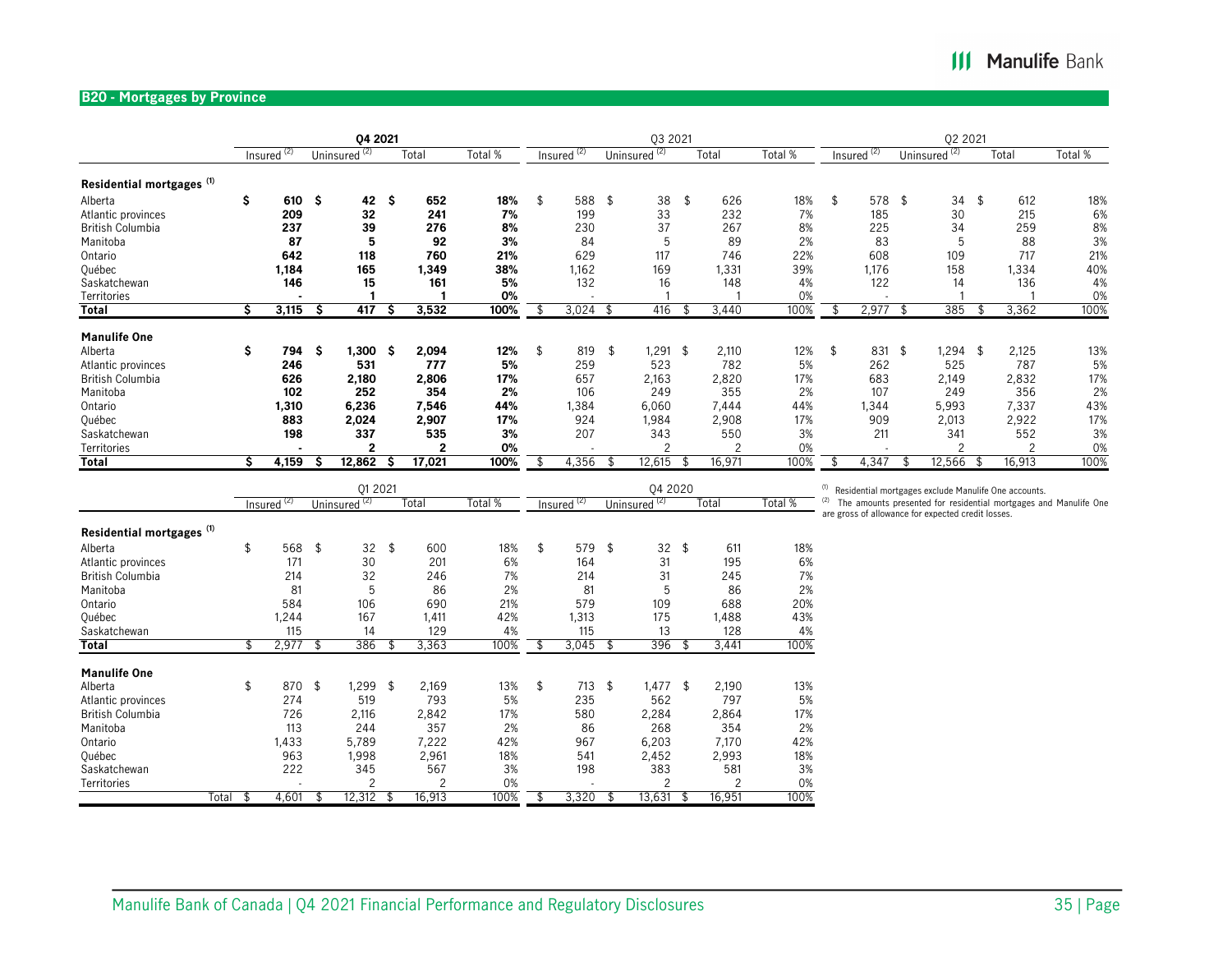### **III Manulife Bank**

#### **B20 - Average LTV Ratios for Uninsured Residential and Manulife One Mortgages Originated During the Quarter**

|                     |             | 04 2021                  |                             |       |                          | 03 2021                  |                             |       |                          | 02 2021                  |                             |       |
|---------------------|-------------|--------------------------|-----------------------------|-------|--------------------------|--------------------------|-----------------------------|-------|--------------------------|--------------------------|-----------------------------|-------|
|                     | Residential |                          | Manulife One <sup>(2)</sup> |       | Residential              |                          | Manulife One <sup>(2)</sup> |       | Residentia               |                          | Manulife One <sup>(2)</sup> |       |
| Average LTV ratio % | mortgages   | Revolving <sup>(3)</sup> | Fixed <sup>(3)</sup>        | Total | mortgages <sup>(1)</sup> | Revolving <sup>(3)</sup> | Fixed <sup>(3)</sup>        | Total | mortgages <sup>(1)</sup> | Revolving <sup>(3)</sup> | Fixed <sup>(3)</sup>        | Total |
| Alberta             | 64%         | 56%                      | 17%                         | 73%   | 70%                      | 57%                      | 16%                         | 73%   | 73%                      | 59%                      | 13%                         | 72%   |
| Atlantic provinces  | 66%         | 54%                      | 15%                         | 69%   | 66%                      | 58%                      | 14%                         | 72%   | 68%                      | 53%                      | 18%                         | 71%   |
| British Columbia    | 56%         | 53%                      | 7%                          | 60%   | 58%                      | 53%                      | 8%                          | 61%   | 69%                      | 53%                      | 9%                          | 62%   |
| Manitoba            | 60%         | 61%                      | 12%                         | 73%   | 55%                      | 60%                      | 15%                         | 75%   | 27%                      | 61%                      | 15%                         | 76%   |
| Ontario             | 62%         | 54%                      | 9%                          | 63%   | 61%                      | 54%                      | 10%                         | 64%   | 64%                      | 54%                      | 11%                         | 65%   |
| Quebec              | 57%         | 60%                      | 12%                         | 72%   | 63%                      | 60%                      | 12%                         | 72%   | 68%                      | 59%                      | 13%                         | 72%   |
| Saskatchewan        | 84%         | 58%                      | 13%                         | 71%   | 63%                      | 57%                      | 14%                         | 71%   | 68%                      | 54%                      | 19%                         | 73%   |
| Territories         | 0%          | 0%                       | 0%                          | 0%    | 0%                       | 0%                       | 0%                          | 0%    | 79%                      | 0%                       | 0%                          | 0%    |
| Average             | 60%         | 55%                      | 10%                         | 65%   | 62%                      | 55%                      | 10%                         | 65%   | 68%                      | 55%                      | 12%                         | 67%   |

|                     | Residential              |                 | Manulife One <sup>(2)</sup> |       | Residential              |                          | Manulife One <sup>(2)</sup> |       |
|---------------------|--------------------------|-----------------|-----------------------------|-------|--------------------------|--------------------------|-----------------------------|-------|
| Average LTV ratio % | mortgages <sup>(1)</sup> | Revolving $(3)$ | Fixed $(3)$                 | Total | mortgages <sup>(1)</sup> | Revolving <sup>(3)</sup> | Fixed $(3)$                 | Total |
| Alberta             | 68%                      | 56%             | 17%                         | 73%   | 69%                      | 56%                      | 16%                         | 72%   |
| Atlantic provinces  | 73%                      | 51%             | 23%                         | 74%   | 72%                      | 52%                      | 21%                         | 73%   |
| British Columbia    | 73%                      | 52%             | 9%                          | 61%   | 67%                      | 53%                      | 11%                         | 64%   |
| Manitoba            | 45%                      | 61%             | 15%                         | 76%   | 79%                      | 61%                      | 13%                         | 74%   |
| Ontario             | 63%                      | 53%             | 12%                         | 65%   | 65%                      | 52%                      | 14%                         | 66%   |
| Quebec              | 70%                      | 59%             | 14%                         | 73%   | 70%                      | 58%                      | 15%                         | 73%   |
| Saskatchewan        | 77%                      | 53%             | 21%                         | 74%   | 76%                      | 56%                      | 18%                         | 74%   |
| <b>Territories</b>  | 0%                       | 0%              | 0%                          | 0%    | 0%                       | 0%                       | 0%                          | 0%    |
| Average             | 68%                      | 54%             | 13%                         | 67%   | 68%                      | 53%                      | 14%                         | 67%   |

 $<sup>(1)</sup>$  LTV is calculated using the outstanding amount and weighted by the outstanding amount of each loan.</sup>

<sup>(2)</sup> Manulife One comprising of both revolving and fixed components is secured by the same collateral (residential property).

(3) LTV is calculated based on the authorized limit for revolving component and outstanding amount for the fixed component of Manulife One accounts and weighted by the total borrowing limit for each account. For the revolv of Manulife One accounts, the average LTV ratio based on the outstanding amount and weighted by total outstanding amount for Manulife One accounts is 42% compared to 55% based on the authorized limits for the three month p ended December 31, 2021, and 42% compared to 53% based on the authorized limits for the three month period ended December 31, 2020.

Q1 2021 Q4 2020

#### **B20 - Mortgages by Amortization Period**

|                      | Residential mortgages |         |         |         | Manulife One (fixed) |         |         |         |         |         |
|----------------------|-----------------------|---------|---------|---------|----------------------|---------|---------|---------|---------|---------|
|                      | 04 2021               | 03 2021 | 02 2021 | 01 2021 | 04 2020              | 04 2021 | 03 2021 | 02 2021 | 01 2021 | 04 2020 |
| Less than 20 years   | 22%                   | 22%     | 22%     | 22%     | 21%                  | 26%     | 26%     | 26%     | 26%     | 26%     |
| 20-25 years          | 73%                   | 73%     | 72%     | 73%     | 72%                  | 51%     | 50%     | 50%     | 50%     | 50%     |
| 25-30 years          | 5%                    | 5%      | 6%      | 5%      | 7%                   | 22%     | 23%     | 22%     | 22%     | 22%     |
| 30 years and greater | 0%                    | 0%      | 0%      | 0%      | 0%                   | 1%      |         | 2%      | 2%      | 2%      |
| Total                | 100%                  | 100%    | 100%    | 100%    | 100%                 | 100%    | 100%    | 100%    | 100%    | 100%    |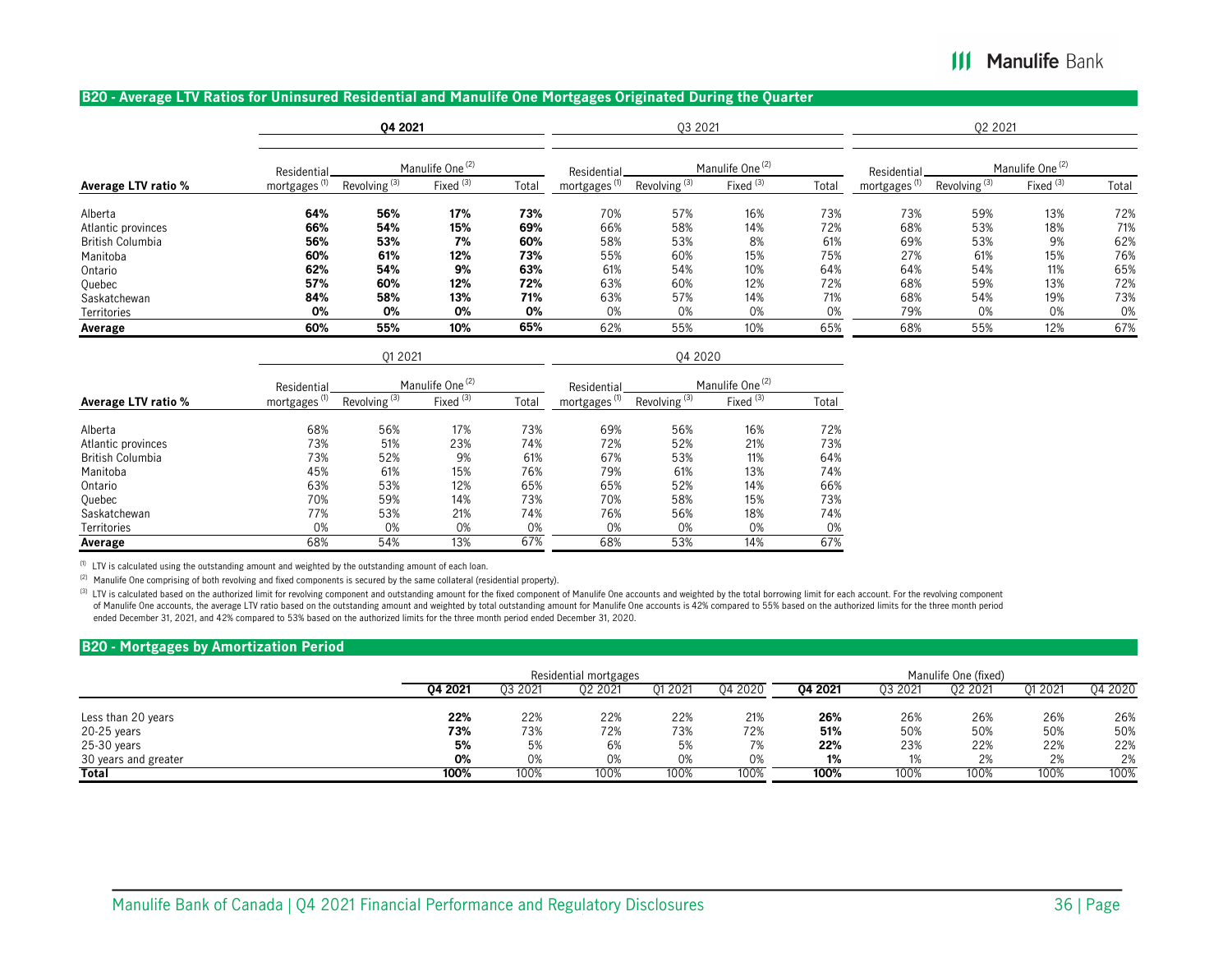## **Remuneration12**

### **Overview**

Executive compensation at MBC is designed to attract and retain executives and to focus them on objectives that deliver superior business results. Compensation is based on a "pay for performance" compensation philosophy and is aligned with the achievement of MBC's short-term and longerterm strategic goals. MBC follows the compensation policies and programs of MFC, its ultimate parent company.

MFC's compensation program, governance and other pertinent information are described in MFC's Proxy Circular [\(https://www.manulife.com/content/dam/corporate/investors/MFC\\_PC\\_202](https://www.manulife.com/content/dam/corporate/en/documents/investors/MFC_PC_2022_Y1_EN.pdf)2\_Y1\_EN.pdf). In addition, MFC's Proxy Circular contains disclosures relating to the most important design characteristics of its compensation programs including the ways in which current and future risks are considered and reflected in remuneration of employees. MFC's executive compensation program contains a number of features and practices that are generally considered to decrease the risk associated with compensation including but not limited to:

- Г A compensation horizon that is appropriately balanced between short-term, and longer-term;
- н The use of multiple performance metrics in incentive plan design;
- $\blacksquare$ Compulsory share ownership requirements; and
- Г Stress testing of the current compensation designs to ensure potential payouts continue to be aligned with business performance.

The tables below provide aggregate information on compensation in respect of full year 2021 and 2020, for employees whose actions have a material impact on MBC's risk exposure ("Material Employees"). Material Employees include members of the executive leadership team of MBC, which is comprised of personnel at the Assistant Vice President level or higher. To protect against conflict of interest, the variable and deferred compensation for the CRO of MBC is based on the overall financial results of MFC's Canada segment<sup>13</sup> as opposed to the financial results of MBC.

 $^{12}$  Disclosures on remuneration are required on an annual basis. These are included in the Q4 Financial Performance and Regulatory Disclosures document each year.

<sup>&</sup>lt;sup>13</sup> MFC's Canada segment is a leading financial services organization offering a diverse range of protection, estate planning, investment and banking solutions through a diversified multichannel distribution network. MBC is part of the Canada segment.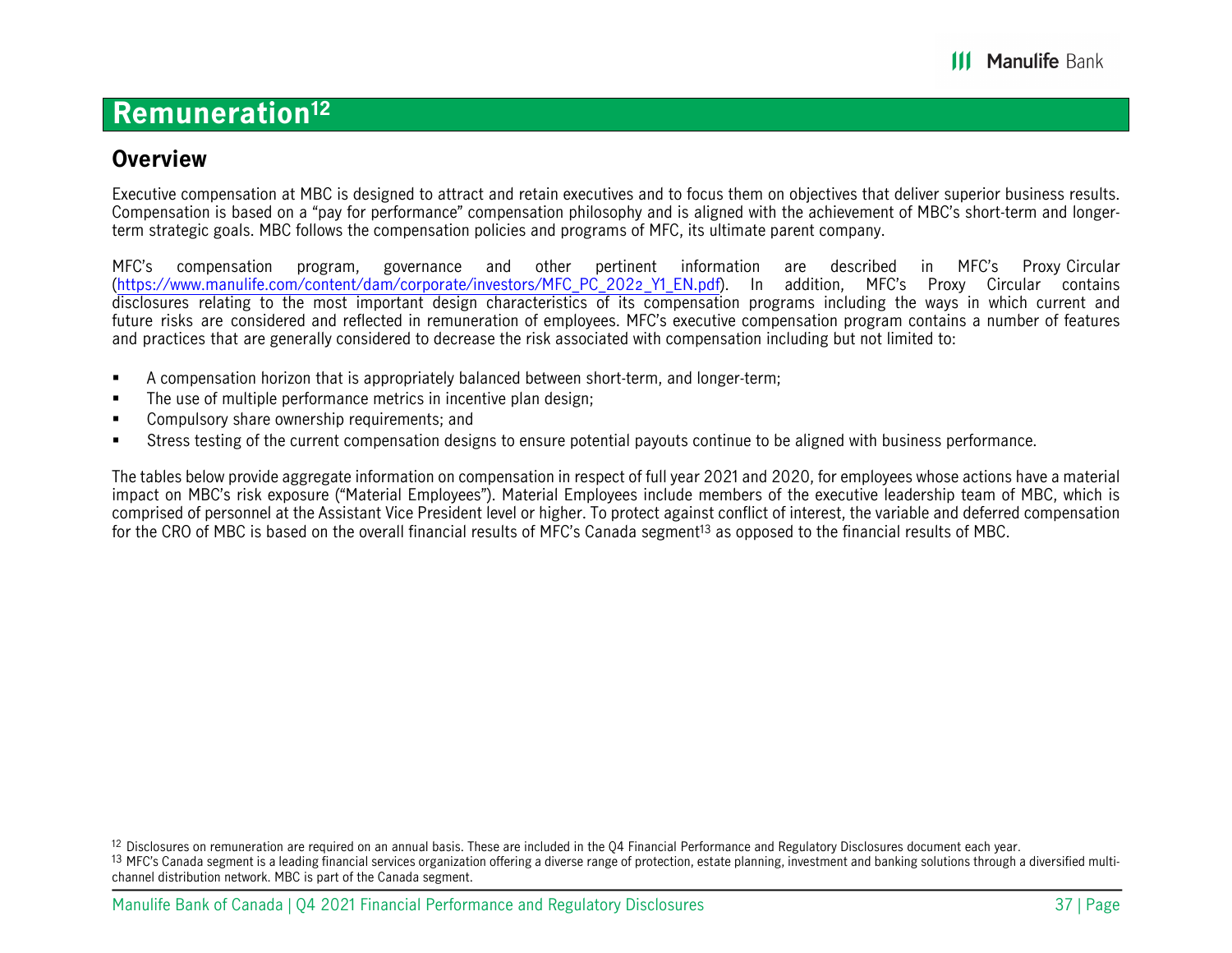| <b>Compensation awarded</b>                                                        |                |                |
|------------------------------------------------------------------------------------|----------------|----------------|
| For the years ended December 31,<br>(Canadian \$ thousands except where indicated) | 2021           | 2020           |
| Number of material employees                                                       |                | 10             |
| Total compensation                                                                 | 6,425          | 5,023          |
| Fixed compensation<br>Variable compensation <sup>(1)</sup>                         | 2,822          | 2,419          |
| AIP<br>Share-linked                                                                | 1,603<br>1,992 | 1,246<br>1,357 |
| Special awards                                                                     |                |                |
| Total variable compensation                                                        | 3,603          | 2,604          |
| Non-deferred compensation                                                          | 4,433          | 3,666          |
| Deferred variable compensation                                                     | 1,992          | 1,357          |

(1) Represents the total of Annual Incentive Plan ("AIP") payments and grant values of Restricted Share Units ("RSUs"), Performance Share Units ("PSUs") and stock options. Eleven Material Employees received AIP and eleven Material Employees received share-linked variable compensation in 2021 (2020 - ten Material Employees received AIP and ten Material Employees received share-linked variable compensation).

| <b>Deferred Compensation Outstanding</b>             |       |       |
|------------------------------------------------------|-------|-------|
| For the years ended December 31,                     | 2021  | 2020  |
| (Canadian \$ thousands except where indicated)       |       |       |
| Number of material employees                         |       |       |
| Share-linked instruments <sup>(1),(2)</sup>          |       |       |
| Outstanding vested                                   | 474   | 157   |
| Outstanding unvested                                 | 5,621 | 2,529 |
| Total value of deferred compensation outstanding     | 6,095 | 2,686 |
| Deferred compensation paid out <sup>(3)</sup>        | 181   | 1,217 |
| Value of deferred compensation granted               | 1,992 | 1,283 |
| Implicit change in deferred compensation value $(4)$ | 538   | (464) |

(1) The values for RSUs and PSUs are based on the closing price of common shares of MFC on the TSX on December 31, 2021, which was \$24.11 per common share (2020 - \$22.65 per common share).

<sup>(2)</sup> The value for vested and unvested unexercised in-the-money stock options is equal to the difference between the exercise price of the stock options and the closing price of common shares on the TSX on

December 31, 2021, which was \$24.11 per common share (2020 - \$22.65 per common share).

(3) Represents the total value of RSUs and PSUs vested and paid out and any gains from stock options exercised in 2021 and 2020.

(4) The Implicit Change in Deferred Compensation Value represents the increase in value of the Deferred Compensation which is attributable to the change in the share price and performance vesting conditions, as applicable. In 2021, the implicit and explicit change in deferred compensation value, which includes the impact of changes in the Material Employee group, was \$538 (2020 – (\$464)).